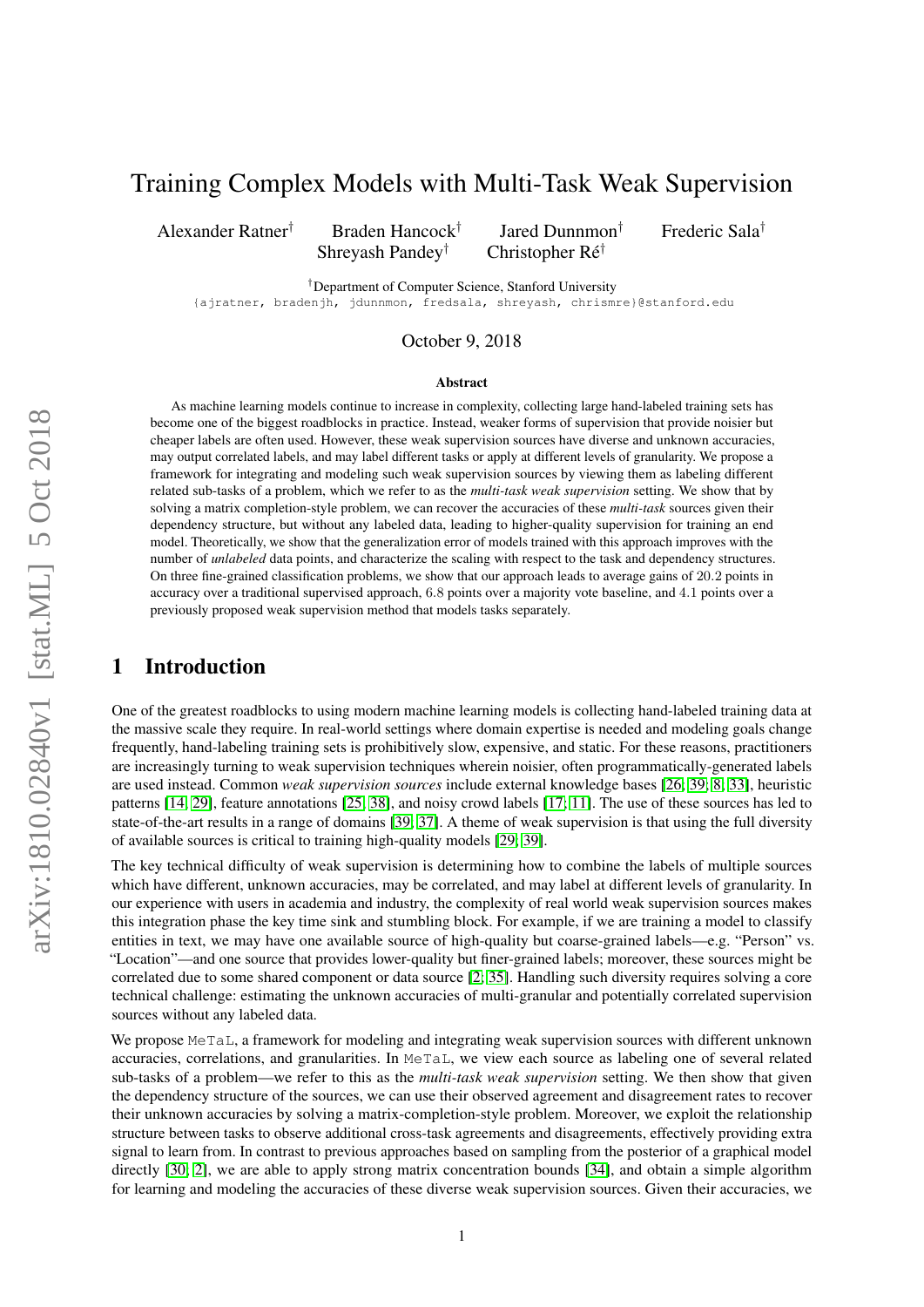<span id="page-1-0"></span>

Figure 1: A schematic of the MeTaL pipeline. To generate training data for an *end model*, the user inputs a *task graph*  $G_{\text{task}}$  defining the relationships between *task labels*  $Y_1, ..., Y_t$ ; a set of *unlabeled* data points X; a set of *multi-task weak supervision sources*  $S = \{s_1, ..., s_m\}$  that each output one or more task labels for X; and the dependency structure between these sources,  $G_{\text{source}}$ . We train a *label model* to learn the accuracies of the sources, outputting a vector of probabilistic training labels  $\tilde{Y}$  for training an end multi-task model.

combine their labels to produce training data which can then be used to supervise arbitrary multi-task learning models [\[5;](#page-9-7) [31\]](#page-10-8).

Compared to previous methods which only handled the single-task setting [\[30;](#page-10-6) [29\]](#page-10-2), and generally only considered conditionally-independent sources [\[1;](#page-9-8) [11\]](#page-9-5), we demonstrate that our multi-task aware approach leads to average gains of 4.1 points in accuracy in our experiments, and has at least three additional benefits. First, many dependency structures between weak supervision sources may lead to non-identifiable models of their accuracies, where a unique solution cannot be recovered. We provide a compiler-like check to establish identifiability—i.e. the existence of a unique set of source accuracies—for arbitrary dependency structures, without resorting to the standard assumption of non-adversarial sources [\[11\]](#page-9-5), alerting users to this potential stumbling block that we have observed in practice. Next, we provide sharper sample complexity bounds that characterize the benefit of adding additional unlabeled data, and the scaling with respect to the user-specified task and dependency structure. While previous approaches required thousands of sources to give non-vacuous bounds, we capture regimes with small numbers of sources, better mirroring the real-world uses of weak supervision we have observed. Finally, we are able to solve our proposed problem directly with SGD, leading to over  $100\times$  faster runtimes compared to prior Gibbs-sampling based approaches [\[30;](#page-10-6) [28\]](#page-10-9), and enabling simple implementation using libraries like PyTorch.

We validate our framework on three fine-grained classification tasks in named entity recognition, relation extraction, and medical document classification, for which we have diverse weak supervision sources at multiple levels of granularity. We show that by modeling them as labeling hierarchically-related sub-tasks and utilizing unlabeled data, we can get an average improvement of 20.2 points in accuracy over a traditional supervised approach, 6.8 points over a basic majority voting weak supervision baseline, and 4.1 points over data programming [\[30\]](#page-10-6), an existing weak supervision approach in the literature that is not multi-task-aware. We also extend our framework to handle unipolar sources that only label one class, a critical aspect of weak supervision in practice that leads to an average 2.8 point contribution to our gains over majority vote. From a practical standpoint, we argue that our framework represents an efficient way for practitioners to supervise modern machine learning models for complex tasks by opportunistically using the diverse weak supervision sources available to them.

# 2 Related Work

Our work builds on and extends various settings studied in machine learning:

*Weak Supervision:* We draw motivation from recent work which models and integrates weak supervision using generative models [\[30;](#page-10-6) [29;](#page-10-2) [2\]](#page-9-6) and other methods [\[13;](#page-9-9) [19\]](#page-9-10). These approaches, however, do not handle multigranularity or multi-task weak supervision, require expensive sampling-based techniques that may lead to nonidentifiable solutions, and leave room for sharper theoretical characterization of weak supervision scaling properties. More generally, our work is motivated by a wide range of specific weak supervision techniques, which includes traditional distant supervision approaches [\[26;](#page-9-0) [8;](#page-9-1) [39;](#page-10-0) [15;](#page-9-11) [33\]](#page-10-1), co-training methods [\[4\]](#page-9-12), pattern-based supervision [\[14;](#page-9-2) [39\]](#page-10-0), and feature-annotation techniques [\[25;](#page-9-3) [38;](#page-10-3) [23\]](#page-9-13).

*Crowdsourcing:* Our approach also has connections to the crowdsourcing literature [\[17;](#page-9-4) [11\]](#page-9-5), and in particular to spectral and method of moments-based approaches [\[40;](#page-10-10) [9;](#page-9-14) [12;](#page-9-15) [1\]](#page-9-8). In contrast, the goal of our work is to support and explore settings not covered by crowdsourcing work, such as sources with correlated outputs, the proposed multi-task supervision setting, and regimes wherein a small number of labelers (weak supervision sources) each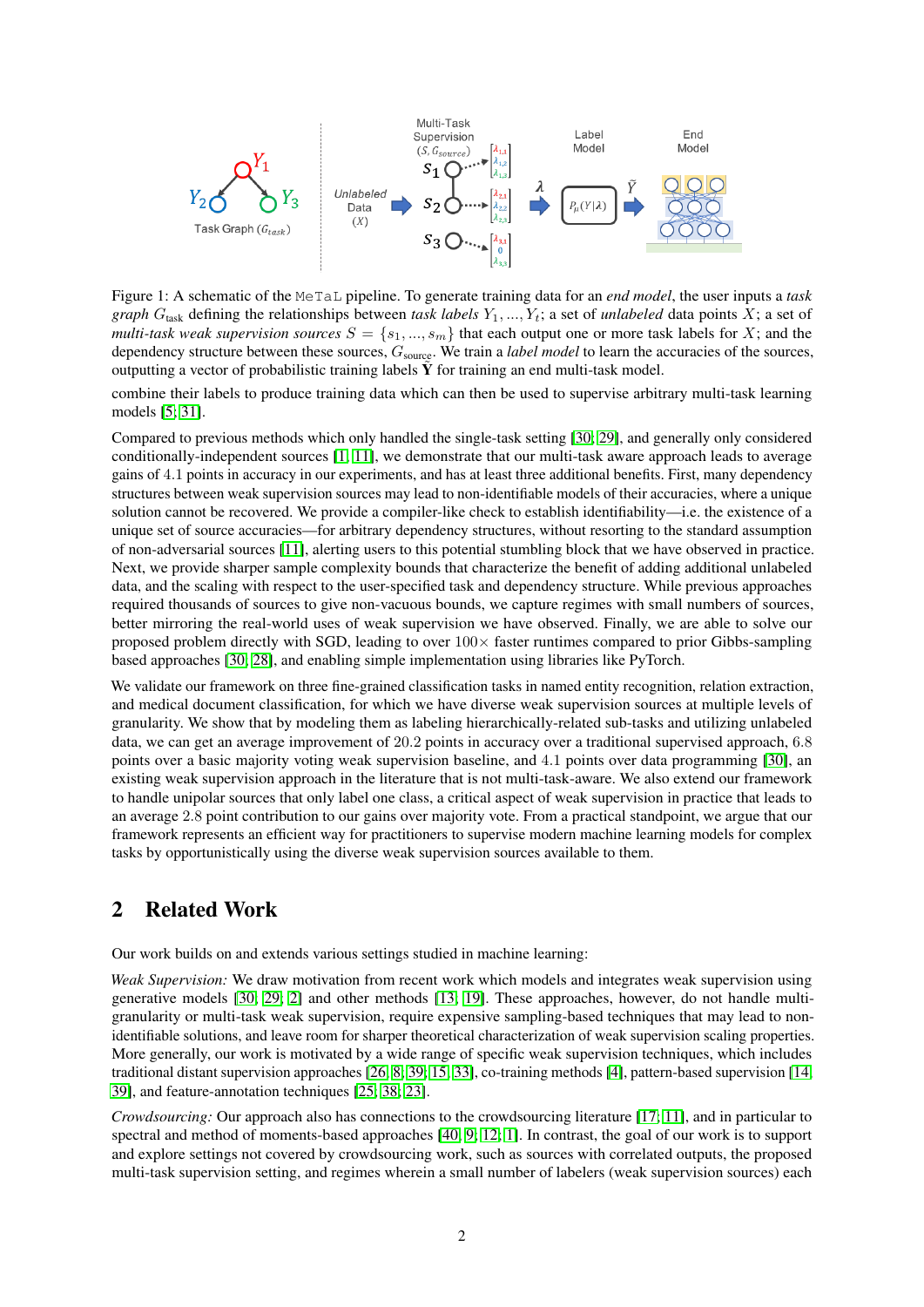<span id="page-2-0"></span>

**PER: DOCTOR** Bob Jones is a specialist in cardiomyopathy treatment, leading the cardiology division at Saint Francis ORG: HOSPITAL



Figure 2: An example fine-grained entity classification problem, where weak supervision sources label three sub-tasks of different granularities: (i) Person vs. Organization, (ii) Doctor vs. Lawyer (or  $N/A$ ), (iii) Hospital vs. Office (or  $N/A$ ). The example weak supervision sources use a pattern-based heuristic and dictionary lookup respectively.

label a large number of items (data points). Moreover, we theoretically characterize the generalization performance of an end model trained with the weakly labeled data.

*Multi-Task Learning:* Our proposed approach is motivated by recent progress on multi-task learning models [\[5;](#page-9-7) [31;](#page-10-8) [32\]](#page-10-11), in particular their need for multiple large hand-labeled training datasets. We note that the focus of our paper is on generating supervision for these models, not on the particular multi-task learning model being trained, which we seek to control for by fixing a simple architecture in our experiments.

Our work is also related to recent techniques for estimating classifier accuracies without labeled data in the presence of structural constraints [\[28\]](#page-10-9). We use matrix structure [\[24\]](#page-9-16) and concentration bounds [\[34\]](#page-10-7) for our core results.

# 3 Programming Machine Learning with Weak Supervision

As modern machine learning models become both more complex and more performant on a range of tasks, developers increasingly interact with them by programmatically generating noisier or *weak* supervision. These approaches of effectively *programming* machine learning models [\[18\]](#page-9-17) by programmatically generating training labels generally proceed as follows [\[30;](#page-10-6) [29\]](#page-10-2): First, users provide one or more *weak supervision sources*, which are applied to unlabeled data to generate a set of noisy labels. These labels overlap and conflict; we model and combine them via a *label model* in order to produce a set of training labels. These weak labels are then used to train a discriminative model, which we refer to as the *end model*. This programmatic weak supervision approach can utilize sources ranging from heuristic rules to other models, and in this way can also be viewed as a pragmatic and flexible form of multi-source *transfer learning*.

In our experiences with users from science and industry, we have found it critical to utilize all available sources of weak supervision for complex modeling problems, including ones which label at multiple levels of *granularity*. However, this diverse, multi-granular weak supervision does not easily fit into existing paradigms. We propose a formulation where each weak supervision source labels some sub-task of a problem, which we refer to as the *multi-task weak supervision* setting. We consider an example:

Example 1 *A developer wants to train a fine-grained Named Entity Recognition (NER) model to classify mentions of entities in the news (Figure [2\)](#page-2-0). She has a multitude of available weak supervision sources which she believes have relevant signal for her problem—for example, pattern matchers, dictionaries, and pre-trained generic NER taggers. However, it is unclear how to properly use and combine them: some of them label phrases coarsely as* PERSON *versus* ORGANIZATION*, while others classify specific fine-grained types of people or organizations, with a range of unknown accuracies. In our framework, she can represent them as labeling tasks of different granularities—e.g.*  $Y_1 = \{Person, Org\}$ ,  $Y_2 = \{ Doctor, Lawyer, N/A\}$ ,  $Y_3 = \{Hospital, Office, N/A\}$ , where the label N/A *applies when for example when the type-of-person task is applied to an organization.*

In our proposed multi-task supervision setting, the user specifies a set of structurally-related *tasks*, and then provides a set of *weak supervision sources* which are user-defined functions that label each data point for each task or abstain, and may have some user-specified dependency structure. Our goal is to estimate the unknown accuracies of these sources, combine their outputs, and use the resulting labels to train an end model.

# 4 Modeling Multi-Task Weak Supervision

The core technical challenge of the *multi-task weak supervision* setting is recovering the unknown *accuracies* of weak supervision sources given their dependency structure and a schema of the tasks they label, but without any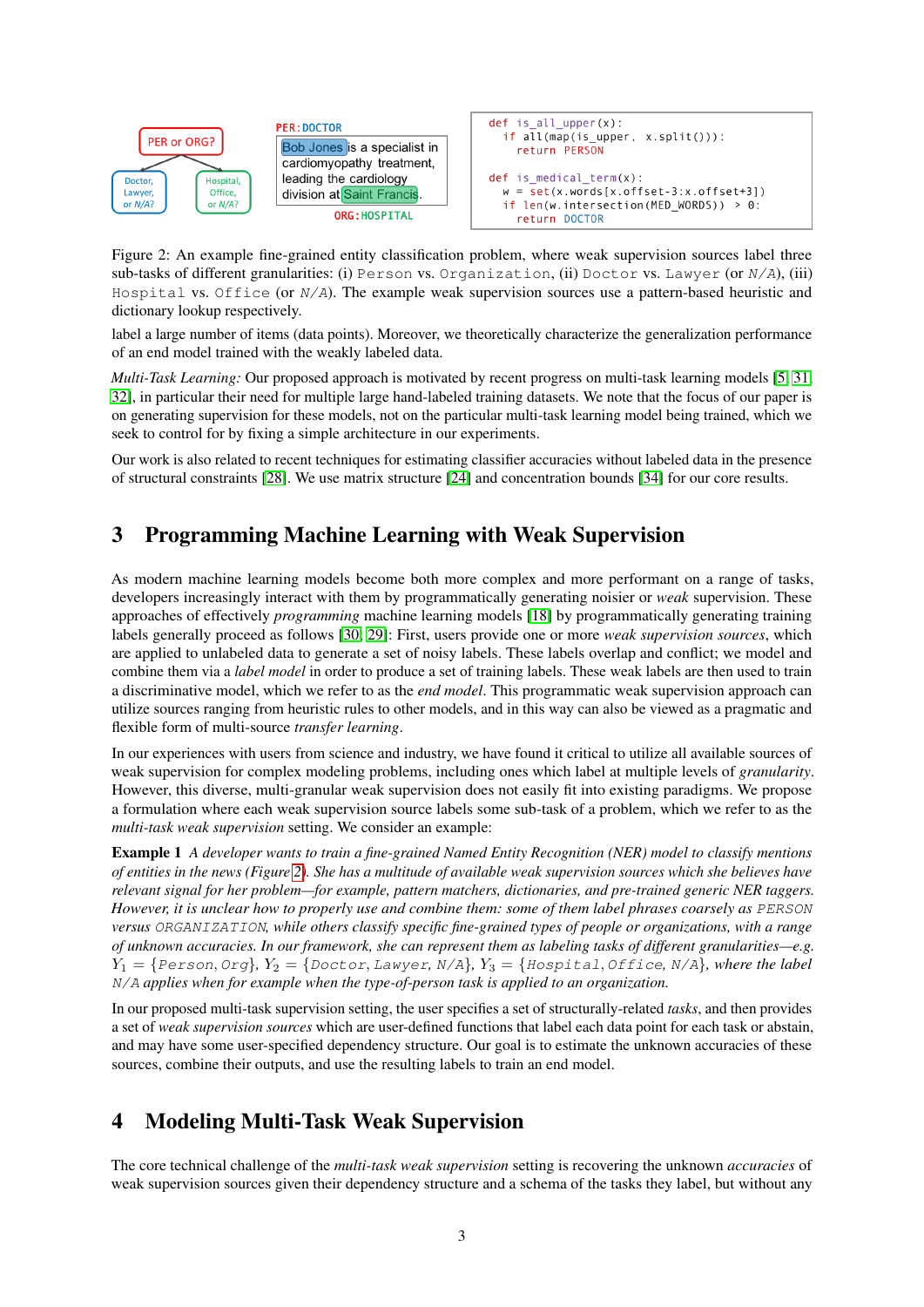<span id="page-3-1"></span>

Figure 3: An example of a weak supervision source dependency graph  $G_{\text{source}}$  (left) and its junction tree representation (right), where Y is a vector-valued random variable with a feasible set of values,  $Y \in \mathcal{Y}$ . Here, the output of sources 1 and 2 are modeled as dependent conditioned on Y. This results in a junction tree with singleton separator sets, **Y**. Here, the observable cliques are  $O = {\lambda_1, \lambda_2, \lambda_3, \lambda_4, {\lambda_1, \lambda_2}} \subset C$ .

ground-truth labeled data. We define a new algorithm for recovering the accuracies in this setting using a low-rank matrix completion approach. We establish conditions under which the resulting estimator returns a unique solution. We then analyze the sample complexity of our estimator, characterizing its scaling with respect to the amount of *unlabeled data*, as well as the task schema and dependency structure, and show how the estimation error affects the generalization performance of the end model we aim to train. Finally, we highlight how our approach handles abstentions and *unipolar* sources, two critical scenarios in the weak supervision setting.

#### 4.1 A Multi-Task Weak Supervision Estimator

**Problem Setup** Let  $X \in \mathcal{X}$  be a data point and  $\mathbf{Y} = [Y_1, Y_2, \dots, Y_t]^T$  be a vector of categorical *task labels*,  $Y_i \in \{1, \ldots, k_i\}$  $Y_i \in \{1, \ldots, k_i\}$  $Y_i \in \{1, \ldots, k_i\}$ , corresponding to t tasks, where  $(X, Y)$  is drawn i.i.d. from a distribution  $\mathcal{D}$ .<sup>1</sup> The user provides a specification of how these tasks relate to each other; we denote this schema as the *task structure* G<sub>task</sub>. The task structure expresses logical relationships between tasks, defining a *feasible set* of label vectors  $\mathcal{Y}$ , such that  $\mathbf{Y} \in \mathcal{Y}$ . For example, Figure [2](#page-2-0) illustrates a hierarchical task structure over three tasks of different granularities pertaining to a fine-grained entity classification problem. Here, the tasks are related by logical subsumption relationships: for example, if  $Y_2 =$  DOCTOR, this implies that  $Y_1 =$  PERSON, and that  $Y_3 = N/A$ , since the task label  $Y_3$  concerns types of organizations, which is inapplicable to persons. Thus, in this task structure,  $Y = [PERSON, DOCTOR, N/A]$ is in Y while  $Y = [PERSON, N/A, HOSPITAL]$  is not.

In our setting, rather than observing the true label Y, we have access to m *multi-task weak supervision* sources which emit label vectors  $\lambda_i$  that contain labels for some subset of the t tasks. Let 0 denote a null or abstaining label, and let the *coverage set*  $\tau_i \subseteq \{1, \ldots, t\}$  be the fixed set of tasks for which the *i*th source emits non-zero labels, such that  $\lambda_i \in \mathcal{Y}_{\tau_i}$ . For convenience, we let  $\tau_0 = \{1, \dots, t\}$  so that  $\mathcal{Y}_{\tau_0} = \mathcal{Y}$ . For example, a coarse-grained source from our previous example might have a coverage set  $\tau_i = \{1, 3\}$ , emitting labels such as  $\lambda_i = [\text{PERSON}, 0, N/A]$ . Note that sources often label multiple tasks implicitly due to the constraints of the task structure; for example, a source that labels types of people  $(Y_2)$  also implicitly labels people vs. organizations  $(Y_1 = PERSON)$ , and types of organizations (as  $Y_3 = N/A$ ). Thus sources tailored to different tasks still have agreements and disagreements; we use this additional *cross-task* signal in our approach.

The user provides the conditional dependency structure of the sources as a graph  $G_{\text{source}} = (V, E)$ , where  $V = \{Y, \lambda_1, \lambda_2, \ldots, \lambda_m\}$  (Figure [3\)](#page-3-1). Specifically, if  $(\lambda_i, \lambda_j)$  is not an edge in  $G_{\text{source}}$ , this means that  $\lambda_i$  is independent of  $\lambda_j$  conditioned on Y and the other source labels. Note that if  $G_{\text{source}}$  is unknown, it can be estimated using statistical techniques such as [\[2\]](#page-9-6). Importantly, we do not know anything about the strengths of the correlations in  $G_{\text{source}}$ , or the sources' accuracies.

Our overall goal is to apply the set of weak supervision sources S to an unlabeled dataset  $\mathcal{X}_U$  consisting of n data points, then use the resulting weakly-labeled training set to supervise an *end model*  $f_w : \mathcal{X} \mapsto \mathcal{Y}$  (Figure [1\)](#page-1-0). This weakly-labeled training set will contain overlapping and conflicting labels, from sources wtih unknown accuracies and correlations. To handle this, we will learn a *label model*  $P_\mu(\mathbf{Y}|\boldsymbol{\lambda})$  which takes as input the noisy labels and outputs a single probabilistic label  $\tilde{Y}$  for each X. Succinctly, given a user-provided tuple  $(\mathcal{X}_U, S, G_{\text{source}}, G_{\text{task}})$ , our goal is to recover the parameters  $\mu$ . The key technical challenge is then estimating  $\mu$  without access to ground truth labels Y.

Modeling Multi-Task Sources To learn a multi-task source label model, we introduce sufficient statistics over the random variables in  $G_{\text{source}}$ . We write C for the set of cliques in  $G_{\text{source}}$ , and define a binary indicator random

<span id="page-3-0"></span><sup>&</sup>lt;sup>1</sup>The variables we introduce throughout this section are summarized in a glossary in the Appendix.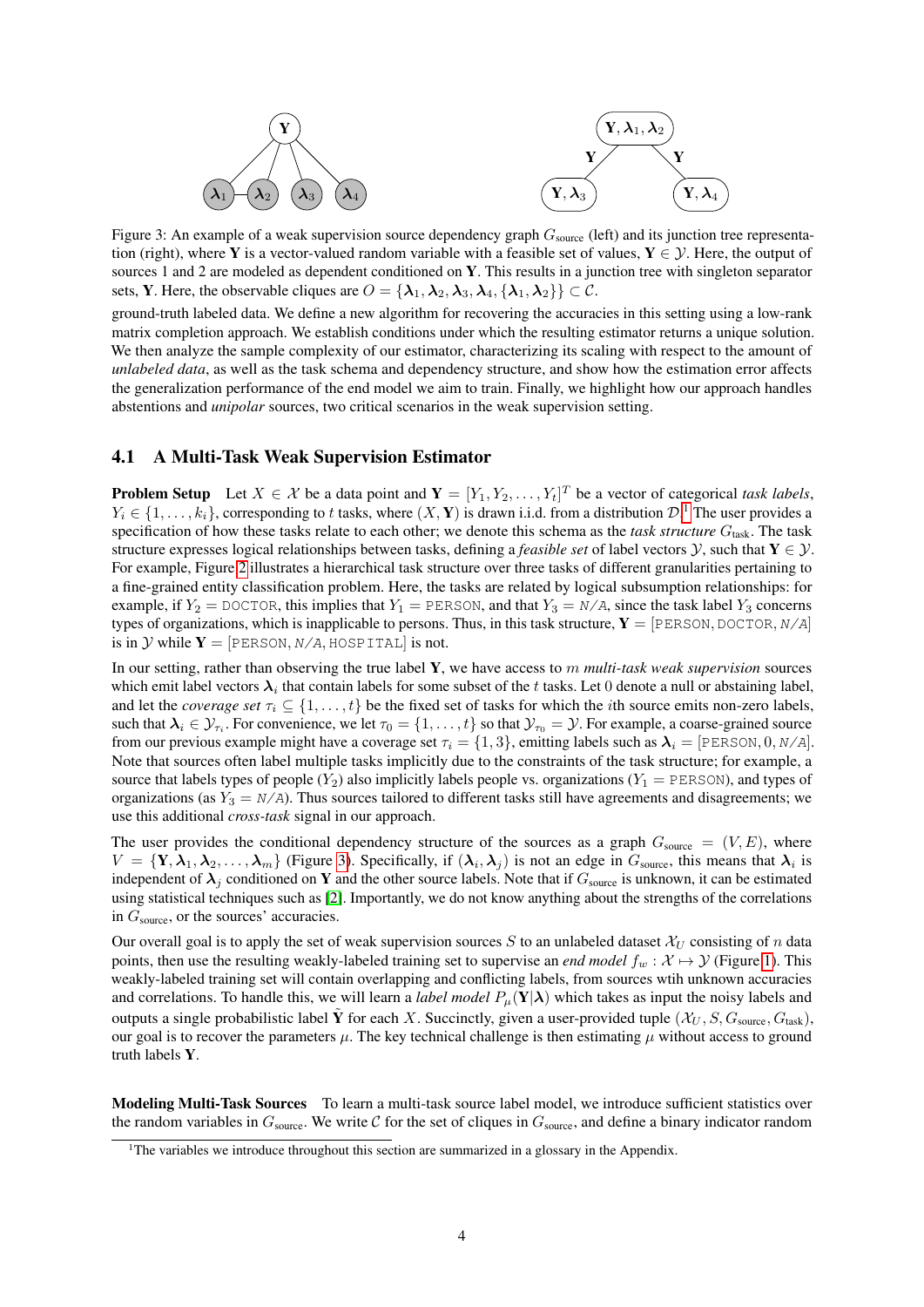variable for the event of a clique  $C \in \mathcal{C}$  taking on a set of values  $y_C$ :

$$
\psi(C, y_C) = \mathbb{1}\left\{\cap_{i \in C} V_i = (y_C)_i\right\},\
$$

where  $(y_C)_i \in \mathcal{Y}_{\tau_i}$ . We define  $\psi(C) \in \{0,1\}^{\prod_{i \in C}(|\mathcal{Y}_{\tau_i}| - 1)}$  as the vector of indicator random variables for all combinations of all but one of the labels emitted by each variable in clique C—thereby defining a minimal set of statistics—and define  $\psi(\mathbf{C})$  accordingly for any set of cliques  $\mathbf{C} \subseteq \mathcal{C}$ . Then  $\mu = \mathbb{E}[\psi(\mathcal{C})]$  is the vector of sufficient statistics for the label model we want to learn.

We work with two simplifying conditions in this section; in the Appendix, we provide details on the fully general setting. First, we consider the setting where  $G_{source}$  is *triangulated* and has a junction tree representation with singleton separator sets. If this is not the case, edges can always be added to  $G_{\text{source}}$  to make this setting hold; otherwise, we describe how our approach can directly handle non-singleton separator sets in the Appendix.

Second, we use a simplified model of the noisy labeling process where we learn class-conditional accuracies, that is we learn one accuracy parameter for each combination of a source label  $\lambda_i$  and true label Y. This equivalent to modeling *errors as uniform* for each label Y: when the source labels a data point with label Y incorrectly, the probability of selecting any of the incorrect labels is identical. This is a commonly considered model, e.g. in [\[11;](#page-9-5) [30\]](#page-10-6); we also consider the more general model in the Appendix.

Our Approach The chief technical difficulty in our problem is that we do not observe Y. We overcome this by analyzing the covariance matrix of a particular subset of the cliques in  $G_{\text{source}}$ , leading to a low-rank matrix completion approach for recovering  $\mu$ . We leverage two pieces of information: (i) the observability of *part of* Cov  $[\psi(\mathcal{C})]$ , and (ii) a result from Loh & Wainwright [\[24\]](#page-9-16) which states that the inverse covariance matrix **Cov**  $[\psi(C)]^{-1}$  is structured according to  $G_{\text{source}}$ , i.e., if there is no edge between  $\lambda_i$  and  $\lambda_j$  in  $G_{\text{source}}$ , then the corresponding entries are 0.

We start by considering two disjoint subsets of C: the set of observable cliques,  $O \subseteq C$ —i.e. those cliques not containing Y—and the separator set cliques of the junction tree,  $S \subseteq C$ . In the setting we consider in this section,  $S = \{Y\}$  (see Figure [3](#page-3-1) for a simple example). We can then write the covariance matrix of the indicator variables for  $O \cup S$ , Cov  $[\psi(O \cup S)]$ , along with its inverse, in block form similar to [\[6\]](#page-9-18) as:

$$
\text{Cov}\left[\psi(O \cup \mathcal{S})\right] \equiv \Sigma = \begin{bmatrix} \Sigma_O & \Sigma_{OS} \\ \Sigma_{OS}^T & \Sigma_{\mathcal{S}} \end{bmatrix}, \qquad \qquad \Sigma^{-1} = K = \begin{bmatrix} K_O & K_{OS} \\ K_{OS}^T & K_{\mathcal{S}} \end{bmatrix} . \tag{1}
$$

Here,  $\Sigma_O = \text{Cov}[\psi(O)] \in \mathbb{R}^{d_O \times d_O}$  is the observable block of  $\Sigma$ , and  $d_O = \sum_{C \in O} \prod_{i \in C} (|\mathcal{Y}_{\tau_i}| - 1)$ . Next,  $\Sigma_{OS} = \text{Cov}[\psi(0), \psi(\mathcal{S})]$  is the unobserved block which is a function of  $\mu$ , the label model parameters that we wish to recover, and  $\Sigma_{\mathcal{S}} = \text{Cov}[\psi(\mathcal{S})] = \text{Cov}[\psi(\mathbf{Y})]$  is a function of the class balance  $P(\mathbf{Y})$ .

We make two observations about  $\Sigma_{\mathcal{S}}$ . First, while the full form of  $\Sigma_{\mathcal{S}}$  is the covariance of the  $r - 1$  indicator variables for each individual value of Y but one, given our simplified model in this section, we only need a single indicator variable for Y; thus,  $\Sigma_S$  is a scalar. Second,  $\Sigma_S$  is a function of the class balance  $P(Y)$ , which we assume is either known, or has been estimated according to the unsupervised approach we detail in Appendix [A.3.5.](#page-17-0) Concretely then, our goal is to recover the vector  $\Sigma_{OS}$  from which we can recover  $\mu$ , given  $\Sigma_{O}$  and  $\Sigma_{S}$ .

Applying the block matrix inversion lemma, we get the equation:

$$
K_O = \Sigma_O^{-1} + \Sigma_O^{-1} \Sigma_{OS} \left( \Sigma_S - \Sigma_{OS}^T \Sigma_O^{-1} \Sigma_{OS} \right)^{-1} \Sigma_{OS}^T \Sigma_O^{-1}.
$$
 (2)

Let 
$$
c = (\Sigma_S - \Sigma_{OS}^T \Sigma_O^{-1} \Sigma_{OS})^{-1} \in \mathbb{R}^+
$$
, and  $z = \sqrt{c} \Sigma_O^{-1} \Sigma_{OS}$ ; we can then express (2) as:

<span id="page-4-2"></span><span id="page-4-1"></span><span id="page-4-0"></span>
$$
K_O = \Sigma_O^{-1} + zz^T \tag{3}
$$

The right hand side of [\(3\)](#page-4-1) consists of an empirically observable term,  $\Sigma_O^{-1}$ , and a rank-one term,  $zz^T$ , which we can solve for to directly recover  $\mu$ . For the left hand side, we apply an extension of Corollary 1 from Loh & Wainwright [\[24\]](#page-9-16) (see Appendix) to conclude that  $K_O$  has graph-structured sparsity, i.e. it has zeros determined by the structure of dependencies between the sources in  $G_{\text{source}}$ . This suggests an algorithmic approach of estimating  $z$ as a low-rank matrix completion problem in order to recover an estimate of  $\mu$  (Algorithm [1\)](#page-5-0). In more detail: let  $\Omega$ be the set of indices  $(i, j)$  where  $(K_O)_{i,j} = 0$ , determined by  $G_{\text{source}}$ , yielding a system of equations,

$$
0 = (\Sigma_O^{-1})_{i,j} + (zz^T)_{i,j} \text{ for } (i,j) \in \Omega.
$$
 (4)

which is now a rank-one matrix completion-style problem. Define  $||A||_{\Omega}$  as the Frobenius norm of A with entries not in  $\Omega$  set to zero; then we can rewrite [\(4\)](#page-4-2) as  $\left\| \Sigma_{\Omega}^{-1} + zz^T \right\|_{\Omega} = 0$ . We solve this equation to estimate z, and thereby recover  $\Sigma_{OS}$ , from which we can directly recover the label model parameters  $\mu$  algebraically.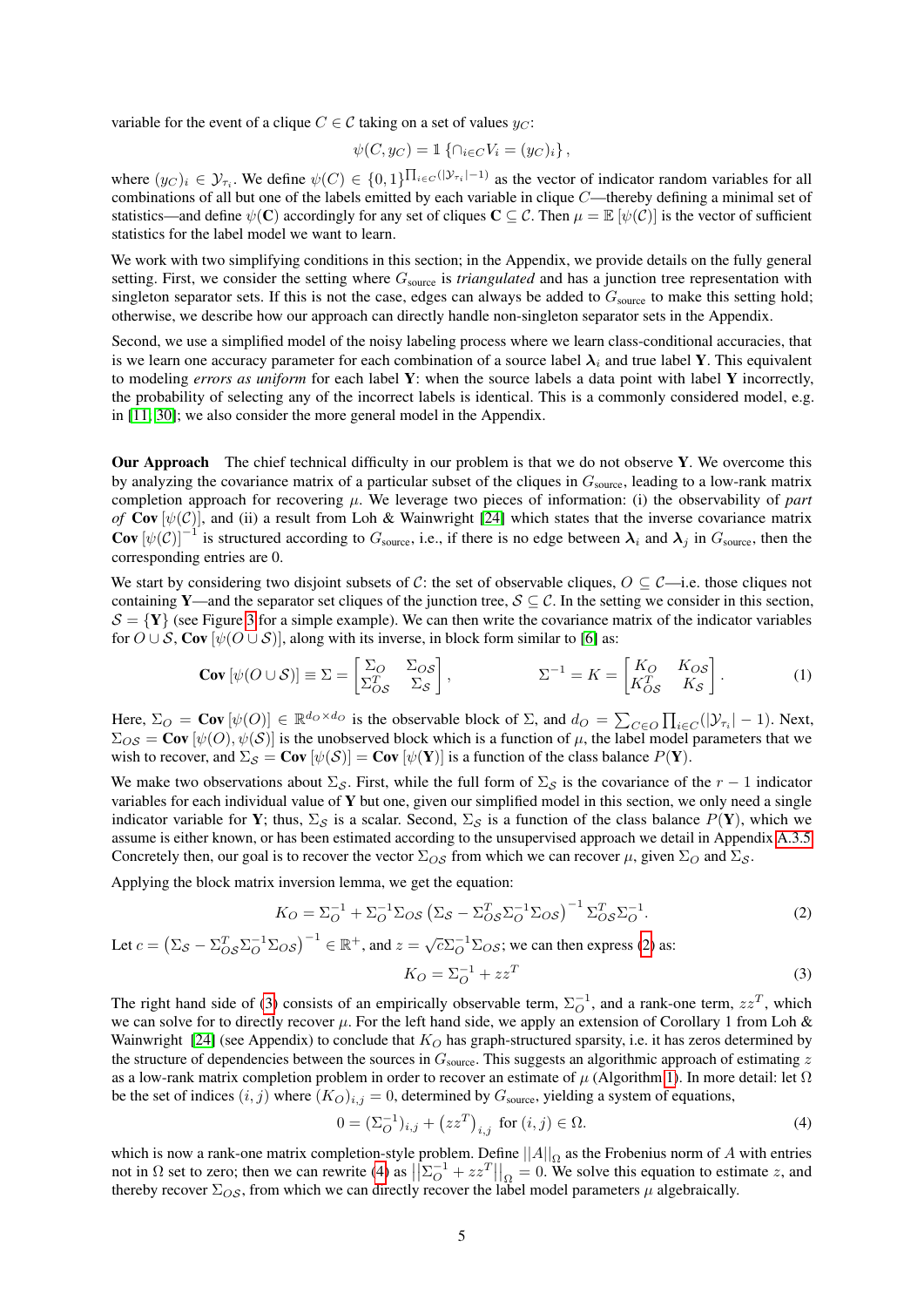#### <span id="page-5-0"></span>Algorithm 1 Rank-One Source Accuracy Estimation for Multi-Task Weak Supervision

**Input:** Empirically observed labeling rates and covariance  $\mathbb{E}[\psi(0)], \hat{\Sigma}_O$ ; class balance and variance  $\mathbb{E}[\psi(\mathbf{Y})], \Sigma_{\mathcal{S}}$ ; correlation sparsity structure  $\Omega$  $\hat{z} \leftarrow \operatorname{argmin}_{z} \Big|$  $\left|\hat{\Sigma}_O^{-1} + zz^T\right|$  $\Big\vert_\Omega$  $\hat{c} \leftarrow \sum_{\mathcal{S}}^{-1} (1 + \hat{z}^T \hat{\Sigma}_O \hat{z}), \hat{\Sigma}_{OS} \leftarrow \hat{\Sigma}_O \hat{z} / \sqrt{\hat{c}}, \hat{\mu}_1 \leftarrow \hat{\Sigma}_{OS} + \hat{\mathbb{E}} \left[ \psi(\mathbf{Y}) \right] \hat{\mathbb{E}} \left[ \psi(O) \right]$ return ExpandTied $(\hat{\mu}_1)$ 

<span id="page-5-1"></span>

Figure 4: (Left) Estimation error  $\|\hat{\mu} - \mu^*\|$  decreases with increasing *n*. (Middle) Given  $G_{\text{source}}$ , our model successfully recovers the source accuracies even with many pairwise dependencies among sources, where a naive conditionally-independent model fails. (Right) The runtime of MeTaL is independent of n after an initial matrix multiply, and can thus be multiple orders of magnitude faster than Gibbs sampling-based approaches [\[30\]](#page-10-6).

**Checking for Identifiability** A first question is which dependency structures  $G_{\text{source}}$  lead to unique solutions for  $\mu$ ? This question presents a stumbling block for users, who might attempt to use non-identifiable sets of correlated weak supervision sources.

We provide a simple, testable condition for identifiability. Let  $G_{\text{inv}}$  be the inverse graph of  $G_{\text{source}}$ ; note that  $\Omega$ is the edge set of  $G_{\text{inv}}$  expanded to include all indicator random variables  $\psi(\mathcal{C})$ . Then, let  $M_{\Omega}$  be a matrix with dimensions  $|\Omega| \times d_{\Omega}$  such that each row in  $M_{\Omega}$  corresponds to a pair  $(i, j) \in \Omega$  with 1's in positions i and j and 0's elsewhere.

Taking the log of the squared entries of [\(4\)](#page-4-2), we get a system of linear equations  $M_{\Omega}l = q_{\Omega}$ , where  $l_i = \log(z_i^2)$  and  $q_{(i,j)} = \log((\sum_{i=0}^{-1} i, j)^2)$ . Assuming we can solve this system (which we can always ensure by adding sources; see Appendix), this yields  $z_i^2$ , meaning our model is identifiable *up to sign*.

Given estimates of the  $z_i^2$ , the sign of a single  $z_i$  determines the sign of all other  $z_j$  reachable from  $z_i$  in  $G_{\text{inv}}$ . Thus to ensure a unique solution, we only need to pick a sign for each connected component in  $G_{\text{inv}}$ . In the case the sources are assumed to be independent, e.g., [\[10;](#page-9-19) [40;](#page-10-10) [11\]](#page-9-5), it suffices to make the assumption that the sources are *on average* non-adversarial, i.e. select the sign of the  $z_i$  that leads to higher average accuracies of the sources. Even a single source that is conditionally independent from all the other sources will cause  $G_{\text{inv}}$  to be fully connected, meaning we can use this symmetry breaking assumption in the majority of cases even with correlated sources. Otherwise, a sufficient condition is the standard one of non-adversarial sources.

Source Accuracy Estimation Algorithm Now that we know when a set of sources with correlation structure  $G_{\text{source}}$  is identifiable, yielding z, we can estimate the accuracies  $\mu$  using only observed or known quantities with Algorithm [1.](#page-5-0) We also use the function ExpandTied, which is a simple algebraic expansion of the estimated rank one version of  $\mu$ ,  $\mu_1$ , according to the simplified model used in this section; see Appendix for details, and for the more general algorithm. In Figure [4,](#page-5-1) we plot the performance of our algorithm on synthetic data, showing its scaling with  $n$ , density of pairwise correlation structure  $G_{source}$ , and runtime performance as compared to prior approaches. Next, we theoretically analyze the scaling of the error  $||\hat{\mu} - \mu^*||$ .

### 4.2 Theoretical Analysis: Scaling with Diverse Multi-Task Supervision

Our ultimate goal is to train an *end model* using the source labels, denoised and combined by the label model  $\hat{\mu}$ we have estimated. We connect the generalization error of this end model to the estimation error of Algorithm [1,](#page-5-0) ultimately showing that the generalization error scales as  $n^{-\frac{1}{2}}$ , where n is the number of unlabeled data points. This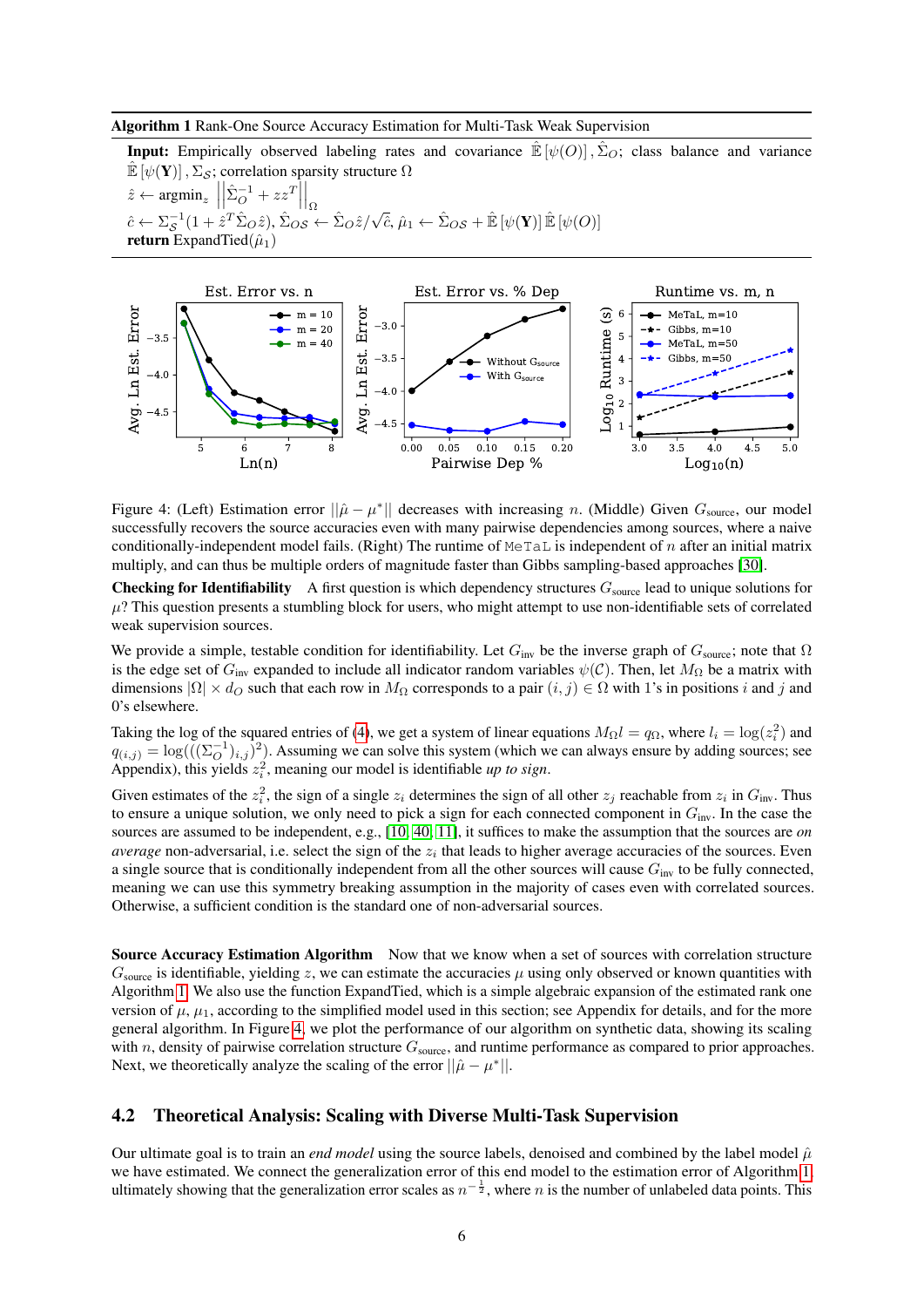key result establishes the same asymptotic scaling as traditionally supervised learning methods, but with respect to *unlabeled* data points.

Let  $P_{\hat{\mu}}(\tilde{Y} | \lambda)$  be the probabilistic label predicted by our estimated label model, given the source labels  $\lambda$  as input, which we compute using the estimated  $\hat{\mu}$ . We then train an *end* multi-task discriminative model  $f_w : \mathcal{X} \mapsto \mathcal{Y}$ parameterized by  $w$ , by minimizing the expected loss with respect to the label model over  $n$  unlabeled data points. Let  $l(w, X, Y) = \frac{1}{t} \sum_{s=1}^{t} l_t(w, X, Y_s)$  be a bounded multi-task loss function such that without loss of generality  $l(w, X, Y) \leq 1$ ; then we minimize the empirical *noise aware loss*:

$$
\hat{w} = \operatorname{argmin}_{w} \frac{1}{n} \sum_{i=1}^{n} \mathbb{E}_{\tilde{\mathbf{Y}} \sim P_{\hat{\mu}}(\cdot | \mathbf{\lambda})} \left[ l(w, X_i, \tilde{\mathbf{Y}}) \right],\tag{5}
$$

and let  $\tilde{w}$  be the w that minimizes the true noise-aware loss. This minimization can be performed by standard methods and is not the focus of our paper; let the solution  $\hat{w}$  satisfy  $\mathbb{E} \left[ \|\hat{w} - \tilde{w}\|^2 \right] \leq \gamma$ . We make several assumptions, following [\[30\]](#page-10-6): (1) that for some label model parameters  $\mu^*$ , sampling  $(\lambda, Y) \sim P_{\mu^*}(\cdot)$  is the same as sampling from the true distribution,  $(\lambda, Y) \sim \mathcal{D}$ ; and (2) that the task labels Y<sub>s</sub> are independent of the features of the end model features given  $\lambda$  sampled from  $P_{\mu^*}(\cdot)$ , that is, the output of the optimal label model provides sufficient information to discern the true label. Then we have the following result:

**Theorem 1** Let  $\tilde{w}$  minimize the expected noise aware loss, using weak supervision source parameters  $\hat{\mu}$  estimated with Algorithm [1.](#page-5-0) Let  $\hat{w}$  minimize the empirical noise aware loss with  $\mathbb{E} \left[ \|\hat{w} - \tilde{w}\|^2 \right] \leq \gamma$ ,  $w^* = \min_w l(w, X, Y)$ , *and let the assumptions above hold. Then the generalization error is bounded by:*

$$
\mathbb{E}\left[l(\hat{w}, X, \mathbf{Y}) - l(w^*, X, \mathbf{Y})\right] \leq \gamma + 4|\mathcal{Y}| \left|\left|\hat{\mu} - \mu^*\right|\right|.
$$

Thus, to control the generalization error, we must control  $||\hat{\mu} - \mu^*||$ , which we do in Theorem [2:](#page-6-0)

<span id="page-6-0"></span>**Theorem 2** Let 
$$
\hat{\mu}
$$
 be an estimate of  $\mu^*$  produced by Algorithm 1 run over n unlabeled data points. Let  $a := \left(\frac{\Sigma_{\mathcal{S}}}{d_O} - \lambda_{\min}^{-1}(\Sigma_O)\right)^{-\frac{1}{2}}$  and  $b := \frac{\|\Sigma_O^{-1}\|^2}{(\Sigma_O^{-1})_{\min}}$ . Then, we have:  
\n
$$
\mathbb{E}[\|\hat{\mu} - \mu^*\|] \le 4(r-1)d_O^2\sqrt{\frac{32\pi}{n}}\left[(3\sqrt{d_O}a\lambda_{\min}^{-1}(\Sigma_O) + 1)\left(2\sqrt{2}ab\sigma_{\max}(M_{\Omega}^+) \left[\kappa(\Sigma_O) + \lambda_{\min}^{-1}(\Sigma_O)\right]\right)\right].
$$

Interpreting the Bound We briefly explain the key terms controlling the bound in Theorem [2;](#page-6-0) more detail is found in the Appendix. Our key result is that the estimation error scales as  $n^{-\frac{1}{2}}$ . Next,  $\sigma_{\max}(M_{\Omega}^+)$ , the largest singular value of the pseudoinverse  $M_{\Omega}^+$ , has a deep connection to the density of the graph  $G_{\text{inv}}$ . The smaller this quantity, the more information we have about  $G_{\text{inv}}$ , and the easier it is to estimate the accuracies. Next,  $\lambda_{\min}(\Sigma_O)$ , the smallest eigenvalue of the observed matrix, reflects the conditioning of  $\Sigma_O$ ; better conditioning yields easier estimation. Finally,  $(\Sigma_O^{-1})_{\text{min}}$ , the smallest entry of the inverse observed matrix, reflects the smallest non-zero correlation between source accuracies; distinguishing between small correlations and independencies requires more samples.

## <span id="page-6-1"></span>4.3 Extensions: Abstentions & Unipolar Sources

We briefly highlight two extensions handled by our approach, which we have found empirically critical: handing *abstains*, and modeling *unipolar* sources.

Handling Abstentions One fundamental aspect of the weak supervision setting is that sources may abstain from labeling a data point entirely—that is, they may have incomplete and differing coverage [\[29;](#page-10-2) [10\]](#page-9-19). We can easily deal with this case by extending the coverage ranges  $y_{\tau_i}$  of the sources to include the vector of all zeros,  $\vec{0}$ , and we do so in the experiments.

Handling Unipolar Sources Finally, we highlight the fact that our approach models *class conditional* source accuracies, in particular motivated by the case we have frequently observed in practice of *unipolar* weak supervision sources, i.e. sources that each only label a single class or abstain. In practice, we find that users most commonly use such unipolar sources; for example, a common template for a heuristic-based weak supervision source over text is one that looks for a specific pattern, and if present emits a specific label, else abstains. As compared to prior approaches that did not model class-conditional accuracies, e.g. [\[30\]](#page-10-6), we show in our experiments that we can use our class-conditional modeling approach to yield an improvement of 2.8 points in accuracy.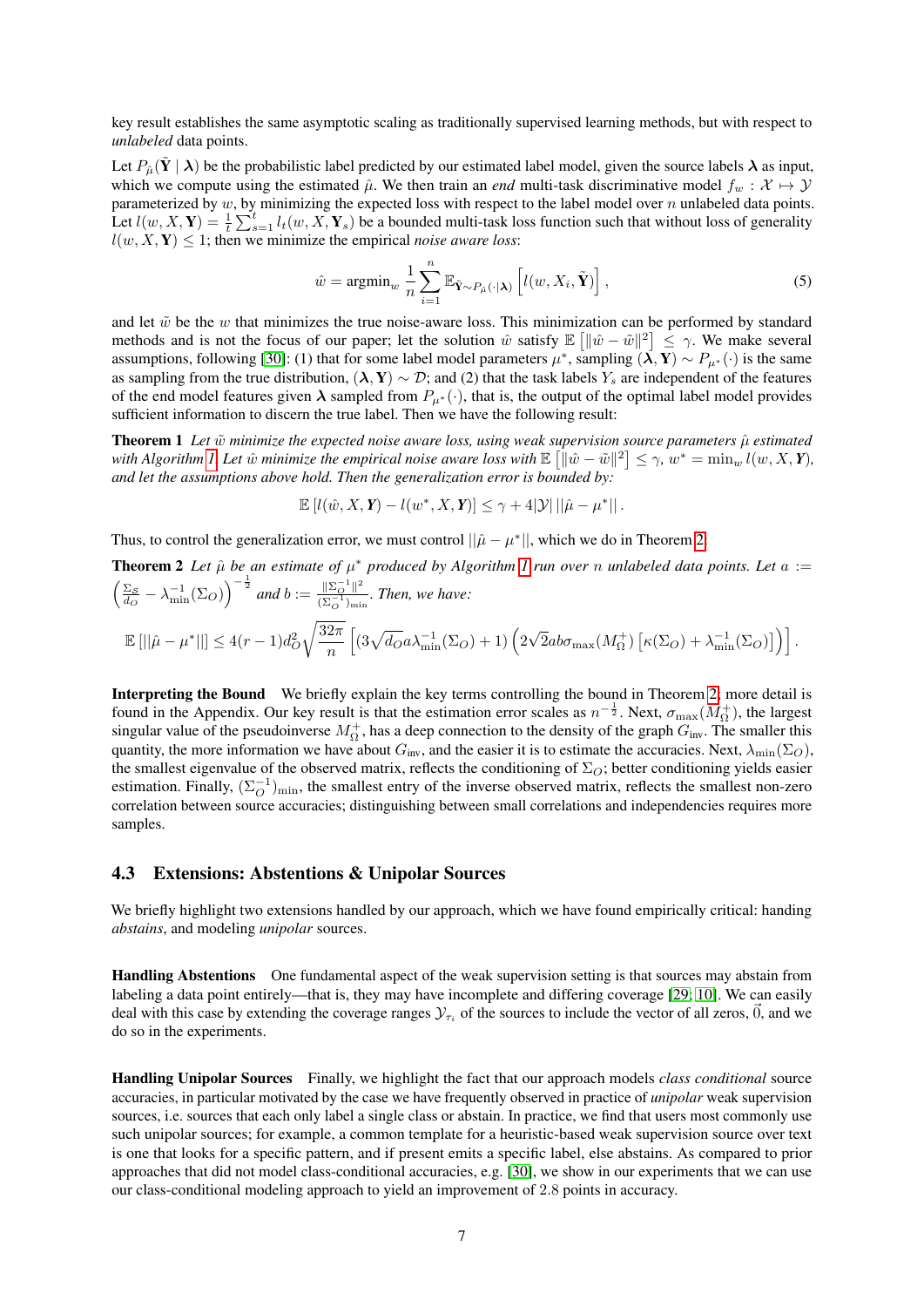<span id="page-7-0"></span>

|                | <b>NER</b>   | RE.                                          | Doc | Average |
|----------------|--------------|----------------------------------------------|-----|---------|
| Gold (Dev)     |              | $63.7 \pm 2.1$ $28.4 \pm 2.3$ $62.7 \pm 4.5$ |     | 51.6    |
| MV             |              | $76.9 \pm 2.6$ $43.9 \pm 2.6$ $74.2 \pm 1.2$ |     | 65.0    |
| <b>DP</b> [30] |              | $78.4 \pm 1.2$ $49.0 \pm 2.7$ $75.8 \pm 0.9$ |     | 67.7    |
| MeTaL          | $82.2 + 0.8$ | $56.7 \pm 2.1$ 76.6 $\pm$ 0.4                |     | 71.8    |

Table 1: Performance Comparison of Different Supervision Approaches. We compare the micro accuracy (avg. over 10 trials) with 95% confidence intervals of an end multi-task model trained using the hand-labeled development set (Gold Dev), hierarchical majority vote (MV), data programming (DP), and our approach (MeTaL).

# 5 Experiments

We validate our approach on three fine-grained classification problems—entity classification, relation classification, and document classification—where weak supervision sources are available at both coarser and finer-grained levels (e.g. as in Figure [2\)](#page-2-0). We evaluated the predictive accuracy of end models supervised with training data produced by several approaches, finding that our approach outperforms traditional hand-labeled supervision by 20.2 points, a baseline majority vote weak supervision approach by 6.8 points, and a prior weak supervision denoising approach [\[30\]](#page-10-6) that is not multi-task-aware by 4.1 points.

Datasets Each dataset consists of a large (3k-63k) amount of unlabeled training data and a small (200-350) amount of labeled data which we refer to as the *development set*, which we use for (a) a traditional supervision baseline, and (b) for hyperparameter tuning of the end model (see Appendix). The average number of sources per task was 13, with sources expressed as Python functions, averaging 4 lines of code and comprising a mix of pattern matching, external knowledge base or dictionary lookup, and pre-trained models.

*Named Entity Recognition (NER):* We represent a fine-grained named entity recognition problem—i.e. tag-ging entity mentions in text documents—as a hierarchy of three sub-tasks over the OntoNotes dataset [\[36\]](#page-10-12):  $Y_1$ ∈ {Person, Organization}, Y<sup>2</sup> ∈ {Businessperson, Other Person, *N/A*}, Y<sup>3</sup> ∈ {Company, Other Org, *N/A*}, where again we use *N/A* to represent "not applicable".

*Relation Extraction (RE):* We represent a relation extraction problem—i.e. classifying entity-entity relation mentions in text documents—as a hierarchy of six sub-tasks which either concern labeling the subject, object, or subjectobject pair of a *candidate* relation in the TACRED dataset [\[41\]](#page-10-13). For example, we might classify a relation as having a Person subject, Location object, and Place-of-Residence relation type.

*Medical Document Classification (Doc):* We represent a radiology report triaging—i.e. document classification— problem from the OpenI dataset [\[27\]](#page-10-14) as a hierarchy of three sub-tasks:  $Y_1 \in \{$ Acute, Non-Acute $\}$ ,  $Y_2 \in \{$  Urgent, Emergent, *N*/A $\}$ ,  $Y_3 \in \{Normal, Non-Urgent, N/A\}.$ 

End Model Protocol Our goal was to select a basic multi-task end model class, to test its performance with training labels produced by various different approaches. We use an architecture consisting of a bidirectional LSTM input layer with pre-trained embeddings,  $d$  linear intermediate layers, and a final linear layer ("task head") for each supervision task, attached to the intermediate layer corresponding to its level in the problem task structure—thus mirroring the structure of  $G<sub>task</sub>$ . A hyperparameter search was initially performed for each application over layer sizes, embedding types, and dropout and regularization, then fixed for the experiments.

Core Validation We compare the accuracy of an end multi-task model trained with labels from our approach versus those trained with labels from three baseline approaches (Table [1\)](#page-7-0):

- *Traditional Supervision* [Gold (Dev)]: We train the end model using the hand-labeled data points in the development set.
- *Hierarchical Majority Vote* [MV]: We use a hierarchical majority vote of the weak supervision source labels: i.e. for each data point, for each task we take the majority vote and proceed down the task tree accordingly. This procedure can be thought of as a hard decision tree, or a cascade of if-then statements that might occur in a rule-based approach.
- *Data Programming* [DP]: We model each task separately using the data programming approach for denoising weak supervision [\[29\]](#page-10-2).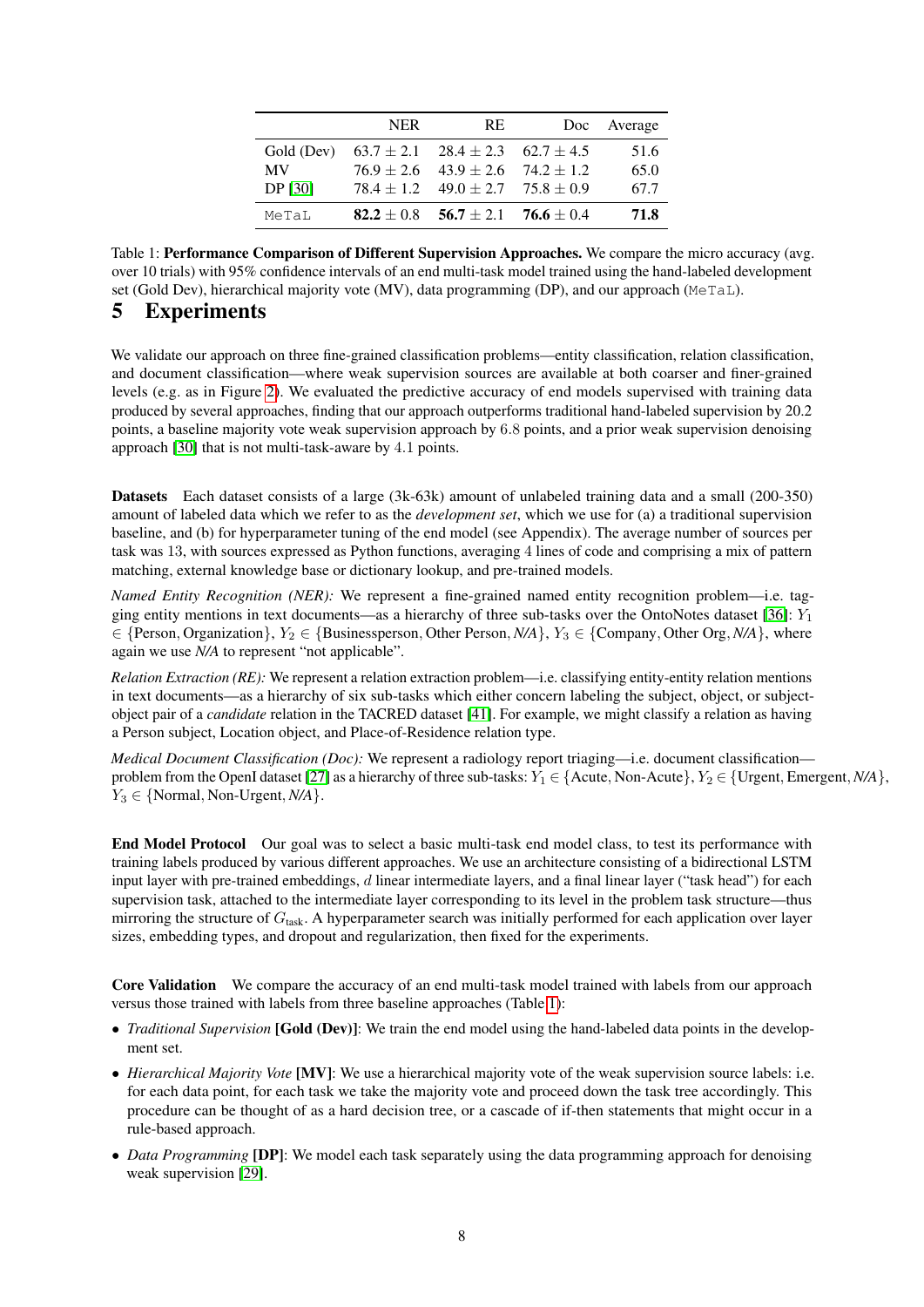<span id="page-8-1"></span>

<span id="page-8-0"></span>Figure 5: In the OntoNotes dataset, quality scales with the amount of available *unlabeled* data.

|     | # Train LM EM Gain   |  |     |
|-----|----------------------|--|-----|
|     | NER 62,547 75.2 82.2 |  | 7.0 |
| RE. | 9,090 55.3 57.4      |  | 21  |
| Doc | 2,630 75.6 76.6      |  | 1.0 |

Figure 6: Using the label model (LM) predictions directly does not perform as well as using them to train an end model (EM).

In all settings, we used the same end model architecture as described above. Note that while we choose to model these problems as consisting of multiple sub-tasks, we evaluate with respect to the broad primary task of finegrained classification (for subtask-specific scores, see Appendix). We observe in Table [1](#page-7-0) that our approach of leveraging multi-granularity weak supervision leads to large gains—20.2 points over traditional supervision with the development set, 6.8 points over hierarchical majority vote, and 4.1 points over data programming.

#### Ablations We examine individual factors:

*Unipolar Correction:* Modeling unipolar sources (Sec [4.3\)](#page-6-1), which we find to be especially common when finegrained tasks are involved, leads to an average gain of 2.8 points of accuracy in MeTaL performance.

*Joint Task Modeling:* Next, we use our algorithm to estimate the accuracies of sources for each task separately, to observe the empirical impact of modeling the multi-task setting jointly as proposed. We see average gains of 1.3 points in accuracy (see Appendix).

*End Model Generalization:* Though not possible in many settings, in our experiments we can directly apply the label model to make predictions. In Table [6,](#page-8-0) we show that the end model improves performance by an average 3.4 points in accuracy, validating that the models trained do indeed learn to generalize beyond the provided weak supervision. Moreover, the largest generalization gain came from the dataset with the most available unlabeled data ( $n=63k$ ), demonstrating scaling consistent with the predictions of our theory (Fig. [5\)](#page-8-1). This ability to leverage additional unlabeled data and more sophisticated models are key advantages of the weak supervision approach in practice.

# 6 Conclusion

We presented MeTaL, a framework for training models with weak supervision from diverse, *multi-task* sources with different granularities, accuracies, and correlations. We tackle the core challenge of recovering the unknown source accuracies via a matrix-completion style approach, introduced a scalable algorithm with sharper theoretical bounds and empirical gains on real-world datasets. In future work, we hope to learn the dependency structure and cover a broader range of settings where labeled training data is a bottleneck.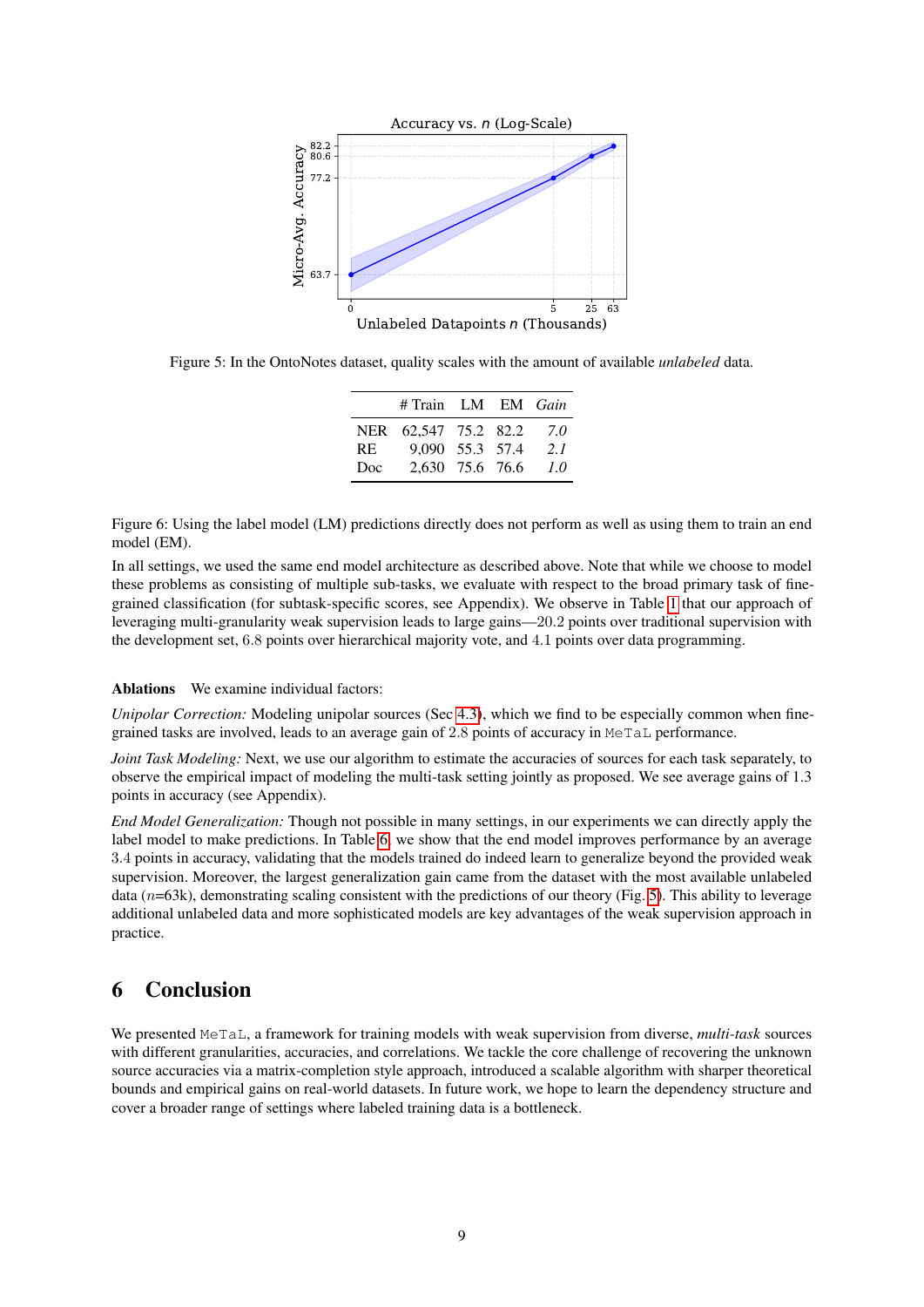# References

- <span id="page-9-8"></span>[1] A. Anandkumar, R. Ge, D. Hsu, S. M. Kakade, and M. Telgarsky. Tensor decompositions for learning latent variable models. *The Journal of Machine Learning Research*, 15(1):2773–2832, 2014.
- <span id="page-9-6"></span>[2] S. H. Bach, B. He, A. J. Ratner, and C. Ré. Learning the structure of generative models without labeled data, 2017.
- <span id="page-9-22"></span>[3] A. Bhaskara, M. Charikar, and A. Vijayaraghavan. Uniqueness of tensor decompositions with applications to polynomial identifiability, 2014.
- <span id="page-9-12"></span>[4] A. Blum and T. Mitchell. Combining labeled and unlabeled data with co-training, 1998.
- <span id="page-9-7"></span>[5] R. Caruana. Multitask learning: A knowledge-based source of inductive bias, 1993.
- <span id="page-9-18"></span>[6] V. Chandrasekaran, P. A. Parrilo, and A. S. Willsky. Latent variable graphical model selection via convex optimization. In *Communication, Control, and Computing (Allerton), 2010 48th Annual Allerton Conference on*, pages 1610–1613. IEEE, 2010.
- <span id="page-9-24"></span>[7] F. R. K. Chung. Laplacians of graphs and cheeger inequalities. 1996.
- <span id="page-9-1"></span>[8] M. Craven and J. Kumlien. Constructing biological knowledge bases by extracting information from text sources, 1999.
- <span id="page-9-14"></span>[9] N. Dalvi, A. Dasgupta, R. Kumar, and V. Rastogi. Aggregating crowdsourced binary ratings, 2013.
- <span id="page-9-19"></span>[10] N. Dalvi, A. Dasgupta, R. Kumar, and V. Rastogi. Aggregating crowdsourced binary ratings, 2013.
- <span id="page-9-5"></span>[11] A. P. Dawid and A. M. Skene. Maximum likelihood estimation of observer error-rates using the em algorithm. *Applied statistics*, pages 20–28, 1979.
- <span id="page-9-15"></span>[12] A. Ghosh, S. Kale, and P. McAfee. Who moderates the moderators?: Crowdsourcing abuse detection in user-generated content, 2011.
- <span id="page-9-9"></span>[13] M. Y. Guan, V. Gulshan, A. M. Dai, and G. E. Hinton. Who said what: Modeling individual labelers improves classification. *arXiv preprint arXiv:1703.08774*, 2017.
- <span id="page-9-2"></span>[14] S. Gupta and C. D. Manning. Improved pattern learning for bootstrapped entity extraction., 2014.
- <span id="page-9-11"></span>[15] R. Hoffmann, C. Zhang, X. Ling, L. Zettlemoyer, and D. S. Weld. Knowledge-based weak supervision for information extraction of overlapping relations, 2011.
- <span id="page-9-25"></span>[16] J. Honorio. Lipschitz parametrization of probabilistic graphical models. *arXiv preprint arXiv:1202.3733*, 2012.
- <span id="page-9-4"></span>[17] D. R. Karger, S. Oh, and D. Shah. Iterative learning for reliable crowdsourcing systems, 2011.
- <span id="page-9-17"></span>[18] A. Karpathy. Software 2.0. <medium.com/@karpathy/software-2-0-a64152b37c35>.
- <span id="page-9-10"></span>[19] A. Khetan, Z. C. Lipton, and A. Anandkumar. Learning from noisy singly-labeled data. *arXiv preprint arXiv:1712.04577*, 2017.
- <span id="page-9-23"></span>[20] F. Király and R. Tomioka. A combinatorial algebraic approach for the identifiability of low-rank matrix completion. *arXiv preprint arXiv:1206.6470*, 2012.
- <span id="page-9-20"></span>[21] D. Koller, N. Friedman, and F. Bach. *Probabilistic graphical models: principles and techniques*. MIT press, 2009.
- <span id="page-9-21"></span>[22] J. B. Kruskal. Three-way arrays: rank and uniqueness of trilinear decompositions, with application to arithmetic complexity and statistics. *Linear algebra and its applications*, 18(2):95–138, 1977.
- <span id="page-9-13"></span>[23] P. Liang, M. I. Jordan, and D. Klein. Learning from measurements in exponential families, 2009.
- <span id="page-9-16"></span>[24] P.-L. Loh and M. J. Wainwright. Structure estimation for discrete graphical models: Generalized covariance matrices and their inverses, 2012.
- <span id="page-9-3"></span>[25] G. S. Mann and A. McCallum. Generalized expectation criteria for semi-supervised learning with weakly labeled data. *JMLR*, 11(Feb):955–984, 2010.
- <span id="page-9-0"></span>[26] M. Mintz, S. Bills, R. Snow, and D. Jurafsky. Distant supervision for relation extraction without labeled data, 2009.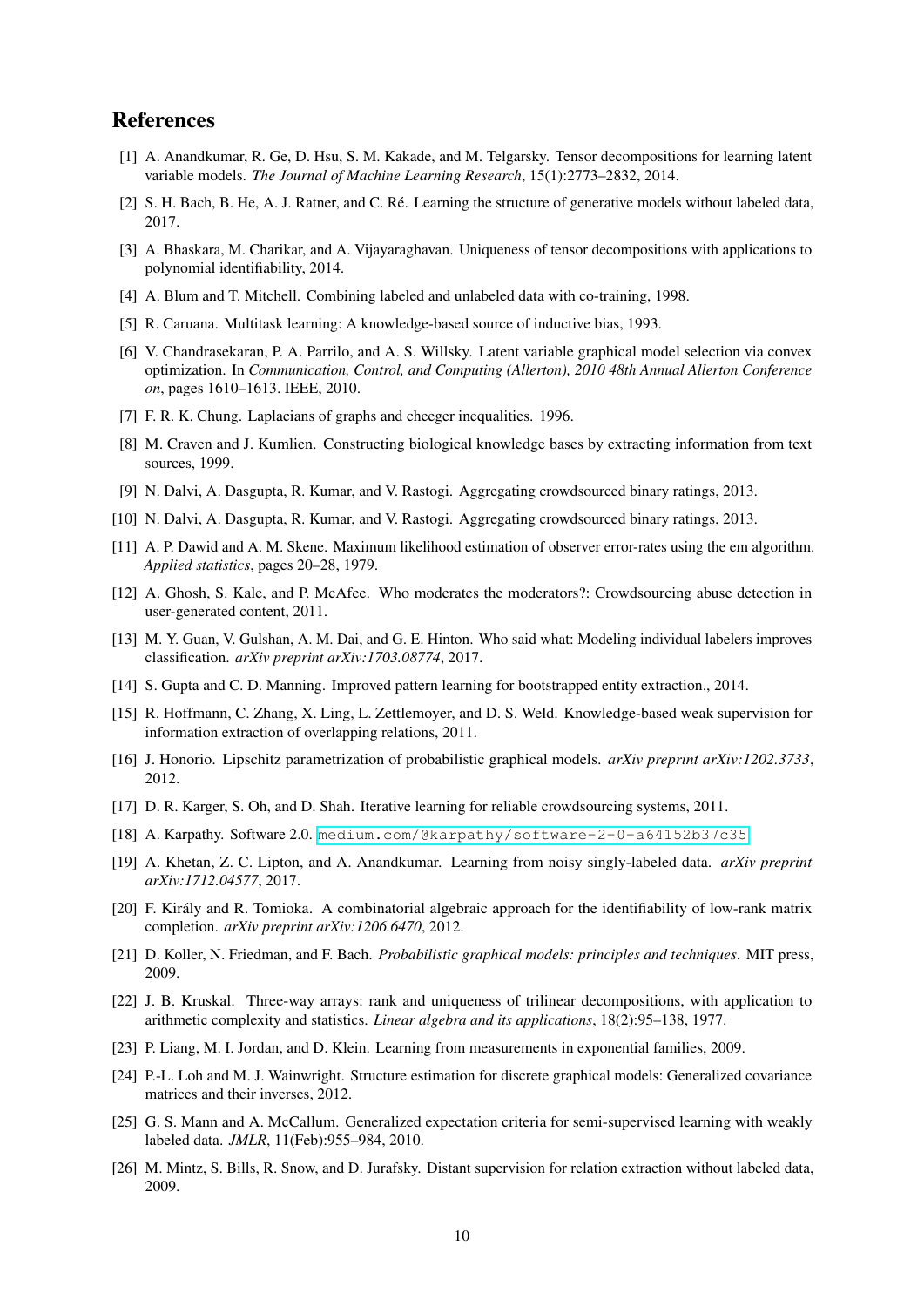- <span id="page-10-14"></span>[27] National Institutes of Health. Open-i. 2017.
- <span id="page-10-9"></span>[28] E. Platanios, H. Poon, T. M. Mitchell, and E. J. Horvitz. Estimating accuracy from unlabeled data: A probabilistic logic approach, 2017.
- <span id="page-10-2"></span>[29] A. Ratner, S. Bach, H. Ehrenberg, J. Fries, S. Wu, and C. Ré. Snorkel: Rapid training data creation with weak supervision, 2018.
- <span id="page-10-6"></span>[30] A. J. Ratner, C. M. De Sa, S. Wu, D. Selsam, and C. Ré. Data programming: Creating large training sets, quickly, 2016.
- <span id="page-10-8"></span>[31] S. Ruder. An overview of multi-task learning in deep neural networks. *CoRR*, abs/1706.05098, 2017.
- <span id="page-10-11"></span>[32] A. Søgaard and Y. Goldberg. Deep multi-task learning with low level tasks supervised at lower layers, 2016.
- <span id="page-10-1"></span>[33] S. Takamatsu, I. Sato, and H. Nakagawa. Reducing wrong labels in distant supervision for relation extraction, 2012.
- <span id="page-10-7"></span>[34] J. A. Tropp et al. An introduction to matrix concentration inequalities. *Foundations and Trends*(R) in Machine *Learning*, 8(1-2):1–230, 2015.
- <span id="page-10-5"></span>[35] P. Varma, B. D. He, P. Bajaj, N. Khandwala, I. Banerjee, D. Rubin, and C. Ré. Inferring generative model structure with static analysis, 2017.
- <span id="page-10-12"></span>[36] R. Weischedel, E. Hovy, M. Marcus, M. Palmer, R. Belvin, S. Pradhan, L. Ramshaw, and N. Xue. Ontonotes: A large training corpus for enhanced processing. *Handbook of Natural Language Processing and Machine Translation. Springer*, 2011.
- <span id="page-10-4"></span>[37] T. Xiao, T. Xia, Y. Yang, C. Huang, and X. Wang. Learning from massive noisy labeled data for image classification, 2015.
- <span id="page-10-3"></span>[38] O. F. Zaidan and J. Eisner. Modeling annotators: A generative approach to learning from annotator rationales, 2008.
- <span id="page-10-0"></span>[39] C. Zhang, C. Ré, M. Cafarella, C. De Sa, A. Ratner, J. Shin, F. Wang, and S. Wu. DeepDive: Declarative knowledge base construction. *Commun. ACM*, 60(5):93–102, 2017.
- <span id="page-10-10"></span>[40] Y. Zhang, X. Chen, D. Zhou, and M. I. Jordan. Spectral methods meet em: A provably optimal algorithm for crowdsourcing, 2014.
- <span id="page-10-13"></span>[41] Y. Zhang, V. Zhong, D. Chen, G. Angeli, and C. D. Manning. Position-aware attention and supervised data improve slot filling, 2017.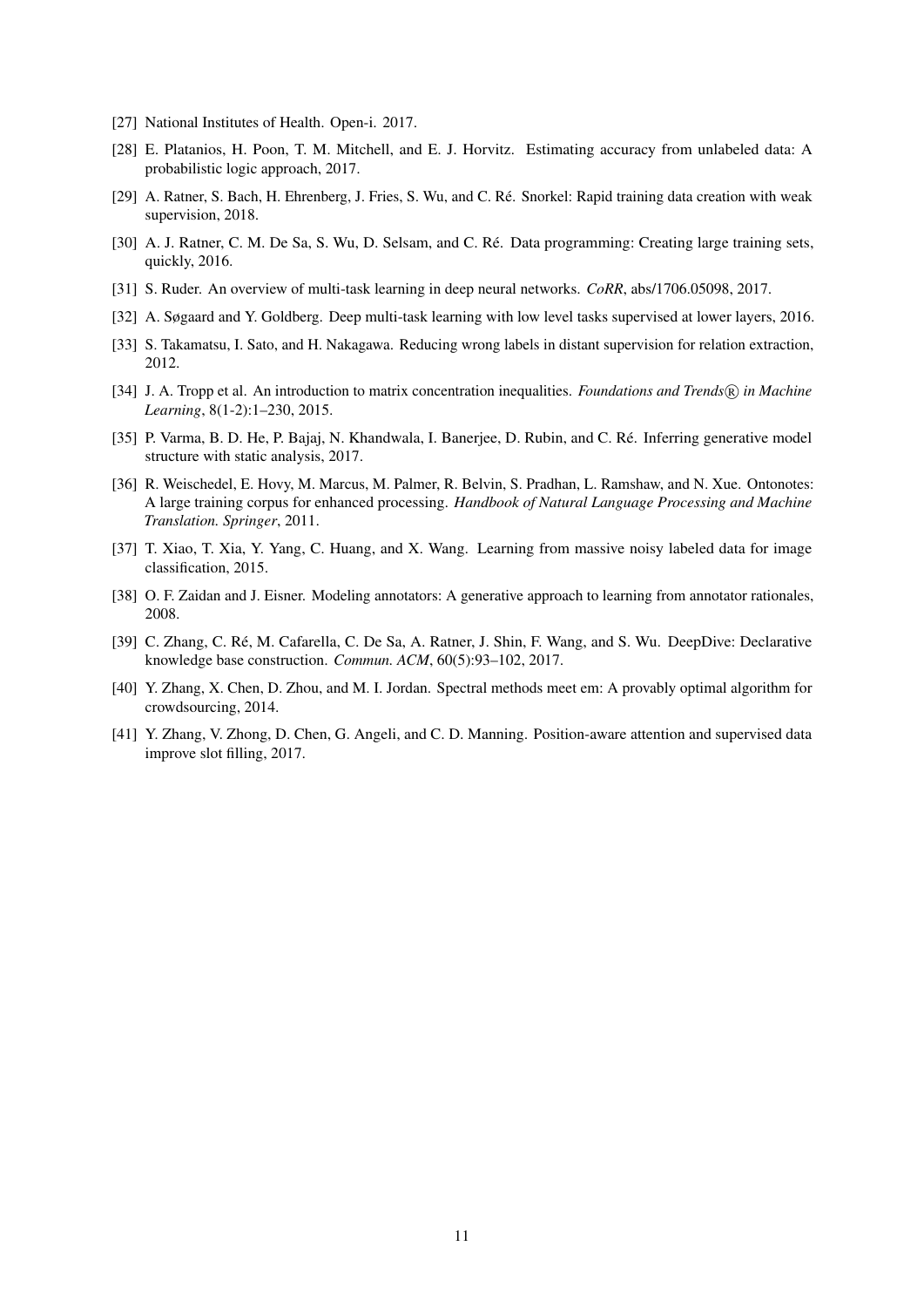# <span id="page-11-0"></span>A Problem Setup & Modeling Approach

In Section [A,](#page-11-0) we review our problem setup and modeling approach in more detail, and for more general settings than in the body. In Section [B,](#page-19-0) we provide an overview, additional interpretation, and the proofs of our main theoretical results. Finally, in Section [C,](#page-28-0) we go over additional details of our experimental setup.

We begin in Section [A.1](#page-11-1) with a glossary of the symbols and notation used throughout this paper. Then, in Section [A.2](#page-11-2) we present the setup of our multi-task weak supervision problem, and in Section [A.3](#page-12-0) we present our approach for modeling multi-task weak supervision, and the low-rank matrix completion approach used to estimate the model parameters. Finally, in Section [A.4,](#page-18-0) we present in more detail the subcase of hierarchical tasks considered in the main body of the paper.

## <span id="page-11-1"></span>A.1 Glossary of Symbols

| Symbol                                                                                                        | Used for                                                                                                                           |
|---------------------------------------------------------------------------------------------------------------|------------------------------------------------------------------------------------------------------------------------------------|
| X                                                                                                             | Data point, $X \in \mathcal{X}$                                                                                                    |
| $\, n$                                                                                                        | Number of data points                                                                                                              |
| $Y_s$                                                                                                         | Label for one of the t classification tasks, $Y_s \in \{1, \ldots, k_s\}$                                                          |
| $t_{\scriptscriptstyle\perp}$                                                                                 | Number of tasks                                                                                                                    |
| Y                                                                                                             | Vector of task labels $\mathbf{Y} = [Y_1, Y_2, \dots, Y_t]^T$                                                                      |
| $\,r\,$                                                                                                       | Cardinality of the output space, $r =  \mathcal{Y} $                                                                               |
| G <sub>task</sub>                                                                                             | Task structure graph                                                                                                               |
| $\mathcal{Y}$                                                                                                 | Output space of allowable task labels defined by $G_{\text{task}}$ , $Y \in \mathcal{Y}$                                           |
| $\mathcal{D}$                                                                                                 | Distribution from which we assume $(X, Y)$ data points are sampled i.i.d.                                                          |
| $s_i$                                                                                                         | Weak supervision source, a function mapping $X$ to a label vector                                                                  |
| $\boldsymbol{\lambda}_i$                                                                                      | Label vector $\lambda_i \in \mathcal{Y}$ output by the <i>i</i> th source for X                                                    |
| $\,m$                                                                                                         | Number of sources                                                                                                                  |
| $\lambda$                                                                                                     | $m \times t$ matrix of labels output by the m sources for X                                                                        |
| $\mathcal{Y}_0$                                                                                               | Source output space, which is $Y$ augmented to include elements set to zero                                                        |
| $\tau_i$                                                                                                      | Coverage set of $\lambda_i$ - the tasks $s_i$ gives non-zero labels to; for convenience, $\tau_0 = \{1, , t\}$                     |
| $\begin{array}{l} \mathcal{Y}_{\tau_i} \\ \mathcal{Y}_{\tau_i}^{\text{min}} \\ G_{\text{source}} \end{array}$ | The output space for $\lambda_i$ given coverage set $\tau_i$                                                                       |
|                                                                                                               | The output space $\mathcal{Y}_{\tau_i}$ with all but the first value, for defining a minimal set of statistics                     |
|                                                                                                               | Source dependency graph, $G_{\text{source}} = (V, E), V = \{Y, \lambda_1, , \lambda_m\}$                                           |
| $\cal C$                                                                                                      | Cliqueset (maximal and non-maximal) of $G_{\text{source}}$                                                                         |
| $\tilde{\mathcal{C}}, \mathcal{S}$                                                                            | The maximal cliques (nodes) and separator sets of the junction tree over $G_{\text{source}}$                                       |
| $\psi(C, y_C)$                                                                                                | The indicator variable for the variables in clique $C \in \mathcal{C}$ taking on values $y_C$ , $(y_C)_i \in \mathcal{Y}_{\tau_i}$ |
| $\mu$                                                                                                         | The parameters of our label model we aim to estimate; $\mu = \mathbb{E} [\psi]$                                                    |
| $\overline{O}$                                                                                                | The set of observable cliques, i.e. those corresponding to cliques without $Y$                                                     |
| Σ                                                                                                             | Generalized covariance matrix of $O \cup S$ , $\Sigma \equiv \text{Cov} [\psi(O \cup S)]$                                          |
| $\boldsymbol{K}$                                                                                              | The inverse generalized covariance matrix $K = \Sigma^{-1}$                                                                        |
| $d_O, d_{S}$                                                                                                  | The dimensions of $O$ and $S$ respectively                                                                                         |
| $G_{\text{aug}}$                                                                                              | The augmented source dependencies graph $G_{\text{aug}} = (\psi, E_{aug})$                                                         |
| Ω                                                                                                             | The edge set of the inverse graph of $G_{\text{aug}}$                                                                              |
| $\boldsymbol{P}$                                                                                              | Diagonal matrix of class prior probabilities, $P(Y)$                                                                               |
| $\frac{P_{\mu}(\mathbf{Y}, \boldsymbol{\lambda})}{\tilde{\mathbf{Y}}}$                                        | The <i>label model</i> parameterized by $\mu$                                                                                      |
|                                                                                                               | The probabilistic training label, i.e. $P_{\mu}(\mathbf{Y} \boldsymbol{\lambda})$                                                  |
| $f_w(X)$                                                                                                      | The <i>end model</i> trained using $(X, Y)$                                                                                        |

Table 2: Glossary of variables and symbols used in this paper.

## <span id="page-11-2"></span>A.2 Problem Setup

Let  $X \in \mathcal{X}$  be a data point and  $\mathbf{Y} = [Y_1, Y_2, \dots, Y_t]^T$  be a vector of *task labels* corresponding to t tasks. We consider categorical task labels,  $Y_i \in \{1, \ldots, k_i\}$  for  $i \in \{1, \ldots, t\}$ . We assume  $(X, Y)$  pairs are sampled i.i.d. from distribution  $D$ ; to keep the notation manageable, we do not place subscripts on the sample tuples.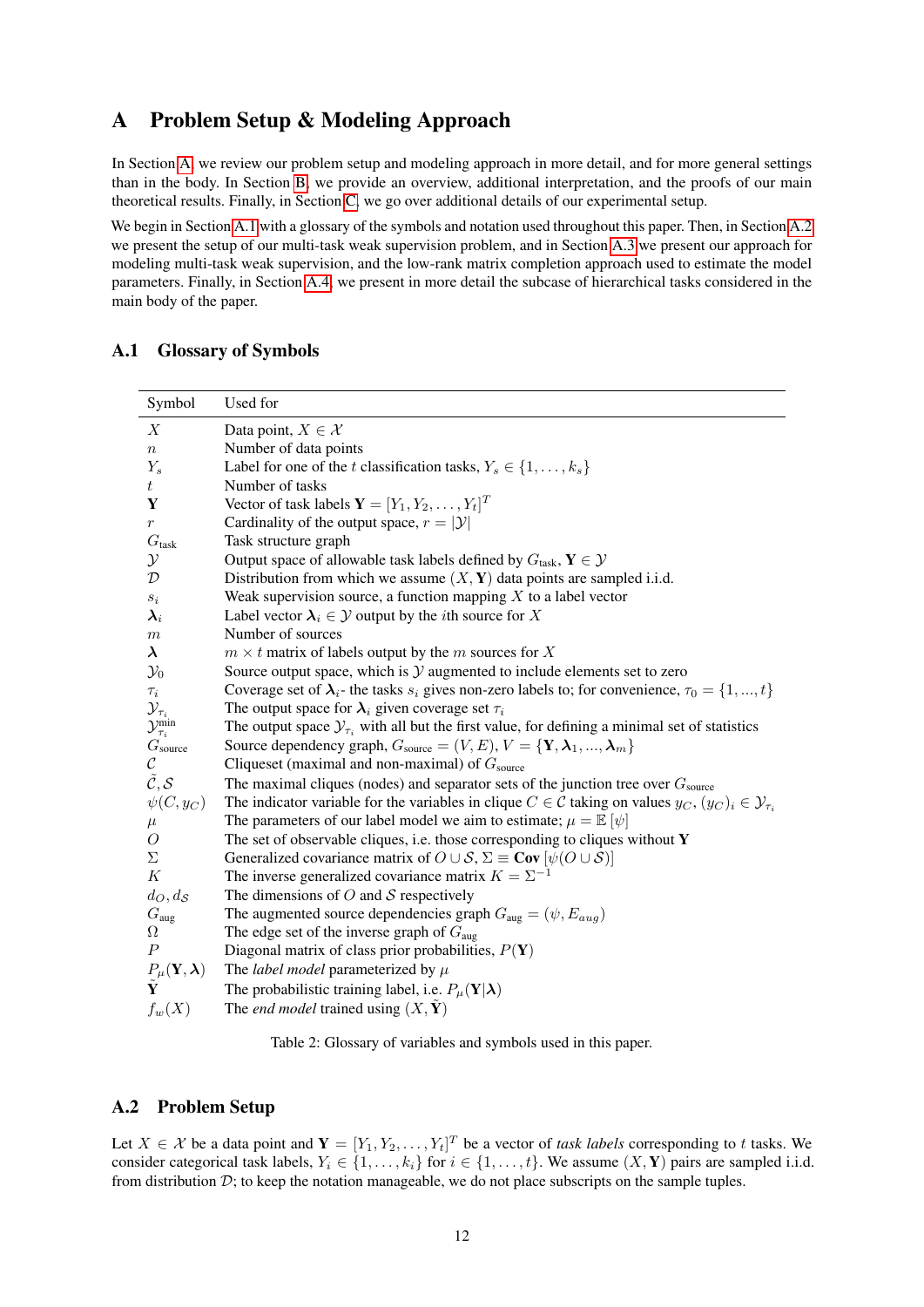Task Structure The tasks are related by a *task graph* G<sub>task</sub>. Here, we consider schemas expressing logical relationships between tasks, which thus define *feasible sets* of label vectors  $\mathcal{Y}$ , such that  $Y \in \mathcal{Y}$ . We let  $r = |\mathcal{Y}|$ be the number of feasible task vectors. In section [A.4,](#page-18-0) we consider the particular subcase of a *hierarchical* task structure as used in the experiments section of the paper.

**Multi-Task Sources** We now consider *multi-task* weak supervision sources  $s_i \in S$ , which represent noisy and potentially incomplete sources of labels, which have unknown accuracies and correlations. Each source  $s_i$  outputs label vectors  $\lambda_i$ , which contain non-zero labels for *some* of the tasks, such that  $\lambda_i$  is in the feasible set  $Y$  but potentially with some elements set to zero, denoting a null vote or abstention for that task. Let  $\mathcal{Y}_0$  denote this extended set which includes certain task labels set to zero.

We also assume that each source has a fixed *task coverage set*  $\tau_i$ , such that  $(\lambda_i)_s \neq 0$  for  $s \in \tau_i$ , and  $(\lambda_i)_s = 0$ for  $s \notin \tau_i$ ; let  $\mathcal{Y}_{\tau_i} \subseteq \mathcal{Y}_0$  be the range of  $\lambda_i$  given coverage set  $\tau_i$ . For convenience, we let  $\tau_0 = \{1, \dots, t\}$  so that  $\mathcal{Y}_{\tau_0} = \mathcal{Y}$ . The intuitive idea of the task coverage set is that some labelers may choose not to label certain tasks; Example [2](#page-18-1) illustrates this notion. Note that sources can also *abstain* for a data point, meaning they emit no label (which we denote with a symbol  $\vec{0}$ ); we include this in  $\mathcal{Y}_{\tau_i}$ . Thus we have  $s_i : \mathcal{X} \mapsto \mathcal{Y}_{\tau_i}$ , where, again,  $\lambda_i$  denotes the output of the function  $s_i$ .

Problem Statement Our overall goal is to use the noisy or *weak*, *multi-task* supervision from the set of m sources,  $S = \{s_1, \ldots, s_m\}$ , applied to an unlabeled dataset  $\mathcal{X}_U$  consisting of n data points, to supervise an *end model*  $f_w : \mathcal{X} \mapsto \mathcal{Y}$ . Since the sources have unknown accuracies, and will generally output noisy and incomplete labels that will overlap and conflict, our intermediate goal is to learn a *label model*  $P_\mu : \lambda \mapsto [0,1]^{|\mathcal{Y}|}$  which takes as input the source labels and outputs a set of probabilistic label vectors,  $\tilde{Y}$ , for each X, which can then be used to train the end model. Succinctly, given a user-provided tuple  $(\mathcal{X}_U, S, G_{\text{source}}, G_{\text{task}})$ , our goal is to recover the parameters  $\mu$ .

The key technical challenge in this approach then consists of learning the parameters of this label model corresponding to the conditional accuracies of the sources (and, for technical reasons we shall shortly explain, cliques of correlated sources)—given that *we do not have access to the ground truth labels Y*. We discuss our approach to overcoming this core technical challenge in the subsequent section.

### <span id="page-12-0"></span>A.3 Our Approach: Modeling Multi-Task Sources

Our goal is to estimate the parameters  $\mu$  of a *label model* that produces probabilistic training labels given the observed source outputs,  $\mathbf{Y} = P_{\mu}(\mathbf{Y}|\lambda)$ , *without access to the ground truth labels Y*. We do this in three steps:

- 1. We start by defining a graphical model over the weak supervision source outputs and the true (latent) variable  $Y$ ,  $(\lambda_1, \ldots, \lambda_m, Y)$ , using the conditional independence structure  $G_{\text{source}}$  between the sources.
- 2. Next, we analyze the *generalized covariance matrix* Σ (following Loh & Wainwright [\[24\]](#page-9-16)), which is defined over binary indicator variables for each value of each clique (or specific subsets of cliques) in  $G_{\text{source}}$ . We consider two specific subsets of the cliques in  $G_{\text{source}}$ , the observable cliques O and the separator sets S, such that:

$$
\Sigma = \begin{bmatrix} \Sigma_O & \Sigma_{OS} \\ \Sigma_{OS}^T & \Sigma_{\mathcal{S}} \end{bmatrix} \qquad \qquad \Sigma^{-1} = K = \begin{bmatrix} K_O & K_{OS} \\ K_{OS}^T & K_{\mathcal{S}} \end{bmatrix},
$$

where  $\Sigma_O$  is the block of  $\Sigma$  that we can observe, and  $\Sigma_{OS}$  is a function of  $\mu$ , the parameters (corresponding to source and clique accuracies) we wish to recover. We then apply a result by Loh and Wainwright [\[24\]](#page-9-16) to establish the sparsity pattern of  $K = \Sigma^{-1}$ . This allows us to apply the block-matrix inversion lemma to reformulate our problem as low-rank matrix completion.

3. Finally, we describe how to recover the class balance  $P(Y)$ ; with this and the estimate of  $\mu$ , we then describe how to compute the probabilistic training labels  $\tilde{Y} = P_{\mu}(\mathbf{Y}|\boldsymbol{\lambda})$ .

We start by focusing on the setting where  $G_{source}$  has a junction tree with singleton separator sets; we note that a version of  $G_{\text{source}}$  where this holds can always be formed by adding edges to the graph. We then discuss how to handle graphs with non-singleton separator sets, and finally describe different settings where our problem reduces to rank-one matrix completion. In Section [B,](#page-19-0) we introduce theoretical results for the resulting model and provide our model estimation strategy.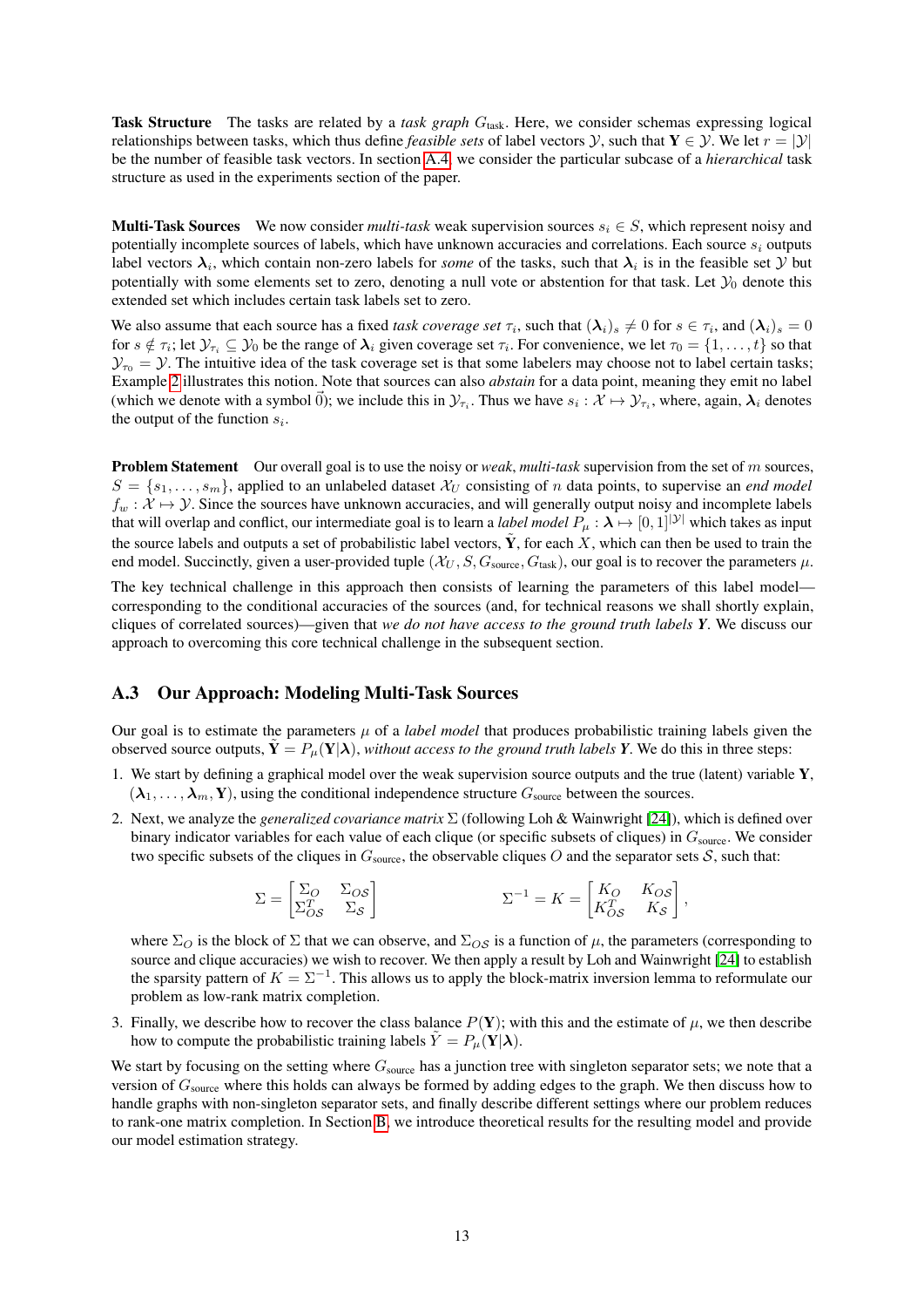<span id="page-13-0"></span>

Figure 7: A simple example of a weak supervision source dependency graph  $G_{\text{source}}$  (left) and its junction tree representation (right). Here Y is as a vector-valued variable with a feasible set of values,  $Y \in |\mathcal{Y}|$ , and the output of sources 1 and 2 are modeled as dependent conditioned on Y. This results in a junction tree with singleton separator sets Y. Here, the observable cliques are  $O = {\lambda_1, \lambda_2, \lambda_3, \lambda_4, \{\lambda_1, \lambda_2\}} \subset C$ .

#### A.3.1 Defining a Multi-Task Source Model

We consider a model  $G_{\text{source}} = (V, E)$ , where  $V = \{Y, \lambda_1, ..., \lambda_m\}$ , and E consists of pairwise interactions (i.e. we consider an Ising model, or equivalently, a graph rather than a hypergraph of correlations). We assume that  $G_{\text{source}}$  is provided by the user. However, if  $G_{source}$  is unknown, there are various techniques for estimating it statistically [\[2\]](#page-9-6) or even from static analysis if the sources are heuristic functions [\[35\]](#page-10-5). We provide an example  $G_{\text{source}}$  with singleton separator sets in Figure [7.](#page-13-0)

Augmented Sufficient Statistics Finally, we extend the random variables in V by defining a matrix of indicator statistics over all cliques in  $G_{\text{source}}$ , in order to estimate all the parameters needed for our label model  $P_{\mu}$ . We assume that the provided Gsource is *chordal*, meaning it has no chordless cycles of length greater than three; if not, the graph can easily be *triangulated* to satisfy this property, in which case we work with this augmented version.

Let C be the set of maximal and non-maximal cliques in the chordal graph  $G_{\text{source}}$ . We start by defining a binary indicator random variable for the event of a clique  $C \in \mathcal{C}$  in the graph  $G_{\text{source}} = (V, E)$  taking on a set of values  $y_C$ :

$$
\psi(C, y_C) = \mathbb{1}\left\{\cap_{i \in C} V_i = (y_C)_i\right\},\,
$$

where  $(y_C)_i \in \mathcal{Y}_{\tau_i}^{\min}$  and  $\mathcal{Y}_{\tau_i}^{\min}$  contains all but one values of  $\mathcal{Y}_{\tau_i}$ , thereby leading to a minimal set of statistics. Note that in our notation,  $V_0 = \mathbf{Y}$ ,  $\mathcal{Y}_{\tau_0} = \mathcal{Y}$ , and  $V_{i>0} = \lambda_i$ . Accordingly, we define  $\psi(C) \in \{0,1\}^{\prod_{i \in C}(|\mathcal{Y}_{\tau_i}| - 1)}$  as the vector of indicator random variables for all combinations of all but one of the labels emitted by each variable in clique C, and define  $\psi(\mathbf{C})$  accordingly for any set of cliques  $\mathbf{C} \subseteq \mathcal{C}$ . Then  $\mu = \mathbb{E}[\psi(\mathcal{C})]$  is the vector of sufficient statistics for the label model we want to learn. Our model estimation goal is now stated simply: we wish to estimate µ, *without access to the ground truth labels* Y.

#### A.3.2 Model Estimation without Ground Truth Using Inverse Covariance Structure

Our goal is to estimate  $\mu = \mathbb{E}[\psi(\mathcal{C})]$ ; this, along with the class balance  $P(\mathbf{Y})$  (which we assume we know, or else estimate using the approach in Section [A.3.5\)](#page-17-0), is sufficient information to compute  $P_\mu(Y|\lambda)$ . If we had access to a large enough set of ground truth labels Y, we could simply take the empirical expectation  $\mathbb{E}[\psi]$ ; however in our setting we cannot directly observe this. Instead, we proceed by analyzing a sub-block of the covariance matrix of  $\psi(\mathcal{C})$ , which corresponds to the *generalized covariance matrix* of our graphical model as in [\[24\]](#page-9-16), and leverage two key pieces of information:

- A sub-block of this generalized covariance matrix is observable, and
- By a simple extension of Corollary 1 in [\[24\]](#page-9-16), we know the sparsity structure of the inverse generalized covariance matrix  $\Sigma^{-1}$ , i.e. we know that it will have elements equal to zero according to the structure of  $G_{\text{source}}$ .

Since  $G_{\text{source}}$  is triangulated, it admits a *junction tree* representation [\[21\]](#page-9-20), which has maximal cliques (nodes)  $\tilde{C}$ and separator sets S. We also include in S subsets of separator cliques. Note that we follow the convention that S includes the full powerset of separator set cliques, i.e. all subset cliques of separator set cliques are also included in S. We proceed by considering two specific subsets of the cliques of our graphical model  $G_{\text{source}}$ : those that are observable (i.e. not containing Y),  $O = \{C \mid Y \notin C, C \in C\}$ , and the set of separator set cliques (which will always contain  $Y$ , and thus be unobservable).

For simplicity of exposition, we start by considering graphs  $G_{source}$  which have singleton separator sets; given our graph structure, this means that  $S = \{ \{Y\} \}$ . Note that in general we will write single-element sets without braces when their type is obvious from context, so we have  $S = \{Y\}$ . Intuitively, this corresponds to models where weak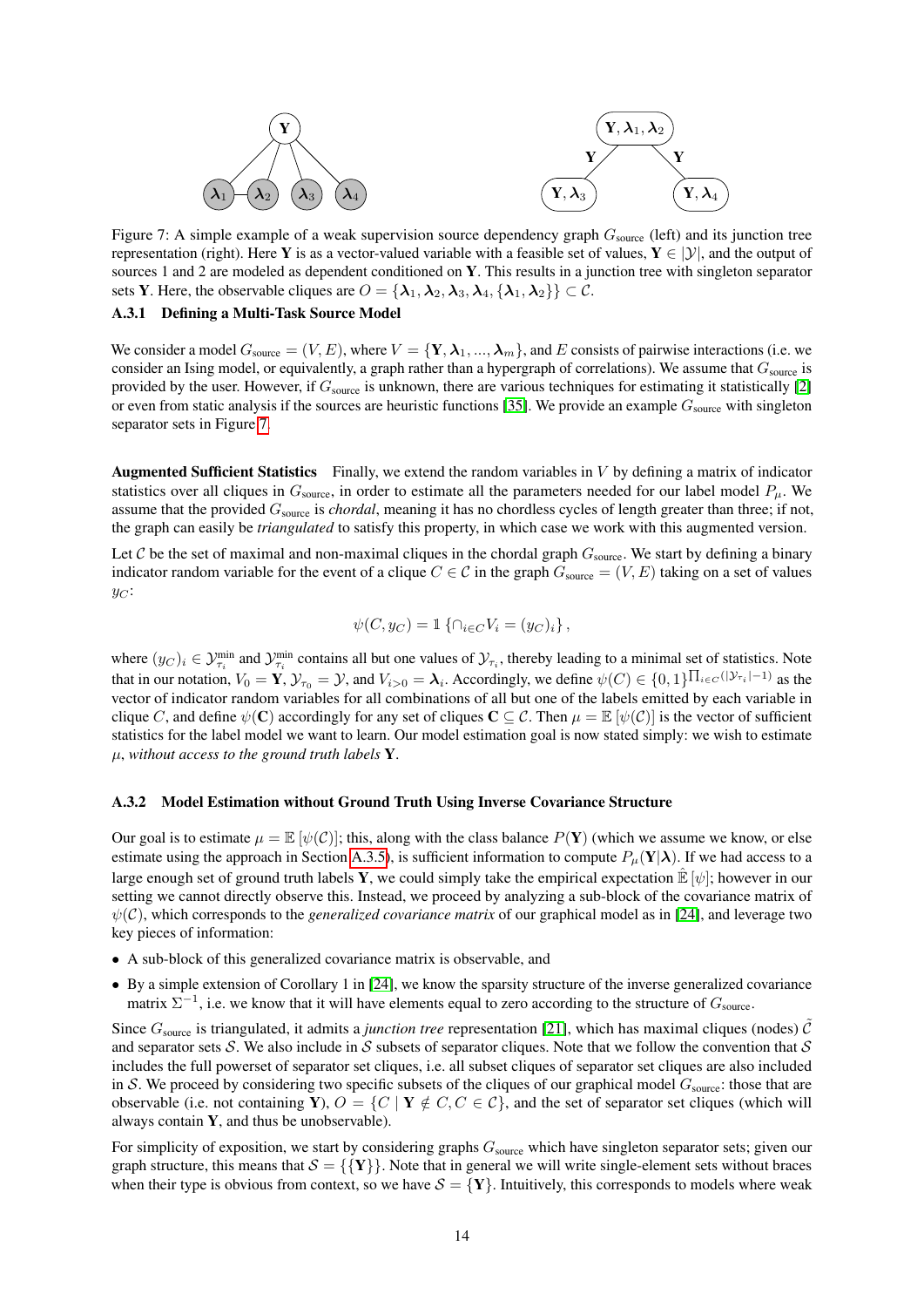supervision sources are correlated in fully-connected clusters, corresponding to real-world settings in which sources are correlated due to shared data sources, code, or heuristics for example. However, we can either (i) add edges to  $G_{\text{source}}$  such that this is the case, or (ii) extend our approach to many settings where  $G_{\text{source}}$  does not have singleton separator sets (see Section [A.3.3\)](#page-16-0). In this setting of  $S = \{Y\}$ , we now have:

$$
O = \{ C \mid \mathbf{Y} \notin C, C \in \mathcal{C} \} \qquad S = \{ \mathbf{Y} \}.
$$

Here,  $O$  is the same set as before—the augmented indicator variables for all observable cliques in  $G_{\text{source}}$ , that is, those cliques not containing Y—and S now consists just of the minimal set of indicator variables for Y.

We define corresponding dimensions  $d_O$  and  $d_S$ :

$$
d_O = \sum_{C \in O} \prod_{i \in C} (|\mathcal{Y}_{\tau_i}| - 1) \qquad d_S = r - 1.
$$

We now decompose the generalized covariance matrix and its inverse as:

$$
\text{Cov}\left[\psi(O \cup \mathcal{S})\right] \equiv \Sigma = \begin{bmatrix} \Sigma_O & \Sigma_{OS} \\ \Sigma_{OS}^T & \Sigma_{\mathcal{S}} \end{bmatrix} \qquad \qquad \Sigma^{-1} = K = \begin{bmatrix} K_O & K_{OH} \\ K_{OH}^T & K_H \end{bmatrix},\tag{6}
$$

This is similar to the approach in [\[6\]](#page-9-18), but with several important differences: we consider discrete (rather than Gaussian) random variables and have additional knowledge of the graph structure. Here,  $\Sigma_O$  is the observable block of the generalized covariance matrix  $\Sigma$ , and  $\Sigma_{OS}$  is the unobserved block which is a function of  $\mu$ , the parameters (corresponding to source and source clique accuracies) we wish to recover. Note that  $\Sigma_{\mathcal{S}}$  is a function of the class balance  $P(Y)$ , which we assume is either known, or has been estimated according to the unsupervised approach we detail in Section [A.3.5.](#page-17-0) Therefore, we assume that  $\Sigma_{\mathcal{S}}$  is also known. Concretely then, our goal is to recover  $\Sigma_{\mathcal{OS}}$ given  $\Sigma_O$ ,  $\Sigma_S$ .

We start by applying the block matrix inversion lemma to get the equation:

$$
K_O = \Sigma_O^{-1} + \Sigma_O^{-1} \Sigma_{OS} \left( \Sigma_S - \Sigma_{OS}^T \Sigma_O^{-1} \Sigma_{OS} \right)^{-1} \Sigma_{OS}^T \Sigma_O^{-1}.
$$
 (7)

Next, let  $JJ^T = (\Sigma_S - \Sigma_{OS}^T \Sigma_O^{-1} \Sigma_{OS})^{-1}$ . We justify this decomposition by showing that this term is positive semidefinite. We start by applying the Woodbury matrix inversion lemma:

$$
\left(\Sigma_{\mathcal{S}} - \Sigma_{\mathcal{O}\mathcal{S}}^T \Sigma_{\mathcal{O}}^{-1} \Sigma_{\mathcal{O}\mathcal{S}}\right)^{-1} = \Sigma_{\mathcal{S}}^{-1} + \Sigma_{\mathcal{S}}^{-1} \Sigma_{\mathcal{O}\mathcal{S}}^T \left(\Sigma_{\mathcal{O}} + \Sigma_{\mathcal{O}\mathcal{S}} \Sigma_{\mathcal{S}}^{-1} \Sigma_{\mathcal{O}\mathcal{S}}^T\right)^{-1} \Sigma_{\mathcal{O}\mathcal{S}} \Sigma_{\mathcal{S}}^{-1}.
$$
\n(8)

Now, note that  $\Sigma_O$  and  $\Sigma_S$  are both covariance matrices themselves and are therefore PSD. Furthermore, from [\[24\]](#page-9-16) we know that  $\Sigma^{-1}$  must exist, which implies that  $\Sigma_O$  and  $\Sigma_S$  are invertible (and thus in fact positive definite). Therefore we also have that  $\Sigma_{OS} \Sigma_S^{-1} \Sigma_{OS}^T \succ 0 \implies (\Sigma_O + \Sigma_{OS} \Sigma_S^{-1} \Sigma_{OS}^T)^{-1} \succ 0$ , and therefore [\(8\)](#page-14-0) is positive definite, and can therefore always be expressed as  $JJ^T$  for some J. Therefore, we can write [\(7\)](#page-14-1) as:

$$
K_O = \Sigma_O^{-1} + \Sigma_O^{-1} \Sigma_{OS} J J^T \Sigma_{OS}^T \Sigma_O^{-1}.
$$

Finally, define  $Z = \sum_{O}^{-1} \sum_{OS} J$ ; we then have:

<span id="page-14-2"></span><span id="page-14-1"></span><span id="page-14-0"></span>
$$
K_O = \Sigma_O^{-1} + ZZ^T. \tag{9}
$$

Note that  $Z \in \mathbb{R}^{d_O \times d_H}$ , where  $d_H = r - 1$ , and therefore  $ZZ^T$  is a rank- $(r - 1)$  matrix. Therefore, we now have a form [\(9\)](#page-14-2) that appears close to being a low-rank matrix completion problem. We complete the connection by leveraging the known sparsity structure of  $K_O$ .

Define  $G_{\text{aug}} = (\psi, E_{\text{aug}})$  to be the augmented version of our graph  $G_{\text{source}}$ . In other words, let  $i = (C_1, y_{C_1})$  and  $j = (C_2, y_{C_2})$  according to the indexing scheme of our augmented indicator variables; then,  $(i, j) \in E_{\text{aug}}$  if  $C_1, C_2$ are subsets of the same maximal clique in  $G_{source}$ . Then, let  $G_{inv-avg} = (\psi, \Omega)$  be the inverse graph of  $G_{aug}$ , such that  $(i, j) \in E_{\text{aug}} \implies (i, j) \notin \Omega$  and vice-versa.

We start with a result that extends Corollary 1 in Loh & Wainwright [\[24\]](#page-9-16) to our specific setting where we consider a set of the variables that contains all observable cliques,  $O$ , and all separator sets  $S$ :

**Corollary 1** Let  $U = O \cup S$ . Let  $\Sigma_U$  be the generalized covariance matrix for U. Then  $(\Sigma_U^{-1})_{i,j} = 0$  whenever  $i, j$  *correspond to cliques*  $C_1, C_2$  *respectively such that*  $C_1, C_2$  *are not subsets of the same maximal clique.*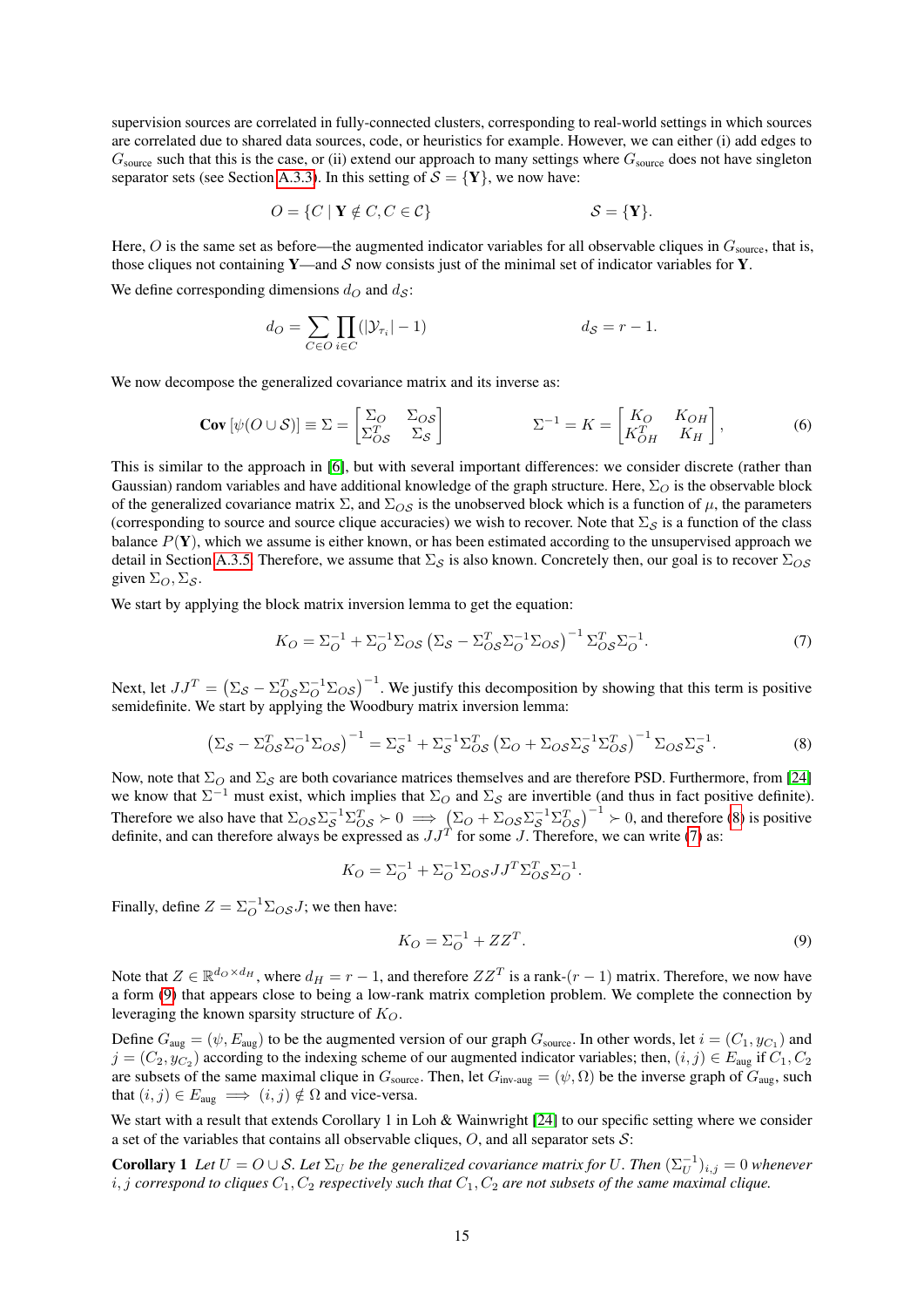#### <span id="page-15-0"></span>Algorithm 2 Label Model Parameter Estimation Algorithm

**Input:** Empirically-observed source clique indicator statistics  $\mathbb{\hat{E}}\left[\psi(O)\psi(O)^{T}\right], \mathbb{\hat{E}}\left[\psi(O)\right],$  separator set statistics  $\mathbb{E}\left[\psi(\mathcal{S})\psi(\mathcal{S})^T\right],\mathbb{E}\left[\psi(\mathcal{S})\right],$  correlation sparsity structure  $\Omega$ 

$$
\hat{\Sigma}_O \leftarrow \hat{\mathbb{E}} \left[ \psi(O)\psi(O)^T \right] - \hat{\mathbb{E}} \left[ \psi(O) \right] \hat{\mathbb{E}} \left[ \psi(O) \right]^T
$$
\n
$$
\Sigma_S \leftarrow \mathbb{E} \left[ \psi(S)\psi(S)^T \right] - \mathbb{E} \left[ \psi(S) \right] \mathbb{E} \left[ \psi(S) \right]^T
$$
\n
$$
\hat{Z} \leftarrow \operatorname{argmin}_Z \left\| \hat{\Sigma}_O^{-1} + ZZ^T \right\|_{\Omega}
$$
\n
$$
\hat{Q} \leftarrow \hat{\Sigma}_O \hat{Z} \left( I + \hat{Z}^T \hat{\Sigma}_O \hat{Z} \right)^{-1} \hat{Z}^T \hat{\Sigma}_O
$$
\n
$$
A, \Lambda \leftarrow \text{Eigendecomp}(\hat{Q})
$$
\n
$$
B, \Lambda_S \leftarrow \text{Eigendecomp}(\Sigma_S^{-1})
$$
\n
$$
\hat{\Sigma}_{OS} \leftarrow A\Lambda^{\frac{1}{2}} \Lambda_S^{-\frac{1}{2}} B^{-1}
$$
\n
$$
\hat{\mu} \leftarrow \hat{\Sigma}_{OS} + \hat{\mathbb{E}} \left[ \psi(O) \right] \mathbb{E} \left[ \psi(S) \right]^T
$$
\nreturn  $\hat{\mu}$ 

 $\triangleright$  Form empirical (or known) covariance matrices.

 $\triangleright$  Solve low-rank matrix completion problem.

 $\triangleright$  Recover  $\hat{\Sigma}_{OS}$  using linear algebra.

 $\triangleright$  Recover  $\hat{\mu}$  from  $\hat{\Sigma}_{OS}$ ; note we return as a matrix here.

*Proof:* We partition the cliques C into two sets, U and  $W = C \setminus U$ . Let  $\Sigma$  be the full generalized covariance matrix (i.e. including all maximal and non-maximal cliques) and  $\Gamma = \Sigma^{-1}$ . Thus we have:

$$
\Sigma = \begin{bmatrix} \Sigma_U & \Sigma_{UW} \\ \Sigma_{UW}^T & \Sigma_W \end{bmatrix} \qquad \qquad \Sigma^{-1} = \Gamma = \begin{bmatrix} K_U & K_{UW} \\ K_{UW}^T & K_W \end{bmatrix}.
$$

By the block matrix inversion lemma we have:

$$
\Sigma_U^{-1} = K_U - K_{UW} K_W^{-1} K_{UW}^T.
$$

We now follow the proof structure of Corollary 1 of [\[24\]](#page-9-16). We know  $K_U$  is graph structured by Theorem 1 of [24]. Next, using the same argument as in the proof of Corollary 1 of [\[24\]](#page-9-16), we know that  $K_W$ , and therefore  $K_W^{-1}$ , is block-diagonal. Intuitively, because the set  $U$  contains all of the separator set cliques, and due to the running intersection property of a junction tree, each clique in W belongs to precisely one maximal clique- leading to block diagonal structure of  $K_W$ . We thus need only to show that the following quantity is zero for two cliques  $C_i, C_j$  that are not subsets of the same maximal clique, with corresponding indices  $i, j$ :

$$
(K_{UW}K_W^{-1}K_{UW}^T)_{i,j} = \sum_B (K_{UW})_{i,B}(K_W^{-1})_{B,B}(K_{UW}^T)_{B,j},
$$

where B are the indices corresponding to the blocks in  $K_W^{-1}$ , which correspond to maximal cliques. Our argument follows again as in Corollary 1 of [\[24\]](#page-9-16): since U contains the separator sets, if the two cliques  $C_1, C_2$  are not subsets of the same maximal clique, then for each B, either  $(K_{UW})_{i,B}$  or  $(K_{UW}^T)_{B,j}$  must be zero, completing the proof.

Now, by Corollary 1, we know that  $K_{i,j} = 0$  if  $(i,j) \in \Omega$ . Let  $A_{\Omega}$  denote a matrix A with all entries  $(i,j) \notin \Omega$ masked to zero. Then, we have:

$$
\left(\Sigma_O^{-1}\right)_{\Omega} + \left(ZZ^T\right)_{\Omega} = 0. \tag{10}
$$

Thus, given the dependency graph  $G_{\text{source}}$ , we can solve for Z as a rank- $(r - 1)$  matrix completion problem, with mask  $\Omega$ . Defining the semi-norm  $||A||_{\Omega} = ||A_{\Omega}||_F$ , we can solve:

$$
\hat{Z} = \operatorname{argmin}_{Z} \left| \left| \Sigma_{O}^{-1} + ZZ^{T} \right| \right|_{\Omega}.
$$
\n(11)

Now, we have an estimate of  $Z$  (which, we note, we can only at this point recover up to orthogonal transformations). We now proceed as follows:

- 1. Given our estimated Z, we compute the quantity  $Q = \sum_{OS} \sum_{S}^{-1} \sum_{OS}^{T}$ .
- 2. We can then take the eigendecomposition of Q to recover  $\Sigma_{OS}$ .
- 3. We then recover  $\mu$  from  $\Sigma_{OS}$ .

To start, we define:

$$
Q \equiv \Sigma_{OS} \Sigma_S^{-1} \Sigma_{OS}^T = (\Sigma_O Z J^{-1}) \Sigma_S^{-1} (\Sigma_O Z J^{-1})^T = \Sigma_O Z \left( J^T \Sigma_S J \right)^{-1} Z^T \Sigma_O.
$$
 (12)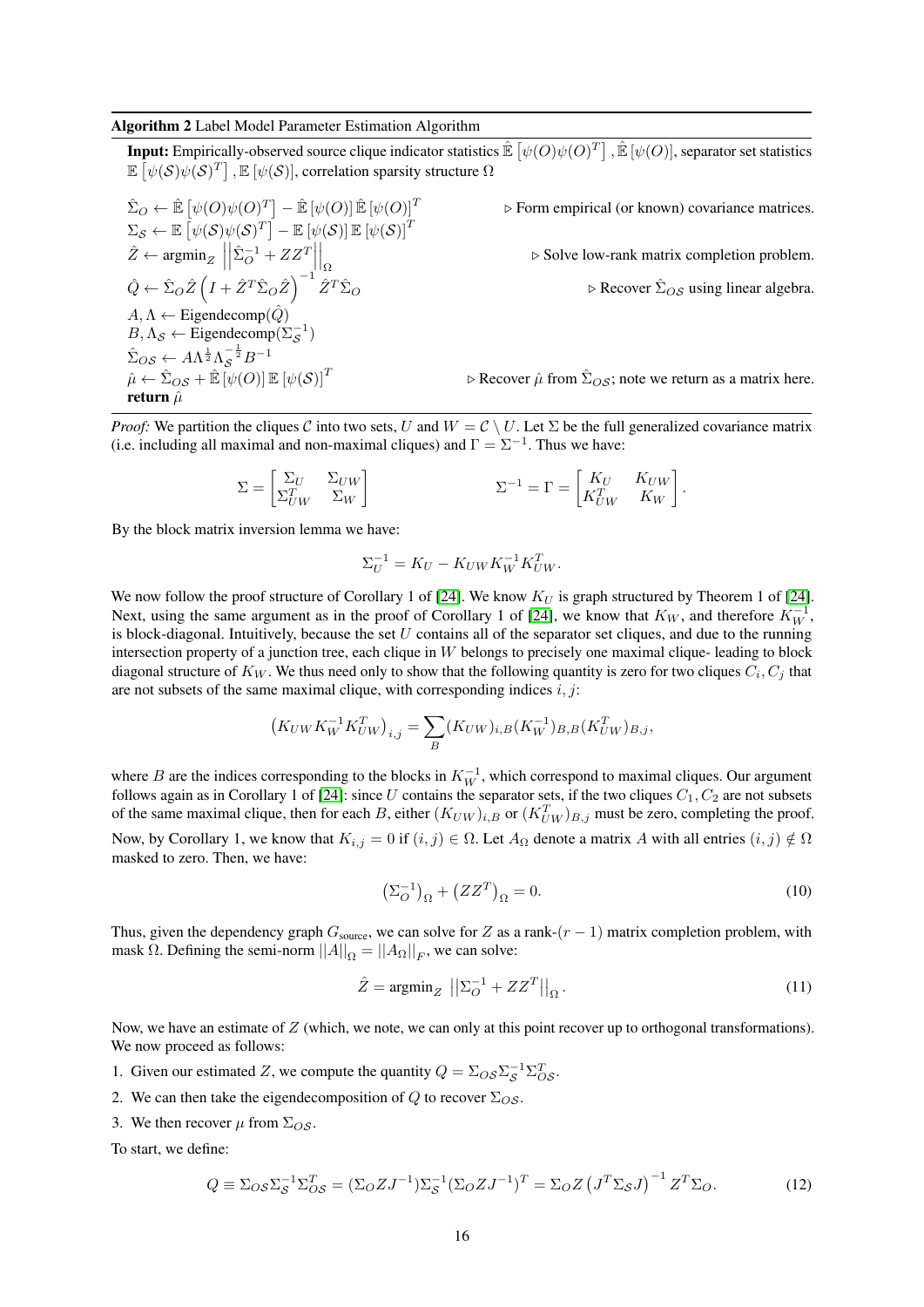Next, we have:

$$
J^{-T}Z^T\Sigma_O ZJ^{-1} = J^{-T}(J^T\Sigma_{OS}^T\Sigma_O^{-1})\Sigma_O(\Sigma_O^{-1}\Sigma_{OS}J)J^{-1} = \Sigma_{OS}^T\Sigma_O^{-1}\Sigma_{OS}.
$$
 (13)

Second, we have:

$$
(JJ^T)^{-1} = \Sigma_{\mathcal{S}} - \Sigma_{\mathcal{O}\mathcal{S}}^T \Sigma_{\mathcal{O}}^{-1} \Sigma_{\mathcal{O}\mathcal{S}} \implies I = J^T \Sigma_{\mathcal{S}} J - J^T \Sigma_{\mathcal{O}\mathcal{S}}^T \Sigma_{\mathcal{O}}^{-1} \Sigma_{\mathcal{O}\mathcal{S}} J. \tag{14}
$$

Putting [\(13\)](#page-16-1) and [\(14\)](#page-16-2) together, we get:

<span id="page-16-2"></span><span id="page-16-1"></span>
$$
J^T \Sigma_S J = I + Z^T \Sigma_O Z. \tag{15}
$$

Therefore, we now have:

$$
Q = \Sigma_O Z \left( I + Z^T \Sigma_O Z \right)^{-1} Z^T \Sigma_O,
$$
\n(16)

which is an expression that we can compute, since it only involves the observed  $\Sigma_O$  and the estimated Z. We then can take the eigendecomposition of Q, and together with the fact that we know  $\Sigma_{\mathcal{S}}$ , recover  $\Sigma_{\mathcal{O}\mathcal{S}}$ .

Finally, we have:

$$
\Sigma_{OS} + \mathbb{E}\left[\psi(O)\right] \mathbb{E}\left[\psi(\mathcal{S})\right]^T = \mathbb{E}\left[\psi(O)\psi(\mathcal{S})^T\right].\tag{17}
$$

Here, we can clearly observe  $\mathbb{E} [\psi(0)]$ , and given that we know the class balance  $P(Y)$ , we also have  $\mathbb{E} [\psi(S)]$ ; therefore we can compute  $\mathbb{E}[\psi(O)\psi(S)^T]$ . Our goal now is to recover the columns  $\mathbb{E}[\psi(O)\psi(\mathbf{Y}_i)]$ , which together make up  $\mu$ ; we can do this based on the ordering of values in  $\Sigma_S^{-1}$ . We describe the overall procedure in its most general form in Algorithm [2.](#page-15-0)

#### <span id="page-16-0"></span>A.3.3 Handling Non-Singleton Separator Sets

Now, we consider the setting where  $G_{\text{source}}$  has arbitrary separator sets. Let  $d_S = \sum_{S \in \mathcal{S}} \prod_{i \in S} (|\mathcal{Y}_{\tau_i}| - 1)$ . We see that we could solve this using our standard approach—this time, involving a rank- $d<sub>S</sub>$  matrix completion problem—except for the fact that we do not know  $\Sigma_{\mathcal{S}}$ , as it now involves terms besides the class balance.

Note first of all that we can always add edges between sources to  $G_{source}$  such that it has singleton separator sets (intuitively, this consists of "completing the clusters"), and as long as our problem is still identifiable (see Section [B.1\)](#page-19-1), we can simply solve this instance as above.

Instead, we can also take a multi-step approach, wherein we first consider one or more subgraphs of  $G_{\text{source}}$  that contains only singleton separator sets, and contains the cliques in  $S$ . We can then solve this problem as before, which then gives us the needed information to identify the elements of  $\Sigma_{\mathcal{S}}$  in our full problem, which we can then solve. In particular, we see that this multi-step approach is possible whenever the graph  $G_{\text{source}}$  has at least three components that are disconnected except for through Y.

#### <span id="page-16-4"></span>A.3.4 Rank-One Settings

We now consider settings where we can estimate the parameters of our label model,  $\mu$ , involving only a rank-one matrix completion problem.

First, in the simplest setting of a single-task problem with binary class variable,  $Y \in \{0, 1\}$  and  $G_{\text{source}}$  with singleton separator sets,  $d_H = r - 1 = 1$  and our problem is directly a rank-one instance.

Next, we consider the setting of general Y, with  $|y| = r$  and  $G_{\text{source}}$  with singleton separator sets. By default, our problem now involves a rank- $(r - 1)$  matrix completion problem. However, we can reduce this to involving only a rank-one matrix completion problem by adding one simplifying assuption to our model: namely, that sources emit different incorrect labels with uniform conditional probability. Concretely, we add the assumption that:

<span id="page-16-3"></span>
$$
(\lambda_C)_i = \mathbf{Y} \iff (\lambda_C')_i = \mathbf{Y} \quad \forall i \in C \implies P(\lambda_C|\mathbf{Y}) = P(\lambda_C'|\mathbf{Y}) \tag{18}
$$

Note that this is the same assumption as in the main body, but expressed more explicitly with respect to a clique C. For example, under this assumption,  $P(\lambda_i = y' | Y = y)$  is the same for all y' such that  $y' \neq y$ . As another example,  $P(\lambda_i = y, \lambda_j = y' | Y = y)$  is the same for all y' such that  $y' \neq y$ . Intuitively, under this commonly-used model, we are not modeling the different class-wise errors a source makes, but rather just whether it is correct or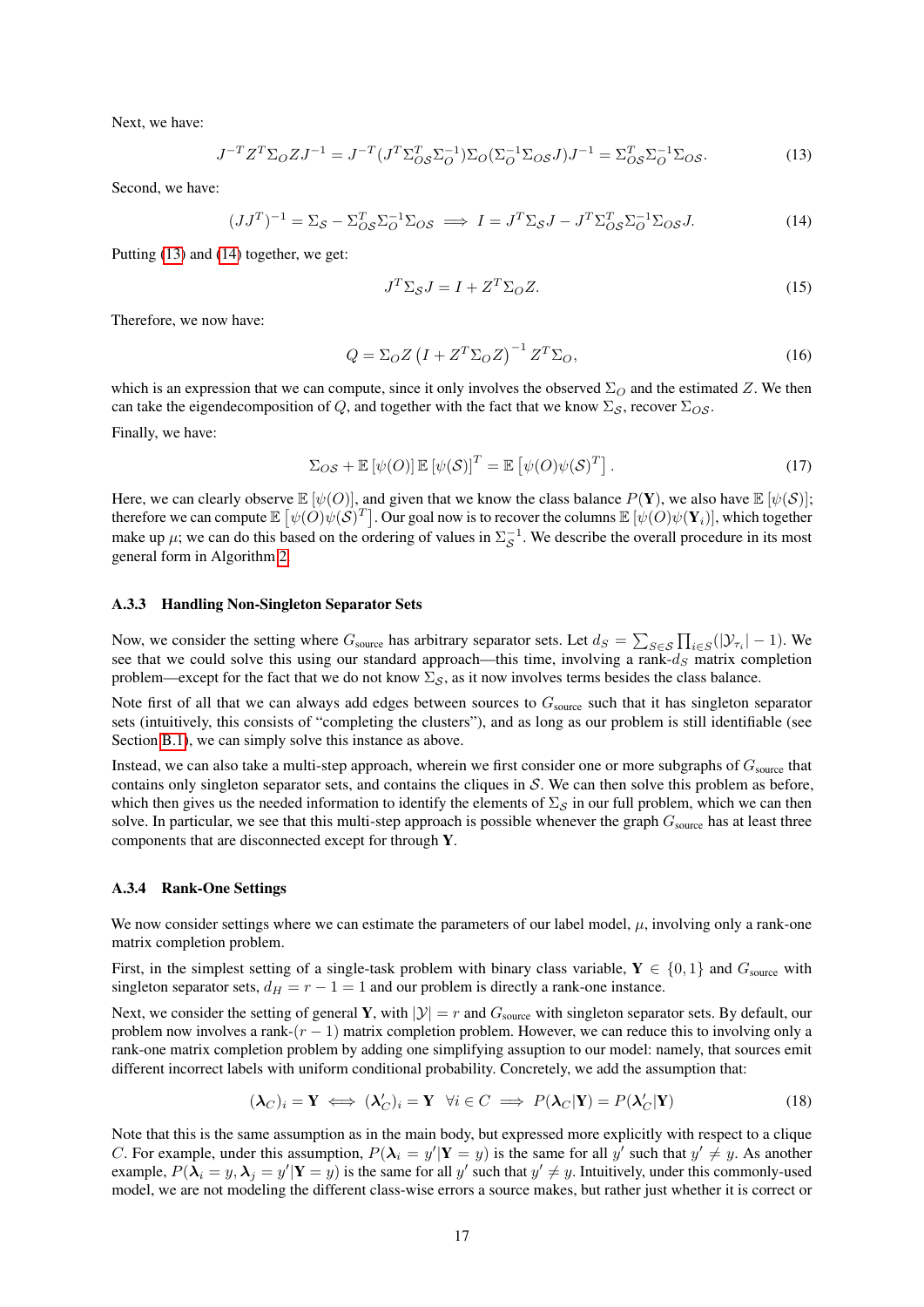not given the correctness of other sources it is correlated with. The idea then is that with assumption [\(18\)](#page-16-3) even though  $|H| = r - 1$  (and thus  $\Sigma_{OS}$  has  $r - 1$  columns), we only actually need to solve for a single parameter per element of O.

We can operationalize this by forming a new graph with a binarized version of Y,  $Y_B \in \{0, 1\}$ , such that the r classes are mapped to either 0 or 1. We see that this new variable still results in the same structure of dependencies  $G_{\text{source}}$ , and still allows us to recover the parameters  $\alpha_y$  (and thus  $\mu$ ). We now have:

$$
\mathcal{S} = \{ \mathbf{Y}_B \}
$$

We now solve in the same rank-one way as in the binary Y case. Now, for singleton cliques,  $\{\lambda_i, Y\}$ , given that we know  $P(Y)$ , we can directly recover  $P(\lambda_i = y | Y = y')$  for all y', given our simplified model.

For non-singleton cliques  $\{\lambda_C, Y\}$ , note that we can directly recover  $P(\bigcap_{i\in C}\lambda_i = y | Y = y')$  in the exact same way. From these, computed for all cliques, we can then recover any probability in our model. For example, for  $y' \neq y$ :

$$
P(\lambda_i = y, \lambda_j = y' | \mathbf{Y} = y) = P(\lambda_i = y | \mathbf{Y} = y) - \sum_{y'' \neq y'} P(\lambda_i = y, \lambda_j = y'' | \mathbf{Y} = y)
$$
  

$$
= P(\lambda_i = y | \mathbf{Y} = y) - P(\lambda_i = y, \lambda_j = y | \mathbf{Y} = y) - \times (r - 2) P(\lambda_i = y, \lambda_j = y' | \mathbf{Y} = y)
$$
  

$$
\implies P(\lambda_i = y, \lambda_j = y' | \mathbf{Y} = y) = \frac{1}{r - 1} \left( P(\lambda_i = y | \mathbf{Y} = y) - P(\lambda_i = y, \lambda_j = y | \mathbf{Y} = y) \right).
$$

In this way, we can recover all of the parameters  $\mu$  while only involving a rank-one matrix completion problem. Note that this also suggests a way to solve for the more general model, i.e. without [\(18\)](#page-16-3), using a hierarchical classification approach.

#### <span id="page-17-0"></span>A.3.5 Recovering the Class Balance P & Computing  $P(Y|\lambda)$

We now turn to the task of recovering the class balance  $P(Y)$ , for  $Y \in \mathcal{Y}$ . In many practical settings,  $P(Y)$  can be estimated from a small labeled sample, or may be known in advance. However here, we consider using a subset of conditionally independent sources,  $s_1, \ldots, s_k$  to estimate  $P(Y)$ . We note first of all that simply taking the majority vote of these sources is a biased estimator.

Instead, we consider a simplified version of the matrix completion-based approach taken so far. Here, we consider a subset of the sources  $s_1, \ldots, s_k$  such that they are conditionally independent given  $G_{\text{source}}$ , i.e.  $\lambda_i \perp \lambda_j | Y$ , and consider only the unary indicator statistics. Denote the vector of these unary indicator statistics over the conditionally independent subset of sources as  $\phi$ , and let the observed overlaps matrix between sources i and j be  $A_{i,j} = \mathbb{E} \left[ \phi_i \phi_j^T \right]$ . Note that due to the conditional independence of  $\lambda_i$  and  $\lambda_j$ , for any k, l we have:

$$
(A_{i,j})_{k,l} = \mathbb{E} [(\phi_i)_k (\phi_j)_l]
$$
  
=  $P(\lambda_i = y_k, \lambda_j = y_l)$   
=  $\sum_{y \in \mathcal{Y}} P(\lambda_i = y_k, \lambda_j = y_l | \mathbf{Y} = y) P(\mathbf{Y} = y)$   
=  $\sum_{y \in \mathcal{Y}} P(\lambda_i = y_k | \mathbf{Y} = y) P(\lambda_j = y_l | \mathbf{Y} = y) P(\mathbf{Y} = y).$ 

Letting  $B_i$  be the  $|\mathcal{Y}_{\tau_i}| \times |\mathcal{Y}|$  matrix of conditional probabilities,  $(B_i)_{j,k} = P(\lambda_i = y_j | Y = y_k)$ , and P be the diagonal matrix such that  $P_{i,i} = P(Y = y_i)$ , we can re-express the above as:

$$
A_{i,j} = B_i P B_j^T.
$$

Since P is composed of strictly positive elements, and is diagonal (and thus PSD), we re-express this as:

<span id="page-17-2"></span><span id="page-17-1"></span>
$$
A_{i,j} = \tilde{B}_i \tilde{B}_j^T,\tag{19}
$$

where  $\tilde{B}_i = B_i$  $\sqrt{P}$ . We could now try to recover P by decomposing the observed  $A_{i,j}$  to recover the  $\tilde{B}_i$ , and from there recover  $P$  via the relation:

$$
P = \text{diag}\left(\tilde{B}_i^T \vec{1}\right)^2,\tag{20}
$$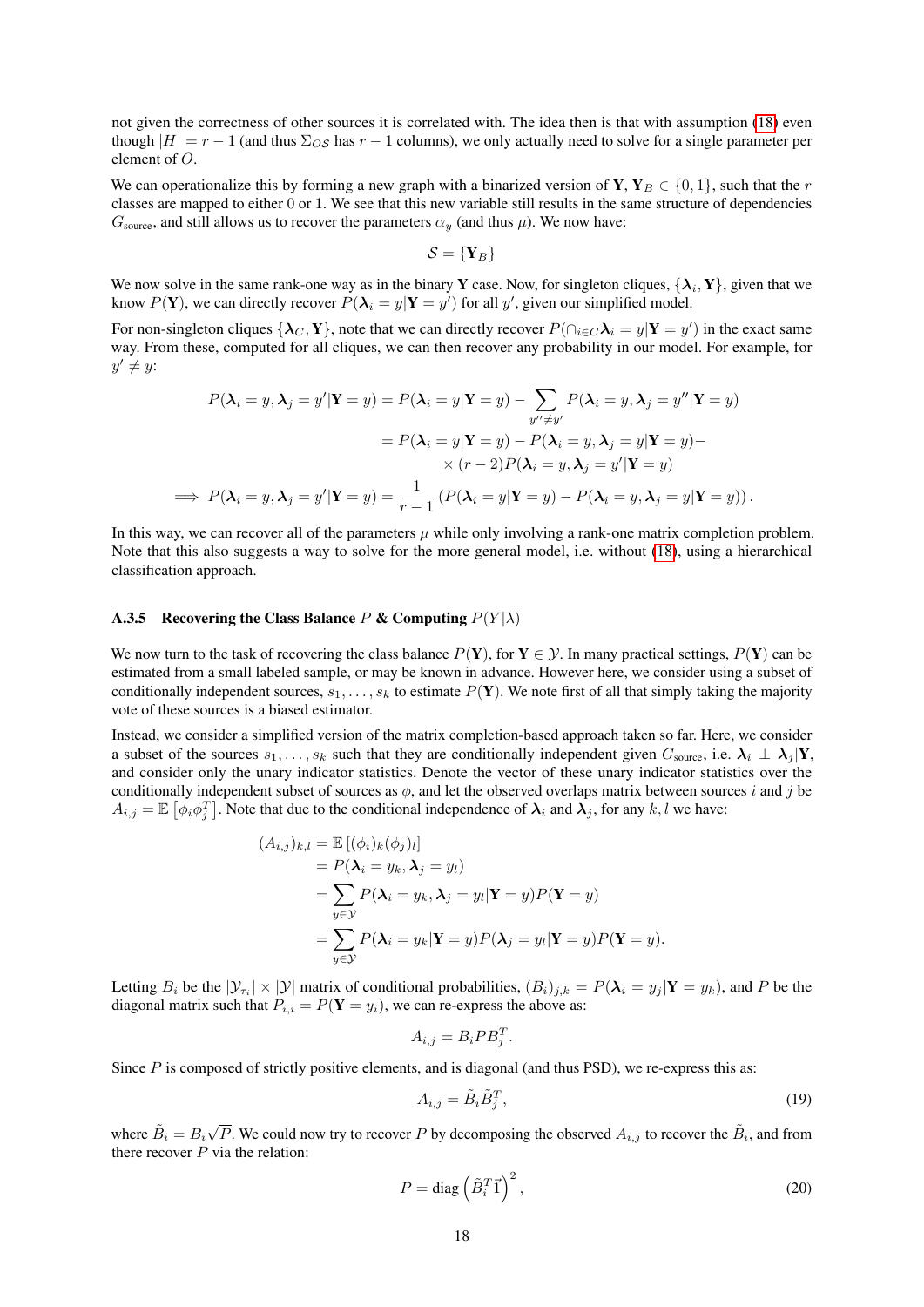since summing the column of  $\tilde{B}_i$  corresponding to label **Y** is equal to  $\sqrt{P(\mathbf{Y})} \sum_{y \in \mathcal{Y}_i} P(\boldsymbol{\lambda}_i = y | \mathbf{Y}) = \sqrt{P(\mathbf{Y})}$  by the law of total probability. However, note that  $B_iU$  for any orthogonal matrix U also satisfies [\(19\)](#page-17-1), and could thus lead to a potentially infinite number of incorrect estimates of P.

Class Balance Identifiability with Three-Way View Constraint A different approach involves considering the three-way overlaps observed as  $A_{i,j,k}$ . This is equivalent to performing a tensor decomposition. Note that above, the problem is that matrix decomposition is typically invariant to rotations and reflections; tensor decompositions have easier-to-meet uniqueness conditions (and are thus more rigid).

Specifically, we apply Kruskal's classical identifiability condition for unique 3-tensor decomposition. Consider some tensor

$$
T=\sum_{r=1}^R X_r\otimes Y_r\otimes Z_r,
$$

where  $X_r, Y_r, Z_r$  are column vectors that make up the matrices  $X, Y, Z$ . The Kruskal rank  $k_X$  of X is the largest  $k$  such that any  $k$  columns of  $X$  are linearly independent. Then, the decomposition above is unique if  $k_X + k_Y + k_Z \geq 2R + 2$  [\[22;](#page-9-21) [3\]](#page-9-22). In our case, our triple views have  $R = |\mathcal{Y}|$ , and we have

<span id="page-18-2"></span>
$$
A_{i,j,k} = \tilde{B}_i \otimes \tilde{B}_j \otimes \tilde{B}_k. \tag{21}
$$

Thus, if  $k_{\tilde{B}_i} + k_{\tilde{B}_j} + k_{\tilde{B}_k} \ge 2|\mathcal{Y}| + 2$ , we have identifiability. Thus, it is sufficient to have the columns of each of the  $B_i$ 's be linearly independent. Note that each of the  $B_i$ 's have columns with the same sum, so these columns are only linearly dependent if they are equal, which would only be the case if the sources were random voters.

Thus, we can use [\(21\)](#page-18-2) to recover the  $\tilde{B}_i$  in a stable fashion, and then use [\(20\)](#page-17-2) to recover the  $P(Y)$ .

#### A.3.6 Predicting Labels with the Label Model

Once we have an estimate of  $\mu$ , we can make predictions with the label model—i.e. generate our *probabilistic* training labels  $P_\mu(Y|\lambda)$ —using the junction tree we have already defined over  $G_{\text{source}}$ . Specifically, let  $\hat{C}$  be the set of maximal cliques (nodes) in the junction tree, and let  $S$  be the set of separator sets. Then we have:

$$
P_{\mu}(\mathbf{Y}, \boldsymbol{\lambda}) = \frac{\prod_{C \in \tilde{\mathcal{C}}} P(V_C)}{\prod_{S \in \mathcal{S}} P(V_S)} = \frac{\prod_{C \in \tilde{\mathcal{C}}} \mu_{(C, (\mathbf{Y}, \boldsymbol{\lambda}_C))}}{\prod_{S \in \mathcal{S}} \mu_{(S, (\mathbf{Y}, \boldsymbol{\lambda}_S))}},
$$

where again,  $V_C = \{V_i\}_{i \in C}$ , where  $V_0 = \mathbf{Y}$  and  $V_{i>0} = \lambda_i$ . Thus, we can directly compute the predicted labels  $P_{\mu}(\mathbf{Y}|\boldsymbol{\lambda})$  based on the estimated parameters  $\mu$ .

#### <span id="page-18-0"></span>A.4 Example: Hierarchical Multi-Task Supervision

We now consider the specific case of *hierarchical* multi-task supervision, which can be thought of as consisting of coarser- and finer-grained labels, or alternatively higher- and lower-level labels, and provides a way to supervise e.g. fine-grained classification tasks at multiple levels of granularity. Specifically, consider a task label vector  $\mathbf{Y} = [Y_1, \dots, Y_t]^T$  as before, this time with  $Y_s \in \{N/A, 1, \dots, k_s\}$ , where we will explain the meaning of the special value N/A shortly. We then assume that the tasks  $Y_s$  are related by a *task hierarchy* which is a hierarchy  $G_{\text{task}} = (V, E)$  with vertex set  $V = \{Y_1, Y_2, \ldots, Y_t\}$  and directed edge set E. The task structure reflects constraints imposed by higher level (more general) tasks on lower level (more specific) tasks. The following example illustrates a simple tree task structure:

<span id="page-18-1"></span>**Example 2** Let  $Y_1$  *classify a data point* X *as either a PERSON*  $(Y_1 = 1)$  *or BUILDING*  $(Y_1 = 2)$ *. If*  $Y_1 = 1$ *, indicating that* X *represents a PERSON, then*  $Y_2$  *can further label* X *as a DOCTOR or NON-DOCTOR.*  $Y_3$  *is used to distinguish between* HOSPITAL and NON-HOSPITAL *in the case that*  $Y_1 = 2$ *. The corresponding graph*  $G_{task}$  *is shown in Figure* [8.](#page-19-2) If  $Y_1 = 2$ , then task  $Y_2$  *is not applicable, since*  $Y_2$  *is only suitable for persons; in this case,* Y<sup>2</sup> *takes the value* N/A*. In this way the task hierarchy defines a feasible set of task vector values:*  $\bm{Y}=[1,1,N/A]^T,[1,2,N/A]^T,[2,N/A,1]^T,[2,N/A,2]^T$  are valid, while e.g.  $\bm{Y}=[1,1,2]^T$  is not.

As in the example, for certain configurations of Y's, the parent tasks logically constrain the one or more of the children tasks to be irrelevant, or rather, to have inapplicable label values. In this case, the task takes on the value N/A. In Example [2,](#page-18-1) we have that if  $Y_1 = 1$ , representing a building, then  $Y_2$  is inactive (since X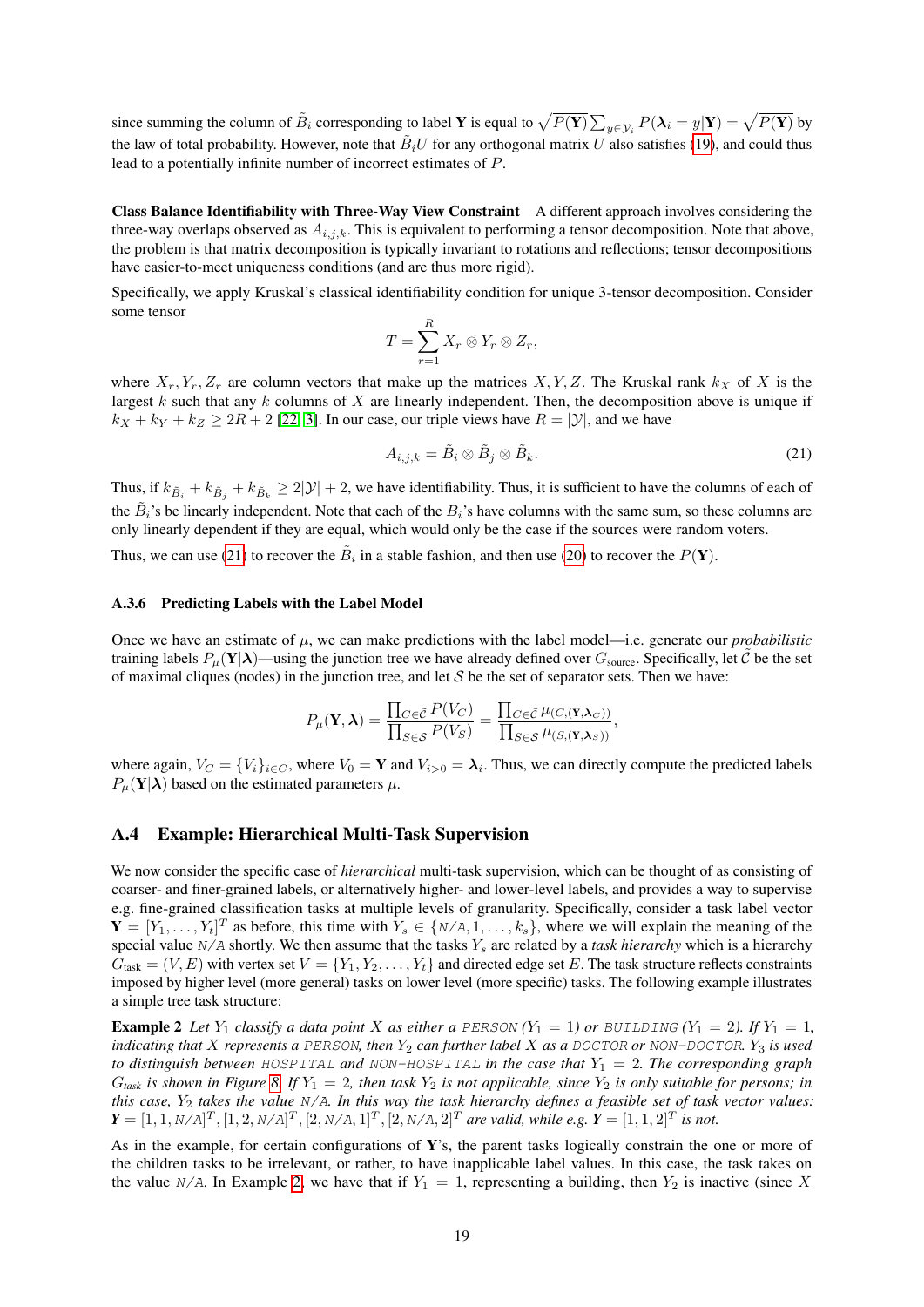

<span id="page-19-2"></span>Figure 8: Example task hierarchy  $G_{\text{task}}$  for a three-task classification problem. Task  $Y_1$  classifies a data point X as a PERSON or BUILDING. If  $Y_1$  classifies X as a PERSON,  $Y_2$  is used to distinguish between DOCTOR and NON-DOCTOR. Similarly, if  $Y_2$  classifies X as a BUILDING,  $Y_3$  is used to distinguish between HOSPITAL and NON-HOSPITAL. Tasks  $Y_2, Y_3$  are more specific, or *finer-grained* tasks, constrained by their parent task  $Y_1$ . corresponds to a building). We define the symbol N/A (for incompatible) for this scenario. More concretely, let  $\mathcal{N}(Y_i) = \{Y_j : (Y_j, Y_i) \in E\}$  be the in-neighborhood of  $Y_i$ . Then, the values of the members of  $\mathcal{N}(Y_i)$  determine whether  $Y_i = N/A$ , i.e.,  $\mathbb{1}{Y_j = N/A}$  is deterministic conditioned on  $\mathcal{N}(Y_i)$ .

Hierarchical Multi-Task Sources Observe that in the mutually-exclusive task hierarchy just described, the value of a descendant task label  $Y_d$  determines the values of all other task labels in the hierarchy besides its descendants. For example, in Example [2,](#page-18-1) a label  $Y_2 = 1 \implies (Y_1 = 1, Y_3 = N/A)$ ; in other words, knowing that X is a DOCTOR also implies that  $X$  is a PERSON and not a BUILDING.

For a source  $\lambda_i$  with coverage set  $\tau_i$ , the label it gives to the lowest task in the task hierarchy which is non-zero and non-N/A determines the entire label vector output by  $\lambda_i$ . E.g. if the lowest task that  $\lambda_i$  labels in the hierarchy is  $Y_1 = 1$ , then this implies that it outputs vector  $[1, 0, N/A]^T$ . Thus, in this sense, we can think of each sources  $\lambda_i$  as labeling one specific task in the hierarchy, and thus can talk about coarser- and finer-grained sources.

Reduced-Rank Form: Modeling Local Accuracies In some cases, we can make slightly different modeling assumptions that reflect the nature of the task structure, and additionally can result in reduced-rank forms of our model. In particular, for the hierarchical setting introduced here, we can divide the statistics  $\mu$  into *local* and *global* subsets, and for example focus on modeling only the *local* ones to once again reduce to rank-one form.

To motivate with our running example: a finer-grained source that labels DOCTOR versus NON-DOCTOR probably is not accurate on the building type subtask; we can model this source using one accuracy parameter for the former label set (the *local* accuracy) and a different (or no parameter) for the *global* accuracy on irrelevant tasks. More specifically, for cliques involving  $\lambda_i$ , we can model  $P(\lambda_i, Y)$  for all Y with only non- $N/A$  values in the coverage set of  $\lambda_i$  using a single parameter, and call this the *local* accuracy; and we can either model  $\mu$  for the other Y using one or more other parameters, or simply set it to a fixed value and not model it, to reduce to rank one form, as we do in the experiments. In particular, this allows us to capture our observation in practice that if a developer is writing a source to distinguish between labels at one sub-tree, they are probably not designing or testing it to be accurate on any of the other subtrees.

# <span id="page-19-0"></span>B Theoretical Results

In this section, we focus on theoretical results for the basic rank-one model considered in the main body of the paper. In Section [B.1,](#page-19-1) we start by going through the conditions for identifiability in more detail for the rank-one case. In Section [B.2,](#page-21-0) we provide additional interpretation for the expression of our primary theoretical result bounding the estimation error of the label model. In Section [B.3,](#page-22-0) we then provide the proof of Theorem 1, connecting this estimation error to the generalization error of the end model; and in Section [B.4,](#page-24-0) we provide the full proof of the main bound.

## <span id="page-19-1"></span>B.1 Conditions for Identifiability

We consider the rank-one setting first, as in the main body, where we have

<span id="page-19-3"></span>
$$
-(\Sigma_O^{-1})_\Omega = (zz^T)_\Omega \,,\tag{22}
$$

where  $\Omega$  is the inverse augmented edge set, i.e. a pair of indices  $(i, j)$ , corresponding to elements of  $\psi(\mathcal{C})$ , and therefore to cliques  $A, B \in \mathcal{C}$ , is in  $\Omega$  if  $A, B$  are not part of the same maximal clique in  $G_{\text{source}}$  (and therefore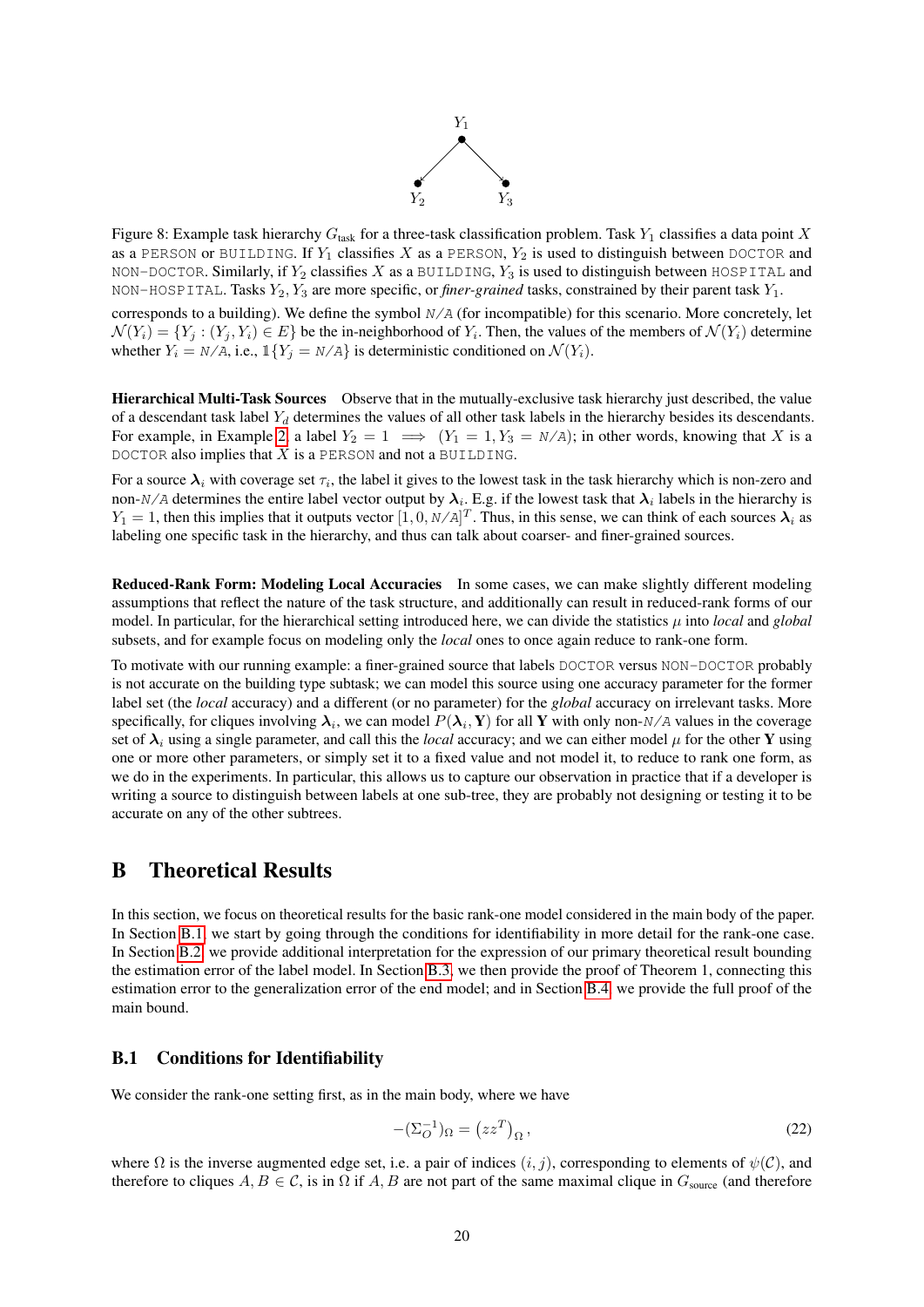$(K_O)_{i,j} = 0$ ). This defines a set of  $|\Omega|$  equations, which we can encode using a matrix  $M_{\Omega}$ , where if  $(i, j)$  is the  $(r - 1)$ th entry in  $\Omega$ , then

$$
(M_{\Omega})_{r,s} = \begin{cases} 1 & s \in \{i,j\}, \\ 0 & \text{else.} \end{cases}
$$
 (23)

Let  $l_i = \log(z_i^2)$  and  $q_{(i,j)} = \log((\sum_{i}^{-1})_{i,j})$ ; then by squaring and taking the log of both sides of [22,](#page-19-3) we get a system of linear equations:

<span id="page-20-0"></span>
$$
M_{\Omega}l = q_{\Omega}.\tag{24}
$$

Thus, we can identify z (and therefore  $\mu$ ) *up to sign* if the system of linear equations [\(24\)](#page-20-0) has a solution.

Notes on Invertibility of  $M_{\Omega}$  Note that if the inverse augmented edge graph consists of a connected triangle (or any odd-numbered cycle), e.g.  $\Omega = \{(i, j), (j, k), (i, k)\}$ , then we can solve for the  $z_i$  up to sign, and therefore  $M_{\Omega}$  must be invertible:

$$
z_i^2 = \frac{(\Sigma_O^{-1})_{i,j} (\Sigma_O^{-1})_{i,k}}{(\Sigma_O^{-1})_{j,k}},
$$

and so on for  $z_j, z_k$ . Note additionally that if other  $z_i$  are connected to this triangle, then we can also solve for them up to sign as well. Therefore, if  $\Omega$  contains at least one triangle (or odd-numbered cycle) per connected component, then  $M_{\Omega}$  is invertible.

Also note that this is all in reference to the *inverse* source dependency graph, which will generally be dense (assuming the correlation structure between sources is generally sparse). For example, note that if we have one source  $\lambda_i$  that is conditionally independent of all the other sources, then  $\Omega$  is fully connected, and therefore if there is a triangle in  $\Omega$ , then  $M_{\Omega}$  is invertible.

**Identifying the Signs of the**  $z_i$  Finally, note that if we know the sign of one  $z_i$ , then this determines the signs of every other  $z_i$  in the same connected component. Therefore, for z to be uniquely identifiable, we need only know the *sign* of one of the  $z_i$  in each connected component. As noted already, if even one source  $\lambda_i$  is conditionally independent of all the other sources, then  $\Omega$  is fully connected; in this case, we can simply assume that the average source is better than random, and therefore identify the signs of z without any additional information.

**Identifiability in the Rank-** $(r - 1)$  **Setting** Next, we consider the setting with singleton separator sets without any additional modeling assumptions, leading to a rank- $(r - 1)$  setting, where  $r = |\mathcal{Y}|$ . We first estimate  $Q =$  $\Sigma_{OS} \Sigma_S^{-1} \Sigma_{OS}^T$ , and then recovering  $\Sigma_{OS}$ , and then from this directly recovering  $\mu$ . We now use a result from [\[20\]](#page-9-23) to provide a sufficient condition for identifiability in the rank- $(r - 1)$  setting, up to column permutations. First we clarify definitions.

Recall that  $G_{\text{aug}} = (\psi, E_{\text{aug}})$  be the version of our source dependency graph  $G_{\text{source}}$  extended over the augmented set of indicator variables,  $\psi$ , for all cliques. Let  $C_i \in \mathcal{C}$  and  $(y_{C_i})_j \in \mathcal{Y}_{\tau_j}^{\min}$   $\forall j \in C_i$ , and let a be the index of  $\psi$ corresponding to  $(C_i, y_{C_i})$ , and b the index corresponding to  $(C_j, y_{C_j})$ . Then,  $(a, b) \in E_{\text{aug}}$  iff  $C_i, C_j$  are subsets of the same maximal clique in  $G_{\text{source}}$ . We then define  $G_{\text{inv-aug}} = (\psi, \Omega)$  as the inverse graph of  $G_{\text{aug}}$ , such that  $(a, b) \in E_{\text{aug}}$  iff  $C_i, C_j$  are *not* subsets of the same maximal clique in  $G_{\text{source}}$ .

Now, we simply define the clique-indexed version of  $\Omega$ . Recall that  $G_{\text{source}} = (V, E)$ , and consider the extended version that includes all cliques,  $G_{\mathcal{C}} = (\mathcal{C}, E_{\mathcal{C}})$ , such that  $(a, b) \in E_{\mathcal{C}}$  iff  $C_a, C_b$  are subsets of the same maximal clique in  $G_{source}$ . Then, define  $G_{inv\text{-}C} = (\mathcal{C}, \Omega_{\mathcal{C}})$  as the inverse graph of  $G_{aug}$ , such that  $(a, b) \in E_{aug}$  iff  $C_a, C_b$  are *not* subsets of the same maximal clique in  $G_{\text{source}}$ .

Now, we state the lemma:

Lemma 1 *Consider the singleton separator set, rank-*(r − 1) *setting, and suppose that the bipartite graph*  $G(\Omega_{\mathcal{C}}) = (\mathcal{C}, \mathcal{C}, \Omega_{\mathcal{C}})$  *is connected. Then Algorithm [2](#page-15-0) recovers*  $\mu$  *up to column-wise sign.* 

*Proof:* We first consider recovering the rank- $(r-1)$  matrix  $ZZ^T$  from  $(\Sigma_O^{-1})_{\Omega} + (ZZ^T)_{\Omega} = 0$ . We use Proposition 2.12 from Kiraly & Tomioka [\[20\]](#page-9-23), which states that  $ZZ^T$  is recoverable using mask  $\Omega$  if  $G(\Omega)$  is k-closable. We start by using the fact that  $G(\Omega_c)$  connected  $\implies G(\Omega_c)$  is 1-closable. From the definition, this directly means that we can recursively form vertex sets of  $G(\Omega_{\mathcal{C}})$  whose induced subgraphs are isomorphic to a complete  $2 \times 2$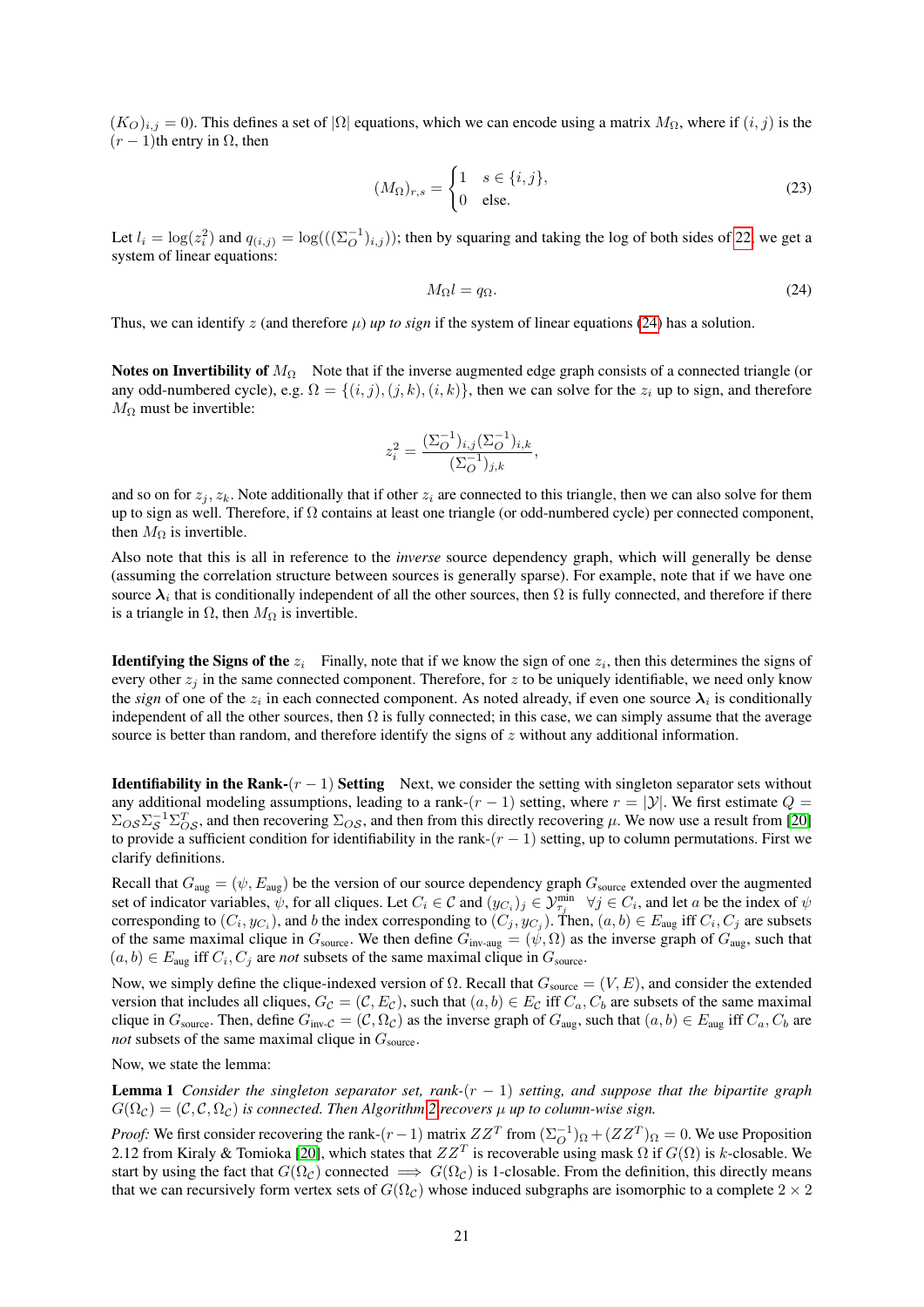bipartite graph with one edge removed, until we have filled in all edges in  $G(\Omega<sub>C</sub>)$ . Now, consider the bipartite graph  $G(\Omega) = (\{1, \ldots, d\}, \{1, \ldots, d\}, \Omega)$ . Note that since we assume the conditional independence structure of our sources  $G_{\text{source}}$  is independent of the label being emitted, if  $(A, B) \in \Omega_c$  for cliques  $A, B$ , then  $(i, j) \in \Omega$ for all  $(r - 1)$  indices i corresponding to A and all  $(r - 1)$  indices j corresponding to B. Thus, for every step of the recursive 1-closure procedure involving clique sets  $\{A, A'\}, \{B, B'\},$  we can take  $(r - 1)$  steps involving the corresponding indices to form the equivalent  $(r - 1)$ -closure. Thus  $G(\Omega)$  is  $(r - 1)$ -closable, which implies that  $ZZ<sup>T</sup>$  is recoverable.

Now, if we can recover  $ZZ^T$  uniquely, this means that we can recover Z up to orthogonal transformations. In other words, we can recover some  $Z' = ZU$  for some unknown orthogonal matrix  $U^T U = I$ . Now, from before we have:

$$
Q' = \Sigma_O Z'(I + Z'^T \Sigma_O Z')^{-1} Z'^T \Sigma_O.
$$

We now apply the Woodbury matrix identity to get:

$$
Q' = \Sigma_O Z' Z'^T \Sigma_O - \Sigma_O Z' Z'^T (\Sigma_O^{-1} + Z' Z'^T)^{-1} Z' Z'^T \Sigma_O = \Sigma_O Z Z^T \Sigma_O - \Sigma_O Z Z^T (\Sigma_O^{-1} + Z Z^T)^{-1} Z Z^T \Sigma_O = Q.
$$

Therefore, we can uniquely recover  $Q = \Sigma_{OS} \Sigma_S^{-1} \Sigma_{OS}^T$ . Now, we aim to recover  $\Sigma_{OS}$ , given that we know  $\Sigma_S$ . We start by considering the eigendecomposition of symmetric matrix  $Q$ :

$$
Q = A\Lambda A^T,
$$

where A is orthogonal and  $\Lambda$  is diagonal. We can also take the eigendecomposition of  $\Sigma_S^{-1} = BDB^T$ , so that we have:

$$
Q = \Sigma_{OS} BDB^T \Sigma_{OS}^T = \Sigma_{OS} B(D\Lambda^{-1})^{\frac{1}{2}} C \Lambda \left( \Sigma_{OS} B(D\Lambda^{-1})^{\frac{1}{2}} C \right)^T,
$$

where C can be any diagonal matrix with diagonal entries in  $\{-1, 1\}$ . Then, by the uniqueness of the eigendecomposition, we have:

$$
A = \sum_{OS} B(D\Lambda^{-1})^{\frac{1}{2}}C \implies \sum_{OS} = A C \Lambda^{\frac{1}{2}} D^{-\frac{1}{2}} B^{-1}.
$$

where the matrix  $C$  represents the remaining columnwise sign symmetry, which is the generalization of our single sign symmetry in the rank-one setting, and is broken in the same ways (e.g. by assuming all the sources are non-adversarial). Additionally, we can extend the above lemma to handle several disconnected components of  $G(\Omega_{\cal C})$  as in the rank one setting.

#### <span id="page-21-0"></span>B.2 Interpreting the Main Bound

We re-state Theorem [2,](#page-6-0) which bounds the average error on the estimate of the label model parameters, providing more detail on and interpreting the terms of the bound.

**Theorem 2** Let  $\hat{\mu}$  be an estimate of  $\mu^*$  produced by Algorithm [1](#page-5-0) run over n unlabeled data points. Let  $a :=$  $\left(\frac{\Sigma_{\mathcal{S}}}{d_{\mathcal{O}}} - \lambda_{\min}^{-1}(\Sigma_{\mathcal{O}})\right)^{-\frac{1}{2}}$  and  $b := \frac{\|\Sigma_{\mathcal{O}}^{-1}\|^2}{(\Sigma_{\mathcal{O}}^{-1})_{\min}}$  $\frac{\mathbb{I} \subseteq Q \mathbb{I}}{(\Sigma_Q^{-1})_{\min}}$ *. Then, we have:*  $\mathbb{E} [||\hat{\mu} - \mu^*||] \le 4(r-1)d_O^2$  $\sqrt{32\pi}$ n  $\left[ (3\sqrt{d_O}a\lambda_{\min}^{-1}(\Sigma_O) + 1) (2) \right]$  $\sqrt{2}ab\sigma_{\max}(M_{\Omega}^+) \left[ \kappa(\Sigma_O) + \lambda_{\min}^{-1}(\Sigma_O) \right] \right].$ 

**Influence of**  $\sigma_{\text{max}}(M_{\Omega}^+)$  the largest singular value of the pseudoinverse  $M_{\Omega}^+$ . Note that  $||M_{\Omega}^+||^2 = (\lambda_{\text{min}}(M_{\Omega}^T M_{\Omega}))^{-1}$ . As we shall see below,  $\lambda_{\min}(M_{\Omega}^T M_{\Omega})$  measures a quantity related to the structure of the graph  $G_{\text{inv}}$ . The smaller this quantity, the more information we have about  $G_{inv}$ , and the easier it is to estimate the accuracies. The smallest value of  $||M_0^+||^2$  (corresponding to the largest value of the eigenvalue) is  $\sim \frac{1}{\sqrt{m}}$ ; the square of this quantity in the bound reduces the  $m^2$  cost of estimating the covariance matrix to m.

It is not hard to see that

$$
M_{\Omega}^T M_{\Omega} = \text{diag}(\text{deg}(G_{\text{inv}})) + \text{Adj}(G_{\text{inv}}).
$$

Here,  $deg(G_{inv})$  are the degrees of the nodes in  $G_{inv}$  and Adj $(G_{inv})$  is its adjacency matrix. This form closely resembles the graph Laplacian, which differs in the sign of the adjacency matrix term:  $\mathcal{L}(G) = \text{diag}(\text{deg}(G))$  $\text{Adj}(G)$ . We bound

$$
\sigma_{\max}(M_{\Omega}^+) \leq (d_{\min} + \lambda_{\min}(\text{Adj}(G_{\text{inv}}))))^{-1},
$$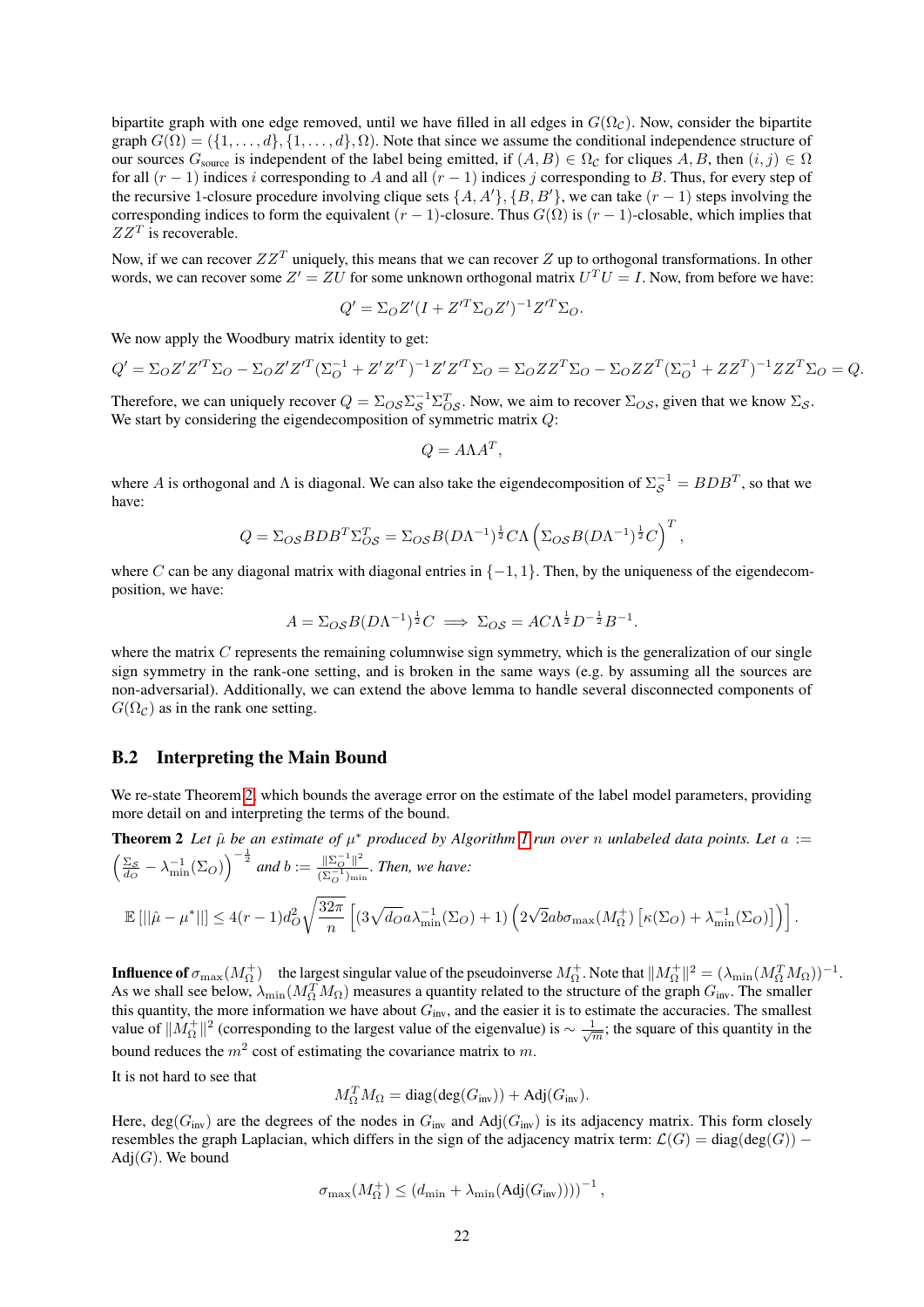where  $d_{\min}$  is the lowest-degree node in  $G_{\text{inv}}$  (that is, the source s with fewest appearances in  $\Omega$ ). In general, computing  $\lambda_{\min}(Adj(G_{\text{inv}}))$  can be challenging. A closely related task can be done via *Cheeger inequalities*, which state that

$$
2h_G \geq \lambda_{\min}(\mathcal{L}(G)) \geq \frac{1}{2}h_G^2,
$$

where  $\lambda_{\min}(\mathcal{L}(G))$  is the smallest non-zero eigenvalue of  $\mathcal{L}(G)$  and

$$
h_G = \min_X \frac{|E(X, \bar{X})|}{\min \left\{ \sum_{x \in X} d_x, \sum_{y \in \bar{X}} d_y \right\}}
$$

is the *Cheeger constant* of the graph [\[7\]](#page-9-24). The utility of the Cheeger constant is that it measures the presence of a bottleneck in the graph; the presence of such a bottleneck limits the graph density and is thus beneficial when estimating the structure in our case. Our Cheeger-constant like term  $\sigma_{\max}(M_{\Omega}^+)$  acts the same way.

Now, in the easiest and most common case is that of conditionally independent sources [\[9;](#page-9-14) [40;](#page-10-10) [9;](#page-9-14) [17\]](#page-9-4)., Adj( $G_{\text{inv}}$ ) has 1's everywhere but the diagonal, and we can compute explicitly that

$$
\sigma_{\max}(M_{\Omega}^+) = \frac{1}{\sqrt{m-2}}.
$$

In the general setting, we must compute the minimal eigenvalue of the adjacency matrix, which is tractable, for example, for tree structures.

**Influence of**  $\lambda_{\min}(\Sigma_O)$  the smallest eigenvalue of the observed matrix. This quantity reflects the conditioning of the observed (correlation) matrix; the better conditioned the matrix, the easier it is to estimate  $\Sigma_O$ .

**Influence of**  $(\Sigma_O^{-1})_{\text{min}}$  the smallest entry of the inverse observed matrix. This quantity contributes to  $\Sigma^{-1}$ , the geenralized precision matrix that we centrally use; it is a measure of the smallest non-zero correlation between source accuracies (that is, the smallest correlation between non-independent source accuracies). Note that the tail bound of Theorem [2](#page-6-0) scales as  $\exp(-( (\Sigma_O^{-1})_{\min})^2)$ . This is natural, as distinguishing between small correlations and independencies requires more samples.

### <span id="page-22-0"></span>B.3 Proof of Theorem 1

Let D be the true data generating distribution, such that  $(X, Y) \sim D$ . Let  $P_\mu(Y|\lambda)$  be the label model parameterized by  $\mu$  and conditioned on the observed source labels  $\lambda$ . Furthermore, assume that:

1. For some optimal label model parameters  $\mu^*$ ,  $P_{\mu^*}(\lambda, Y) = P(\lambda, Y)$ ;

2. The label Y is independent of the features of our end model given the source labels  $\lambda$ 

That is, we assume that (i) the *optimal* label model, parameterized by  $\mu^*$ , correctly matches the true distribution of source labels  $\lambda$  drawn from the true distribution,  $(s(X), Y) \sim \mathcal{D}$ ; and (ii) that these labels  $\lambda$  provide sufficient information to discern the label Y. We note that these assumptions are the ones used in prior work [\[30\]](#page-10-6), and are intended primarily to illustrate the connection between the estimation accuracy of  $\hat{\mu}$ , which we bound in Theorem [2,](#page-6-0) and the end model performance.

Now, suppose that we have an end model parameterized by  $w$ , and that to learn these parameters we minimize a normalized bounded loss function  $l(w, X, Y)$ , such that without loss of generality,  $l(w, X, Y) \leq 1$ . Normally our goal would be to find parameters that minimize the expected loss, which we denote  $w^*$ :

$$
L(w) = \mathbb{E}_{(X, \mathbf{Y}) \sim \mathcal{D}} \left[ l(w, X, \mathbf{Y}) \right]
$$
\n(25)

However, since we do not have access to the true labels Y, we instead minimize the expected noise-aware loss, producing an estimate  $\tilde{w}$ :

$$
L_{\mu}(w) = \mathbb{E}_{(X,\mathbf{Y})\sim\mathcal{D}}\left[\mathbb{E}_{\tilde{\mathbf{Y}}\sim P_{\mu}(\cdot|\boldsymbol{\lambda}(X))}\left[l(w,X,\tilde{\mathbf{Y}})\right]\right].
$$
 (26)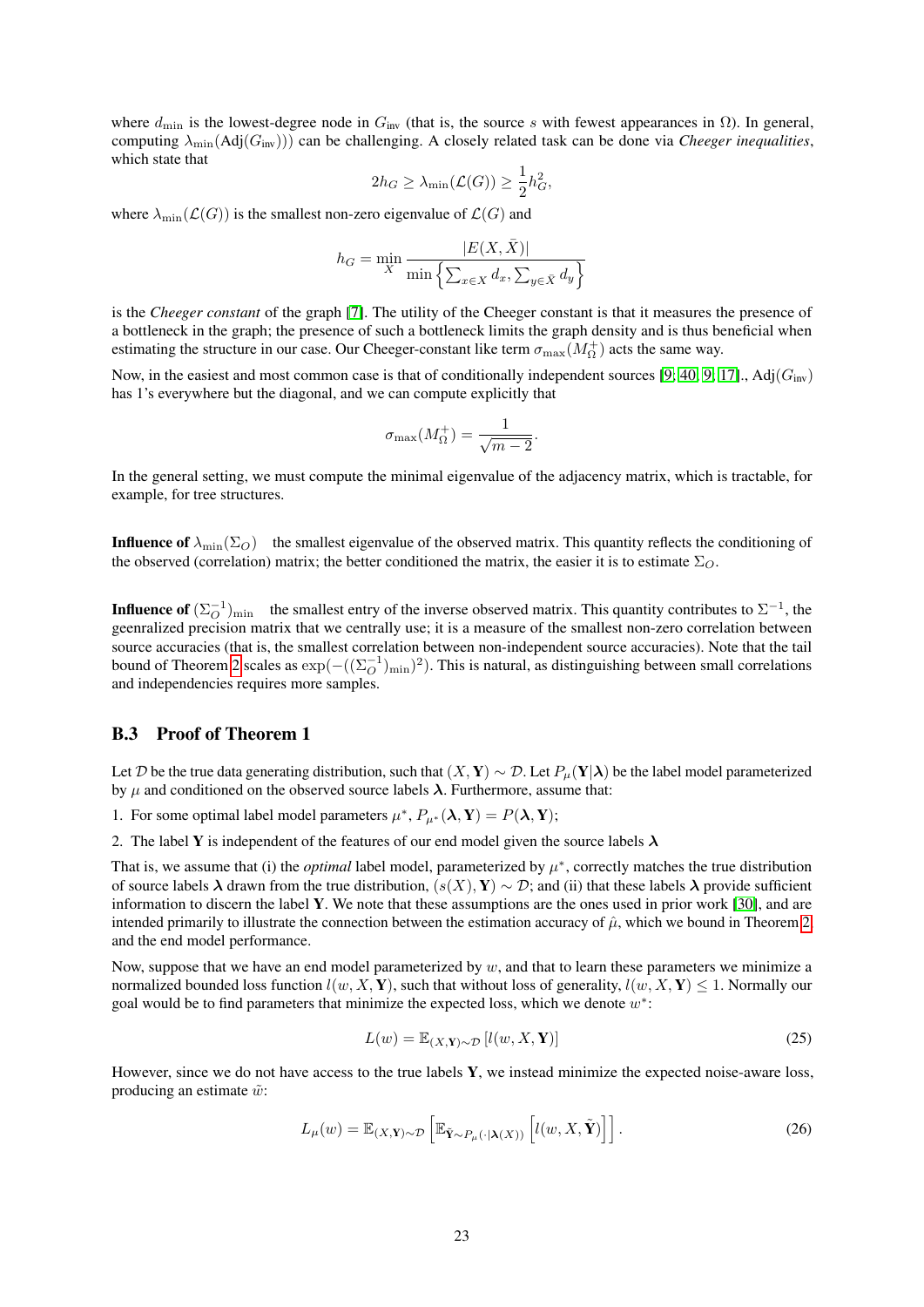In practice, we actually minimize the *empirical* version of the noise aware loss over an unlabeled dataset  $U =$  $\{X^{(1)}, \ldots, X^{(n)}\}$ , producing an estimate  $\hat{w}$ :

$$
\hat{L}_{\mu}(w) = \frac{1}{n} \sum_{i=1}^{n} \mathbb{E}_{\tilde{\mathbf{Y}} \sim P_{\mu}(\cdot | \mathbf{\lambda}(X^{(i)}))} \left[ l(w, X^{(i)}, \tilde{\mathbf{Y}}) \right]. \tag{27}
$$

Let  $w^*$  be the minimizer of the expected loss L, let  $\tilde{w}$  be the minimizer of the noise-aware loss for estimated label model parameters  $\mu$ ,  $L_{\mu}$ , and let  $\hat{w}$  be the minimizer of the empirical noise aware loss  $\hat{L}_{\mu}$ . Our goal is to bound the *generalization risk*- the difference between the expected loss of our empirically estimated parameters and of the optimal parameters,

$$
L(\hat{w}) - L(w^*). \tag{28}
$$

Additionally, since analyzing the empirical risk minimization error is standard and not specific to our setting, we simply assume that the error  $|L_{\mu}(\tilde{w}) - L_{\mu}(\hat{w})| \leq \gamma(n)$ , where  $\gamma(n)$  is a decreasing function of the number of unlabeled data points n.

To start, using the law of total expectation first, followed by our assumption (2) about condtional independence, and finally using our assumption (1) about our optimal label model  $\mu^*$ , we have that:

$$
L(w) = \mathbb{E}_{(X',\mathbf{Y}')\sim\mathcal{D}} [L(w)]
$$
  
\n
$$
= \mathbb{E}_{(X',\mathbf{Y}')\sim\mathcal{D}} [\mathbb{E}_{(X,\mathbf{Y})\sim\mathcal{D}} [l(w,X',\mathbf{Y})|X=X']]
$$
  
\n
$$
= \mathbb{E}_{(X',\mathbf{Y}')\sim\mathcal{D}} [\mathbb{E}_{(X,\mathbf{Y})\sim\mathcal{D}} [l(w,X',\mathbf{Y})|s(X) = s(X')]]
$$
  
\n
$$
= \mathbb{E}_{(X',\mathbf{Y}')\sim\mathcal{D}} [\mathbb{E}_{(\mathbf{\lambda},\tilde{\mathbf{Y}})\sim\mu^*} [l(w,X',\tilde{\mathbf{Y}})|\mathbf{\lambda} = s(X')]]
$$
  
\n
$$
= L_{\mu^*}(w).
$$

Now, we have:

$$
L(\hat{w}) - L(w^*) = L_{\mu^*}(\hat{w}) + L_{\mu}(\hat{w}) - L_{\mu}(\hat{w}) + L_{\mu}(\tilde{w}) - L_{\mu}(\tilde{w}) - L_{\mu^*}(w^*)
$$
  
\n
$$
\leq L_{\mu^*}(\hat{w}) + L_{\mu}(\hat{w}) - L_{\mu}(\hat{w}) + L_{\mu}(w^*) - L_{\mu}(\tilde{w}) - L_{\mu^*}(w^*)
$$
  
\n
$$
\leq |L_{\mu}(\hat{w}) - L_{\mu}(\tilde{w})| + |L_{\mu^*}(\hat{w}) - L_{\mu}(\hat{w})| + |L_{\mu}(w^*) - L_{\mu^*}(w^*)|
$$
  
\n
$$
\leq \gamma(n) + 2 \max_{w'} |L_{\mu^*}(w') - L_{\mu}(w')|,
$$

where in the first step we use our result that  $L = L_{\mu^*}$  as well as add and subtract terms; and in the second step we use the fact that  $L_\mu(\tilde{w}) \le L_\mu(w^*)$ . We now have our generalization risk controlled primarily by  $|L_{\mu^*}(w') - L_\mu(w')|$ , which is the difference between the expected noise aware losses given the estimated label model parameters  $\mu$  and the true label model parameters  $\mu^*$ . Next, we see that, for any  $w'$ :

$$
|L_{\mu^*}(w') - L_{\mu}(w')| = \left| \mathbb{E}_{(X,\mathbf{Y}) \sim \mathcal{D}} \left[ \mathbb{E}_{\tilde{\mathbf{Y}} \sim P_{\mu^*}(\cdot | \mathbf{\lambda})} \left[ l(w, X, \tilde{\mathbf{Y}}) \right] - \mathbb{E}_{\tilde{\mathbf{Y}} \sim P_{\mu}(\cdot | \mathbf{\lambda})} \left[ l(w, X, \tilde{\mathbf{Y}}) \right] \right] \right|
$$
  
\n
$$
= \left| \mathbb{E}_{(X,\mathbf{Y}) \sim \mathcal{D}} \left[ \sum_{\mathbf{Y}' \in \mathcal{Y}} l(w, X, \mathbf{Y}') \left( P_{\mu^*}(\mathbf{Y}' | \mathbf{\lambda}) - P_{\mu}(\mathbf{Y}' | \mathbf{\lambda}) \right) \right] \right|
$$
  
\n
$$
\leq \sum_{\mathbf{Y}' \in \mathcal{Y}} \mathbb{E}_{(X,\mathbf{Y}) \sim \mathcal{D}} \left[ | P_{\mu^*}(\mathbf{Y}' | \mathbf{\lambda}) - P_{\mu}(\mathbf{Y}' | \mathbf{\lambda}) | \right]
$$
  
\n
$$
\leq |\mathcal{Y}| \max_{\mathbf{Y}'} \mathbb{E}_{(X,\mathbf{Y}) \sim \mathcal{D}} \left[ | P_{\mu^*}(\mathbf{Y}' | \mathbf{\lambda}) - P_{\mu}(\mathbf{Y}' | \mathbf{\lambda}) | \right],
$$

where we have now bounded  $|L_{\mu^*}(w') - L_{\mu}(w')|$  by the size of the structured output space  $|y|$ , and a term having to do with the difference between the probability distributions of  $\mu$  and  $\mu^*$ .

Now, we use the result from [\[16\]](#page-9-25) (Lemma 19) which establishes that the log probabilities of discrete factor graphs with indicator features (such as our model  $P_\mu(\lambda, Y)$ ) are  $(l_\infty, 2)$ -Lipschitz with respect to their parameters, and the fact that for x, y s.t.  $|x|, |y| \leq 1$ ,  $|x - y| \leq |\log(x) - \log(y)|$ , to get:

$$
|P_{\mu^*}(\mathbf{Y}'|\boldsymbol{\lambda}) - P_{\mu}(\mathbf{Y}'|\boldsymbol{\lambda})| \leq |\log P_{\mu^*}(\mathbf{Y}'|\boldsymbol{\lambda}) - \log P_{\mu}(\mathbf{Y}'|\boldsymbol{\lambda})|
$$
  
\n
$$
\leq |\log P_{\mu^*}(\boldsymbol{\lambda}, \mathbf{Y}') - \log P_{\mu}(\boldsymbol{\lambda}, \mathbf{Y}')| + |\log P_{\mu^*}(\boldsymbol{\lambda}) - \log P_{\mu}(\boldsymbol{\lambda})|
$$
  
\n
$$
\leq 2 ||\mu^* - \mu||_{\infty} + 2 ||\mu^* - \mu||_{\infty}
$$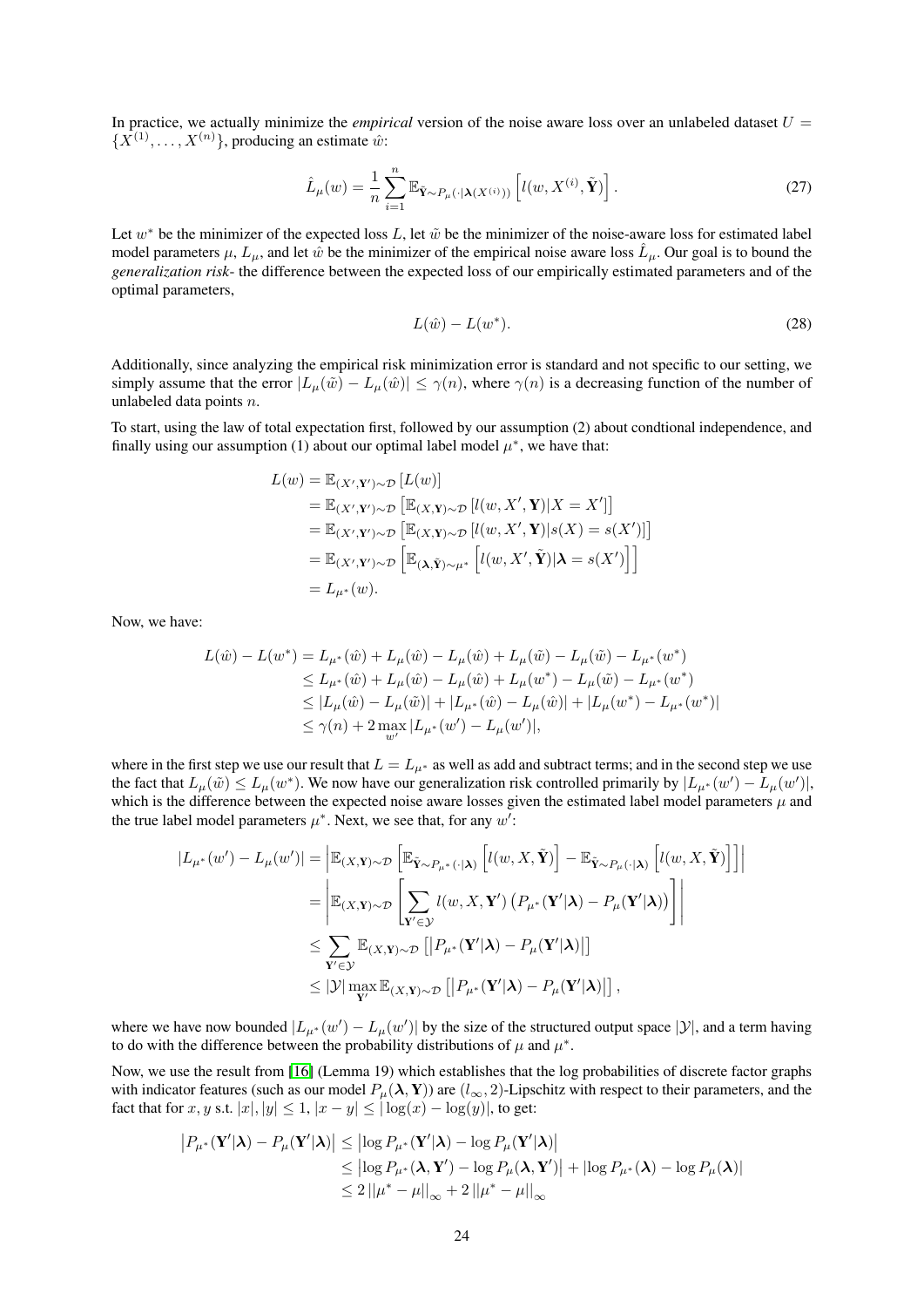$$
\leq 4||\mu^* - \mu||,
$$

where we use the fact that the statement of Lemma 19 also holds for every marginal distribution as well. Therefore, we finally have:

$$
L(\hat{w}) - L(w^*) \le \gamma(n) + 4|\mathcal{Y}| \, ||\mu^* - \mu||.
$$

### <span id="page-24-0"></span>B.4 Proof of Theorem [2](#page-6-0)

*Proof:* First we briefly provide a roadmap of the proof of Theorem [2.](#page-6-0) We consider estimating  $\tilde{\mu}$  with our procedur in the rank-one setting, and we seek a tail bound on  $\|\tilde{\mu} - \mu\|$ . The challenge here is that the observed matrix  $\Sigma_O$  we see is itself constructed from a series of observed i.i.d. samples  $\psi(O)^{(1)}, \ldots, \psi(O)^{(n)}$ . We bound (through a matrix concentration inequality) the error  $\Delta_O = \tilde{\Sigma}_O - \Sigma_O$ , and view  $\Delta_O$  is a perturbation of  $\Sigma_O$ . Afterwards, we use a series of perturbation analyses to ultimately bound  $\|\tilde{\Sigma}_{OH} - \Sigma_{OS}\|$ , and then use this directly to bound  $\|\tilde{\mu} - \mu\|$ ; each of the perturbation results is in terms of  $\Delta_{\mathcal{O}}$ .

We begin with some notation. We write the following perturbations (note that all the terms written with  $\Delta$  are additive, while the  $\delta$  term is relative)

$$
\tilde{\Sigma}_{OH} = \Sigma_{OS} + \Delta_{OH},
$$

$$
\tilde{\Sigma}_{O} = \Sigma_{O} + \Delta_{O},
$$

$$
\tilde{\ell} = \ell + \Delta_{\ell},
$$

$$
\tilde{z} = (I + \text{diag}(\delta_{z}))z.
$$

Now we start our perturbation analysis:

$$
\tilde{\Sigma}_{OH} = \frac{1}{\sqrt{\tilde{c}}} \tilde{\Sigma}_{O} \tilde{z} = \frac{1}{\sqrt{\tilde{c}}} (\Sigma_{O} + \Delta_{O}) (I + \text{diag}(\delta_{z})) z
$$
  
= 
$$
\frac{1}{\sqrt{\tilde{c}}} (\Sigma_{O} z + \Sigma_{O} \text{diag}(\delta_{z}) z + \Delta_{O} (I + \text{diag}(\delta_{z})) z).
$$

Subtracting  $\Sigma_{OS} = \frac{1}{\sqrt{c}} \Sigma_{O} z$ , we get

<span id="page-24-1"></span>
$$
\Delta_{OH} = \left(\frac{1}{\sqrt{\tilde{c}}} - \frac{1}{\sqrt{c}}\right) \Sigma_O z + \frac{1}{\sqrt{\tilde{c}}} \left(\Sigma_O \text{diag}(\delta_z) z + \Delta_O (I + \text{diag}(\delta_z)) z\right). \tag{29}
$$

The rest of the analysis requires us to bound the norms for each of these terms.

Left-most term. We have that

$$
\left\| \left( \frac{1}{\sqrt{\tilde{c}}} - \frac{1}{\sqrt{c}} \right) \Sigma_{O} z \right\| = \left| \frac{\sqrt{c}}{\sqrt{\tilde{c}}} - 1 \right| \left\| \frac{1}{\sqrt{c}} \Sigma_{O} z \right\| = \left| \frac{\sqrt{c}}{\sqrt{\tilde{c}}} - 1 \right| \|\Sigma_{O} s\| \le \sqrt{d_O} \left| \frac{\sqrt{c}}{\sqrt{\tilde{c}}} - 1 \right| \le \sqrt{d_O} |\tilde{c} - c|.
$$

Here, we bounded  $\|\Sigma_{OS}\|$  by  $\sqrt{d_O H}$ , since  $\Sigma_{OS} \in [-1, 1]^{d_O}$ . Then, note that  $c = \Sigma_S^{-1}(1 + z^T \Sigma_O z) \ge 0$ , since  $\Sigma_{\mathcal{S}}$  < 1 and  $\Sigma_{\mathcal{O}} \succeq 0 \implies z^T \Sigma_{\mathcal{O}} z \geq 0$ , so therefore  $c, \tilde{c} \geq 1$ . In the last inequality, we use this to imply that  $\frac{\sum_{\mathcal{S}}}{|\sqrt{c}/\sqrt{\tilde{c}}-1|} \leq |\sqrt{c}-1|$ √  $|\tilde{c}| \leq |\tilde{c} - c|$ . Next we work on bounding  $|\tilde{c} - c|$ . We have

$$
\begin{split}\n|\tilde{c} - c| &= |\Sigma_{\mathcal{S}}^{-1}||\tilde{z}^T \tilde{\Sigma}_O \tilde{z} - z^T \Sigma_O z| \\
&= |\Sigma_{\mathcal{S}}^{-1}||z^T (I + \text{diag}(\delta_z))^T (\Sigma_O + \Delta_O)(I + \text{diag}(\delta_z))z - z^T \Sigma_O z| \\
&= |\Sigma_{\mathcal{S}}^{-1}||z^T \Sigma_O \text{diag}(\delta_z)z + z^T \Delta_O (I + \text{diag}(\delta_z))z + z^T \text{diag}(\delta_z)^T (\Sigma_O + \Delta_O)(I + \text{diag}(\delta_z))z| \\
&\leq |\Sigma_{\mathcal{S}}^{-1}||z||^2 (||\Sigma_O||||\delta_z|| + ||\Delta_O||(1 + ||\delta_z||) + (||\delta_z||^2 + ||\delta_z||)(||\Sigma_O|| + ||\Delta_O||)) \\
&\leq ||z||^2 (||\Sigma_O||||\delta_z|| + ||\Delta_O||(1 + ||\delta_z||) + (||\delta_z||^2 + ||\delta_z||)(||\Sigma_O|| + ||\Delta_O||)).\n\end{split}
$$

Thus,

$$
\left\| \left( \frac{1}{\sqrt{\tilde{c}}} - \frac{1}{\sqrt{c}} \right) \Sigma_O z \right\| \le \sqrt{d_O} (\|z\|^2 (\|\Sigma_O\| \|\delta_z\| + \|\Delta_O\| (1 + \|\delta_z\|) + (\|\delta_z\|^2 + \|\delta_z\|) (\|\Sigma_O\| + \|\Delta_O\|)).
$$
\n(30)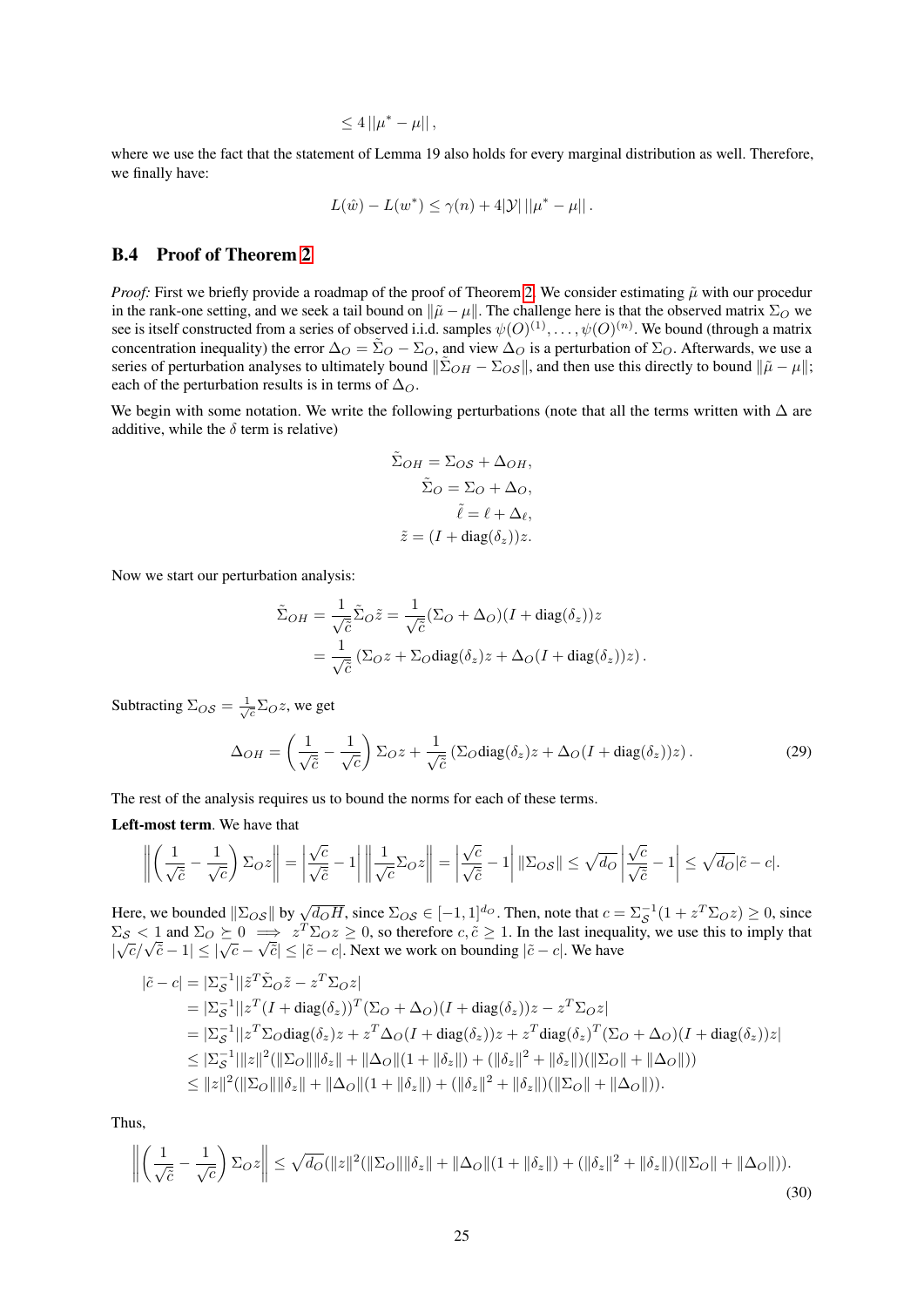**Bounding** c. We will need a bound on c to bound z. We have that

$$
c = (\Sigma_S - \Sigma_{OS}^T \Sigma_O^{-1} \Sigma_{OS})^{-1}.
$$

Next,  $\Sigma_{OS}^T \Sigma_O^{-1} \Sigma_{OS} \leq \lambda_{\min}^{-1} (\Sigma_O) ||\Sigma_{OS}||^2$ , so that

$$
\Sigma_{\mathcal{S}} - \Sigma_{\mathcal{OS}}^T \Sigma_{\mathcal{O}}^{-1} \Sigma_{\mathcal{OS}} \geq \Sigma_{\mathcal{S}} - \lambda_{\min}^{-1} (\Sigma_{\mathcal{O}}) \|\Sigma_{\mathcal{OS}}\|^2.
$$

Then,

$$
c \leq \left(\Sigma_{\mathcal{S}} - \lambda_{\min}^{-1}(\Sigma_{O}) \|\Sigma_{OS}\|^2\right)^{-1}.
$$

**Bounding** z. We'll use our bound on c, since  $z = \sqrt{c} \Sigma_O^{-1} \Sigma_O s$ .

$$
||z|| = ||\sqrt{c}\Sigma_O^{-1}\Sigma_{OS}||
$$
  
\n
$$
\leq (\Sigma_S - \lambda_{\min}^{-1}(\Sigma_O)||\Sigma_{OS}||^2)^{-\frac{1}{2}}\lambda_{\min}^{-1}(\Sigma_O)||\Sigma_{OS}||
$$
  
\n
$$
= \frac{\lambda_{\min}^{-1}(\Sigma_O)||\Sigma_{OS}||^2}{(\Sigma_S - \lambda_{\min}^{-1}(\Sigma_O)||\Sigma_{OS}||^2)^{\frac{1}{2}}}
$$
  
\n
$$
= \frac{\lambda_{\min}^{-1}(\Sigma_O)}{(\frac{\Sigma_S}{||\Sigma_{OS}||^2} - \lambda_{\min}^{-1}(\Sigma_O))^{\frac{1}{2}}}
$$
  
\n
$$
\leq \frac{\lambda_{\min}^{-1}(\Sigma_O)}{(\frac{\Sigma_S}{d_O} - \lambda_{\min}^{-1}(\Sigma_O))^{\frac{1}{2}}}.
$$

In the last inequality, we used the fact that  $\|\Sigma_{OS}\|^2 \le d_O$ . Now we want to control  $\|\Delta_\ell\|$ .

Perturbation bound. We have the perturbation bound

<span id="page-25-0"></span>
$$
\|\Delta_{\ell}\| \le \|M_{\Omega}^{+}\| \|\tilde{q}_{S} - q_{S}\|.
$$
\n(31)

We need to work on the term  $\|\tilde{q}_S - q_S\|$ . To avoid overly heavy notation, we write  $P = \sum_{O}^{-1}$ ,  $\tilde{P} = \tilde{\Sigma}_{O}^{-1}$ , and  $\Delta_P = P - \tilde{P}$ . Then we have:

$$
\|\tilde{q}_{S} - q_{S}\|^{2} = \sum_{(i,j) \in S} \left( \log(\tilde{P}_{i,j}^{2}) - \log(P_{i,j}^{2}) \right)^{2}
$$
  
\n
$$
= 4 \sum_{(i,j) \in S} \left( \log(|\tilde{P}_{i,j}|) - \log(|P_{i,j}|) \right)^{2}
$$
  
\n
$$
= 4 \sum_{(i,j) \in S} \left( \log(|P_{i,j} + (\Delta_{P})_{i,j}|) - \log(|P_{i,j}|) \right)^{2}
$$
  
\n
$$
\leq 4 \sum_{(i,j) \in S} \left[ \log \left( 1 + \left| \frac{(\Delta_{P})_{i,j}}{P_{i,j}} \right| \right) \right]^{2}
$$
  
\n
$$
\leq 8 \sum_{(i,j) \in S} \left( \frac{|(\Delta_{P})_{i,j}|}{|P_{i,j}|} \right)^{2}
$$
  
\n
$$
\leq \frac{8}{P_{\min}^{2}} \sum_{(i,j) \in S} (\Delta_{P})_{i,j}^{2}
$$
  
\n
$$
\leq \frac{8 \|\tilde{\Sigma}_{O}^{-1} - \Sigma_{O}^{-1}\|^{2}}{((\Sigma_{O}^{-1})_{\min})^{2}}.
$$

Here, the second inequality uses  $(\log(1+x))^2 \leq x^2$ , and the fourth inequality sums over squared values. Next, we use the perturbation bound  $\|\tilde{\Sigma}_O^{-1} - \tilde{\Sigma}_O^{-1}\| \leq \|\Sigma_O^{-1}\|^2 \|\Delta_O\|$ , so that we have

$$
\|\tilde{q}_S - q_S\| \le \frac{2\sqrt{2}\|\Sigma_O^{-1}\|^2 \|\Delta_O\|}{(\Sigma_O^{-1})_{\min}}.
$$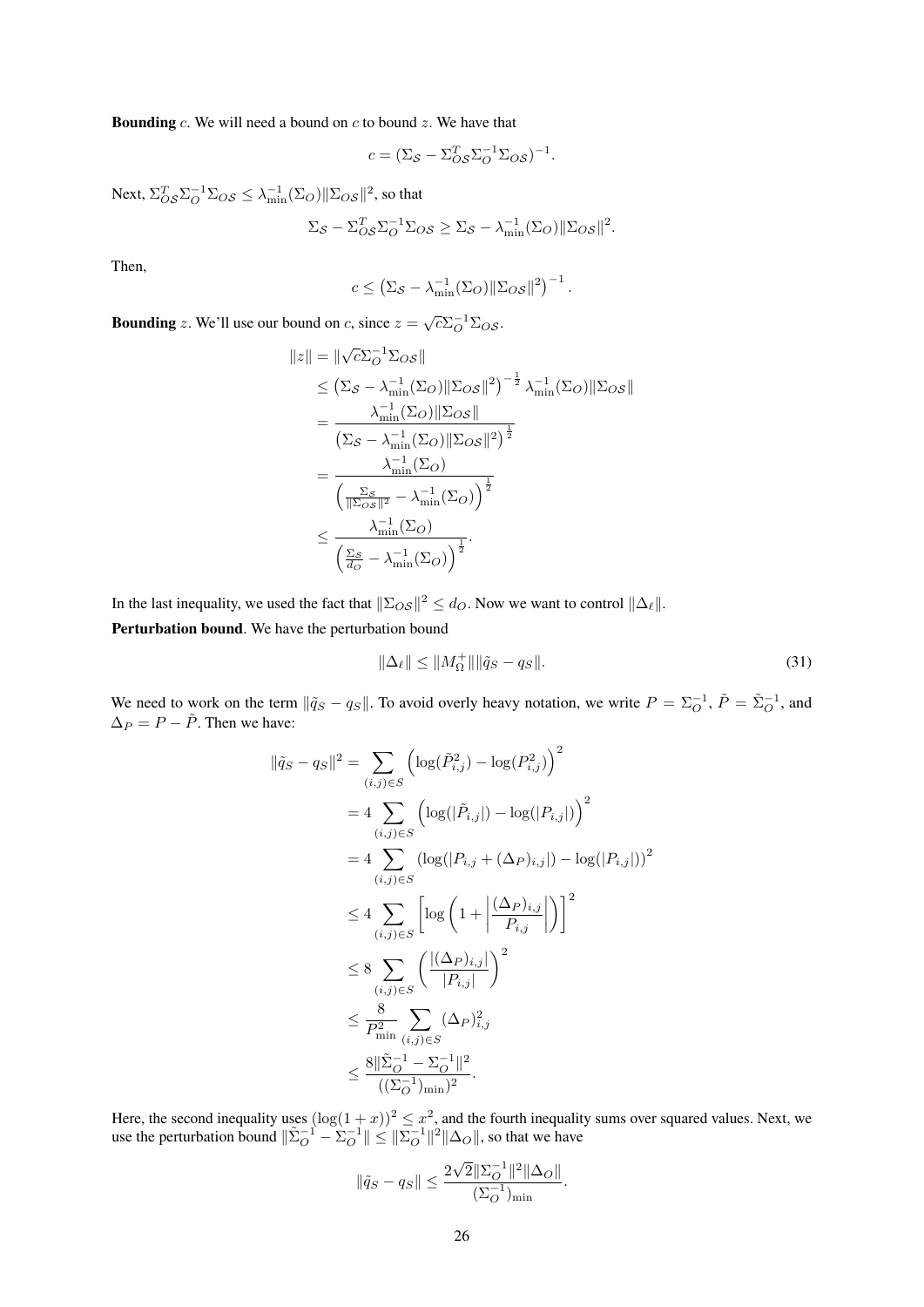Then, plugging this into [\(31\)](#page-25-0), we get that

$$
\|\Delta_{\ell}\| \le \sigma_{\max}(M_{\Omega}^+) \frac{2\sqrt{2} \|\Sigma_O^{-1}\|^2 \|\Delta_O\|}{(\Sigma_O^{-1})_{\min}}.
$$
\n(32)

**Bounding**  $\delta_z$ . Note also that  $\|\Delta_\ell\|^2 = \sum_{i=1}^m (\log(\tilde{z}_i^2) - \log(z_i^2))$ . We have that

$$
\|\Delta_{\ell}\|^2 = \sum_{i=1}^m \log\left(\frac{\tilde{z}_i^2}{z_i^2}\right)
$$
  
=  $2\sum_{i=1}^m \log\left(\frac{|\tilde{z}_i|}{|z_i|}\right)$   
=  $2\sum_{i=1}^m \log(1 + |(\delta_z)_i|),$   
 $\geq 2\sum_{i=1}^m (\delta_z)_i^2$   
=  $2\|\delta_z\|^2,$ 

where in the fourth step, we used the bound  $\log(1 + a) \ge a^2$  for small a. Then, we have

$$
\|\delta_z\| \le \frac{\sqrt{2} \|\Sigma_O^{-1}\|^2 \|\Delta_O\|}{(\Sigma_O^{-1})_{\min}} \sigma_{\max}(M_\Omega^+). \tag{33}
$$

Putting it together. Using [\(29\)](#page-24-1), we have that

$$
\|\Delta_{OH}\| = \left\| \left( \frac{1}{\sqrt{\tilde{c}}} - \frac{1}{\sqrt{c}} \right) \Sigma_O z + \frac{1}{\sqrt{\tilde{c}}} \left( \Sigma_O \text{diag}(\delta_z) z + \Delta_O (I + \text{diag}(\delta_z)) z \right) \right\|
$$
  
\n
$$
\leq \left\| \left( \frac{1}{\sqrt{\tilde{c}}} - \frac{1}{\sqrt{c}} \right) \Sigma_O z \right\| + \left( \|\Sigma_O \text{diag}(\delta_z)\| + \|\Delta_O (I + \text{diag}(\delta_z))\| \right) \|z\|
$$
  
\n
$$
\leq \sqrt{d_O} (\|z\|^2 (\|\Sigma_O\| \|\delta_z\| + \|\Delta_O\| (1 + \|\delta_z\|) + (\|\delta_z\|^2 + \|\delta_z\|) (\|\Sigma_O\| + \|\Delta_O\|))
$$
  
\n
$$
+ \|\Sigma_O\| \|\delta_z\| \|z\| + \|\Delta_O\| \|z\| (1 + \|\delta_z\|)
$$
  
\n
$$
\leq \sqrt{d_O} (\|z\|^2 (\|\Sigma_O\| \|\delta_z\| + \|\Delta_O\| (1 + \|\delta_z\|) + 2 \|\delta_z\| (\|\Sigma_O\| + \|\Delta_O\|))
$$
  
\n
$$
+ \|\Sigma_O\| \|\delta_z\| \|z\| + \|\Delta_O\| \|z\| (1 + \|\delta_Z\|).
$$

In the first inequality, we use the triangle inequality and the fact that  $\tilde{c} > 1$ . In the third inequality, we relied on the fact that we can control  $\|\delta_z\|$  (through  $\|\Delta_O\|$ ) so that we can make it small enough and thus take  $\|\delta_z\|^2 \le \|\delta_z\|$ . A little bit of rearrangement and algebra shows that

$$
\|\Delta_{OH}\| \leq (3\sqrt{m}\|z\|+1)(\|z\|\|\Sigma_O\|\|\delta_z\|+\|z\|\|\delta_z\|\|\Delta_O\|+\|z\|\|\Delta_O\|).
$$

Now we can plug in our bounds from before. For convenience, we set  $\|\Delta_O\| = t$ . Recall that

$$
a = \left(\frac{\Sigma_{\mathcal{S}}}{d_O} - \lambda_{\min}^{-1}(\Sigma_O)\right)^{1/2}
$$

and

$$
b = \frac{\|\Sigma_O^{-1}\|^2}{(\Sigma_O^{-1})_{\min}}.
$$

Then, we have

$$
\|\Delta_{OH}\| \leq (3\sqrt{d_O}a\lambda_{\min}^{-1}(\Sigma_O)+1)\left(\sqrt{2}ab\kappa(\Sigma_O)\sigma_{\max}(M_{\Omega}^+)t + \sqrt{2}ab\frac{\sigma_{\max}(M_{\Omega}^+)}{\lambda_{\min}(\Sigma_O)}t^2 + a\lambda_{\min}^{-1}(\Sigma_O)t\right).
$$

Again we can take t small so that  $t^2 \leq t$ . Simplifying further, we have

$$
\|\Delta_{OH}\| \leq (3\sqrt{d_O}a\lambda_{\min}^{-1}(\Sigma_O)+1)\left(\sqrt{2}ab\sigma_{\max}(M_\Omega^+)\left[\kappa(\Sigma_O)+\lambda_{\min}^{-1}(\Sigma_O)\right]+a\lambda_{\min}^{-1}(\Sigma_O)\right)t.
$$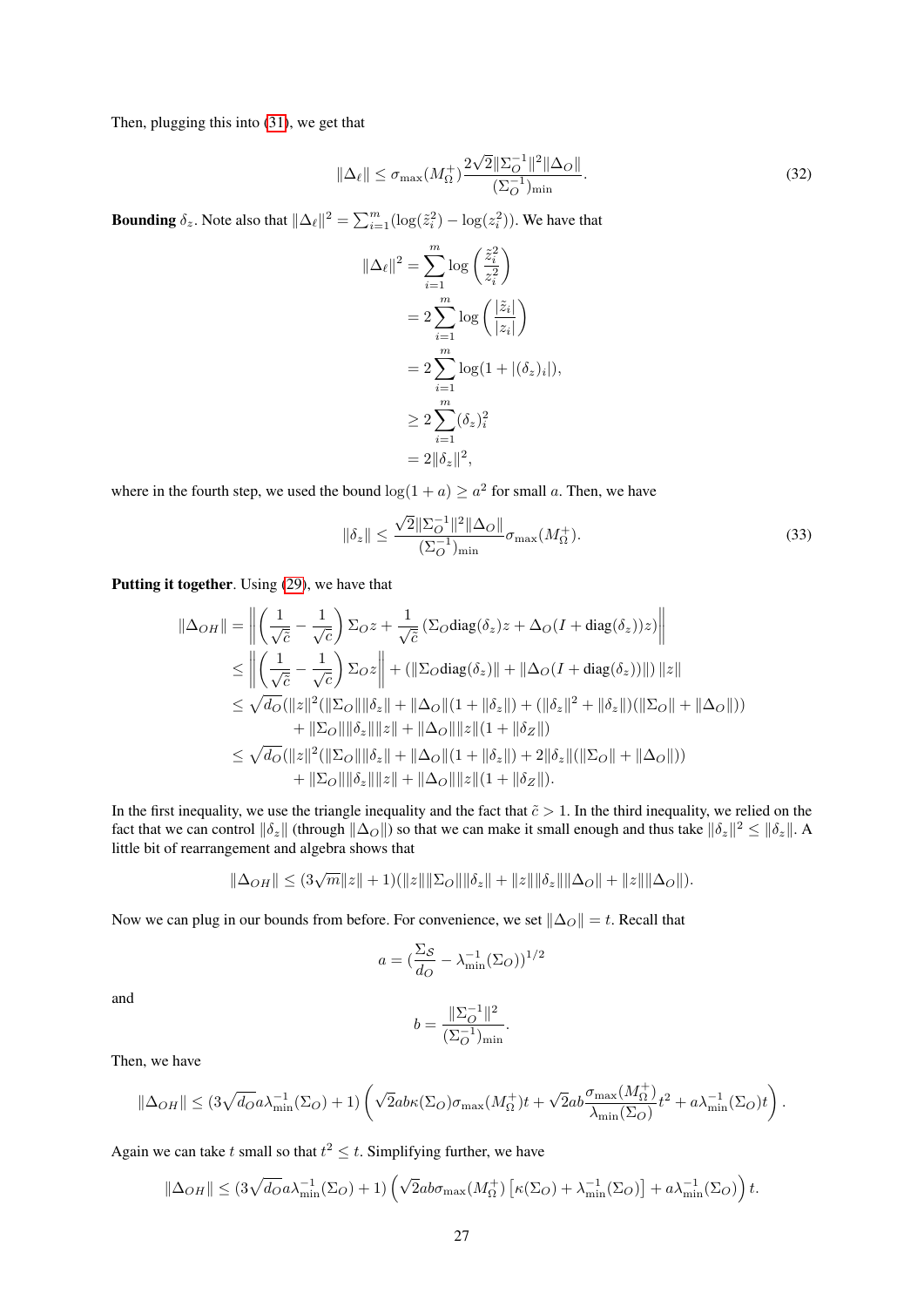Finally, since the  $a\lambda_{\min}^{-1}(\Sigma_O)$  is smaller than the left-hand term inside the parentheses, we can write

<span id="page-27-0"></span>
$$
\|\Delta_{OH}\| \le (3\sqrt{d_O}a\lambda_{\min}^{-1}(\Sigma_O) + 1)\left(2\sqrt{2}ab\sigma_{\max}(M_{\Omega}^+) \left[\kappa(\Sigma_O) + \lambda_{\min}^{-1}(\Sigma_O)\right]\right)t.
$$
 (34)

**Concentration bound.** We need to bound  $t = \|\Delta_O\|$ , the error when estimating  $\Sigma_O$  from observations  $\psi(O)^{(1)}, \ldots, \psi(O)^{(n)}$ over *n* unlabeled data points.

To start, recall that O is the set of observable cliques,  $\psi(O) \in \{0,1\}^{d_O}$  is the corresponding vector of minimal statistics, and  $\Sigma_O = \text{Cov}[\psi(O)]$ . For notational convenience, let  $R = \mathbb{E}[\psi(O)\psi(O)^T]$ ,  $r = \mathbb{E}[\psi(O)]$ , and  $r_k = \psi(0)^{(k)}$ , and  $\Delta_r = \frac{1}{n} \sum_{i=1}^n r_k - r$ . Then we have:

$$
||\Delta_O|| = \left| |\Sigma_O - \tilde{\Sigma}_O| \right| = \left| \left| (R - rr^T) - \left( \frac{1}{n} \sum_{i=1}^n r_i r_i^T - (r + \Delta_r) (r + \Delta_r)^T \right) \right| \right|
$$
  

$$
\leq \underbrace{\left| R - \frac{1}{n} \sum_{i=1}^n r_i r_i^T \right|}_{\Delta_R} + \underbrace{\left| \left| rr^T - (r + \Delta_r) (r + \Delta_r)^T \right| \right|}_{\Delta_r}.
$$

We start by applying the matrix Hoeffding inequality [\[34\]](#page-10-7) to bound the first term,  $\Delta_R$ . Let  $S_k = \frac{1}{n}(R - R_k)$ , and thus clearly  $\mathbb{E}[S_k] = 0$ . We seek a sequence of symmetric matrices  $A_k$  s.t.  $S_k^2 \preceq A_k^2$ . First, note that, for some vectors  $x, v$ ,

$$
x^{T} (||v||^{2} I - v v^{T}) x = ||v||^{2} ||x||^{2} - \langle x, v \rangle^{2} \ge 0
$$

using Cauchy-Schwarz; therefore  $||v||^2 I \succeq vv^T$ , so that

$$
d_O^2 I \succeq ||r_k||^4 I \succeq ||r_k||^2 r_k r_k^T = (r_k r_k^T)^2.
$$

Next, note that  $(r_k r_k^T + R)^2 \succeq 0$ . Now, we use this to see that:

$$
(nS_k)^2 = (r_k r_k^T - R)^2 \preceq (r_k r_k^T - R)^2 + (r_k r_k^T + R)^2 = 2((r_k r_k^T)^2 + R^2) \preceq 2(d_O^2 I + R^2).
$$

Therefore, let  $A_k^2 = \frac{2}{n^2} (d_O^2 I + R^2)$ , and note that  $||R^2|| \le ||R||^2 \le (d_O ||R||_{max})^2 = d_O^2$ . We then have

$$
\sigma^2 = \left| \left| \sum_{k=1}^n A_k^2 \right| \right| \leq \frac{2}{n} \left( d_O^2 + ||R^2|| \right) \leq \frac{4d_O^2}{n}.
$$

And thus,

$$
P(||\Delta_R|| \ge \gamma) \le 2d_O \exp\left(-\frac{n\gamma^2}{32d_O^2}\right). \tag{35}
$$

Next, we bound  $\Delta_r$ . We see that:

$$
||\Delta_r|| = \left|\left|rr^T - \left(r + \Delta_r\right)\left(r + \Delta_r\right)^T\right|\right|
$$
  
\n
$$
= \left|\left|r\Delta_r^T + \Delta_r r^T + \Delta_r \Delta_r^T\right|\right|
$$
  
\n
$$
\leq \left|\left|r\Delta_r^T\right|\right| + \left|\left|\Delta_r r^T\right|\right| + \left|\left|\Delta_r \Delta_r^T\right|\right|
$$
  
\n
$$
\leq 2\left|\left|r\right|\right|\left|\left|\Delta_r\right|\right| + \left|\left|\Delta_r\right|\right|^2
$$
  
\n
$$
\leq 3\left|\left|r\right|\right|\left|\Delta_r\right|\right|
$$
  
\n
$$
\leq 3\left|\left|r\right|\right|_1\left|\left|\Delta_r\right|\right|_1
$$
  
\n
$$
\leq 3d_G^2|\Delta_r'|,
$$

where  $\Delta'_r$  is the perturbation for a single element of  $\psi(O)$ . We can then apply the standard Hoeffding's bound to get:

$$
P(||\Delta_r|| \ge \gamma) \le 2 \exp\left(-\frac{2n\gamma^2}{3d_O^2}\right),\,
$$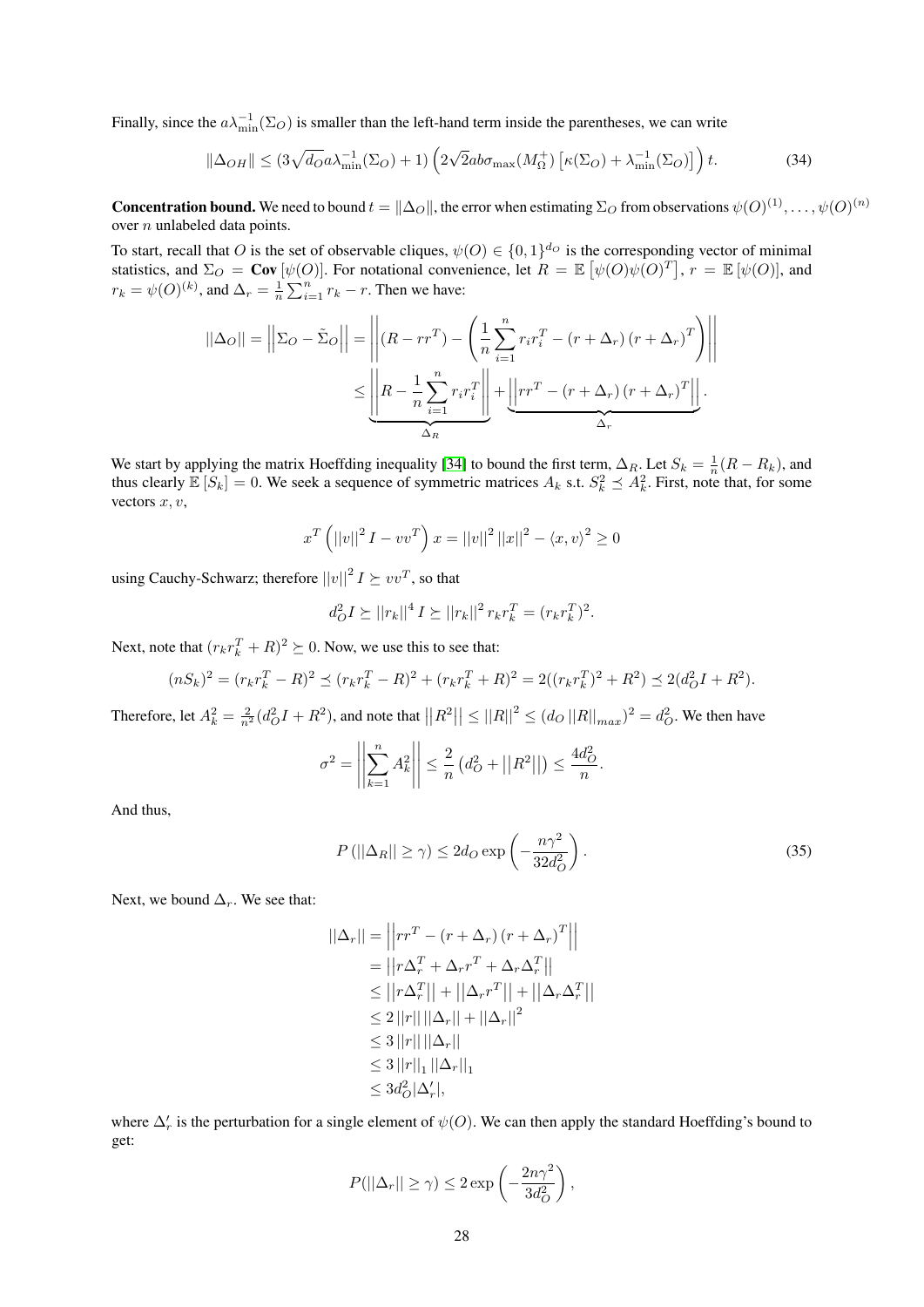Combining the bounds for  $||\Delta_R||$  and  $||\Delta_r||$ , we get:

$$
P(\|\Delta_O\| \ge \gamma) = P(t \ge \gamma) \le 3d_O \exp\left(-\frac{n\gamma^2}{32d_O^2}\right). \tag{36}
$$

**Final steps** Now, we use the bound on t in  $(34)$  and the concentration bound above to write

$$
P(\|\Delta_{OH}\| \ge t') \le P(Vt \ge t')
$$
  
=  $P\left(t \ge \frac{t'}{V}\right)$   

$$
\le 2d_O \exp\left(-\frac{nt'^2}{32V^2d_O^2}\right),
$$
  
where  $V = (3\sqrt{d_O}a\lambda_{\min}^{-1}(\Sigma_O) + 1)\left(2\sqrt{2}ab\sigma_{\max}(M_{\Omega}^+)\left[\kappa(\Sigma_O) + \frac{1}{\lambda_{\min}(\Sigma_O)}\right]\right).$ 

Given  $\tilde{\Sigma}_{OH}$ , we recover  $\tilde{\mu}_1 = \tilde{\Sigma}_{OH} + \mathbb{E} [\psi(H)] \hat{\mathbb{E}} [\psi(O)]$ . We assume  $\mathbb{E} [\psi(H)]$  is known, and we can bound the error introduced by  $\mathbb{E}[\psi(H)] \hat{\mathbb{E}}[\psi(O)]$  as above, which we see can be folded into the looser bound for the error in  $\tilde{\Sigma}_{OH}.$ 

Finally, we expand the rank-one form  $\tilde{\mu}_1$  into  $\tilde{\mu}$  algebraically, according to our weight tying in the rank one model we use. Suppose in the rank one reduction (see Section [A.3.4\)](#page-16-4), we let  $Y_B = \mathbb{1}\{Y = y_1\}$ . Then each element of  $\mu_1$  that we track corresponds to either the probability of being correct,  $\alpha_{C,y} = P(\bigcap_{i \in C} {\lambda_i = y}, Y = y)$  or the probability of being incorrect,  $\frac{1}{r-1}(1 - \alpha_{C,y})$ , for each source clique C and label output combination  $y_C$ , and this value is simply copied  $r - 1$  times (for the other, weight-tied incorrect values), except for potentially one entry where it is multiplied by  $(r - 1)$  and then subtracted from 1 (to transform from incorrect to correct). Therefore,  $||\Delta_{\mu}|| = ||\mu - \tilde{\mu}|| \leq 2(r - 1)||\mu_1 - \tilde{\mu}_1||$ . Thus, we have:

$$
P(\|\Delta_{\mu}\| \ge t') \le 4(r-1)d_O \exp\left(-\frac{nt'^2}{32V^2d_O^2}\right),
$$

where  $V$  is defined as above. We only have one more step:

$$
\mathbb{E} [||\tilde{\mu} - \mu||] = \int_0^\infty P(||\tilde{\mu} - \mu|| \ge \gamma) d\gamma
$$
  
\n
$$
\le \int_0^\infty 4(r - 1) d_O \exp\left(-\frac{n}{32V^2 d_O^2} \gamma^2\right) d\gamma
$$
  
\n
$$
= \frac{4(r - 1) d_O \sqrt{\pi}}{2\sqrt{\frac{n}{32V^2 d_O^2}}}
$$
  
\n
$$
= 4(r - 1) d_O^2 \sqrt{\frac{32\pi}{n}} V.
$$

Here, we used the fact that  $\int_0^\infty \exp(-a\gamma^2)d\gamma = \frac{\sqrt{\pi}}{2\sqrt{a}}$  $rac{\sqrt{\pi}}{2\sqrt{a}}$ 

.

# <span id="page-28-0"></span>C Experimental Details

#### C.1 Data Balancing and Label Model Training Procedure

For each application, rebalancing was applied via direct subsampling to the training set in the manner that was found to most improve development set micro-averaged accuracy. Specifically, we rebalance with respect to the median class for OpenI (i.e. removing examples from majority class such that none had more than the original median class), the minimum class for TACRED, and perform no rebalancing for OntoNotes. For generative model training, we use stochastic gradient descent with a step size, step number, and  $\ell_2$  penalty listed in Table [3](#page-29-0) below. These parameters were found via 10-trial coarse random search, with all values determined via maximum micro-averaged accuracy evaluated on the development set.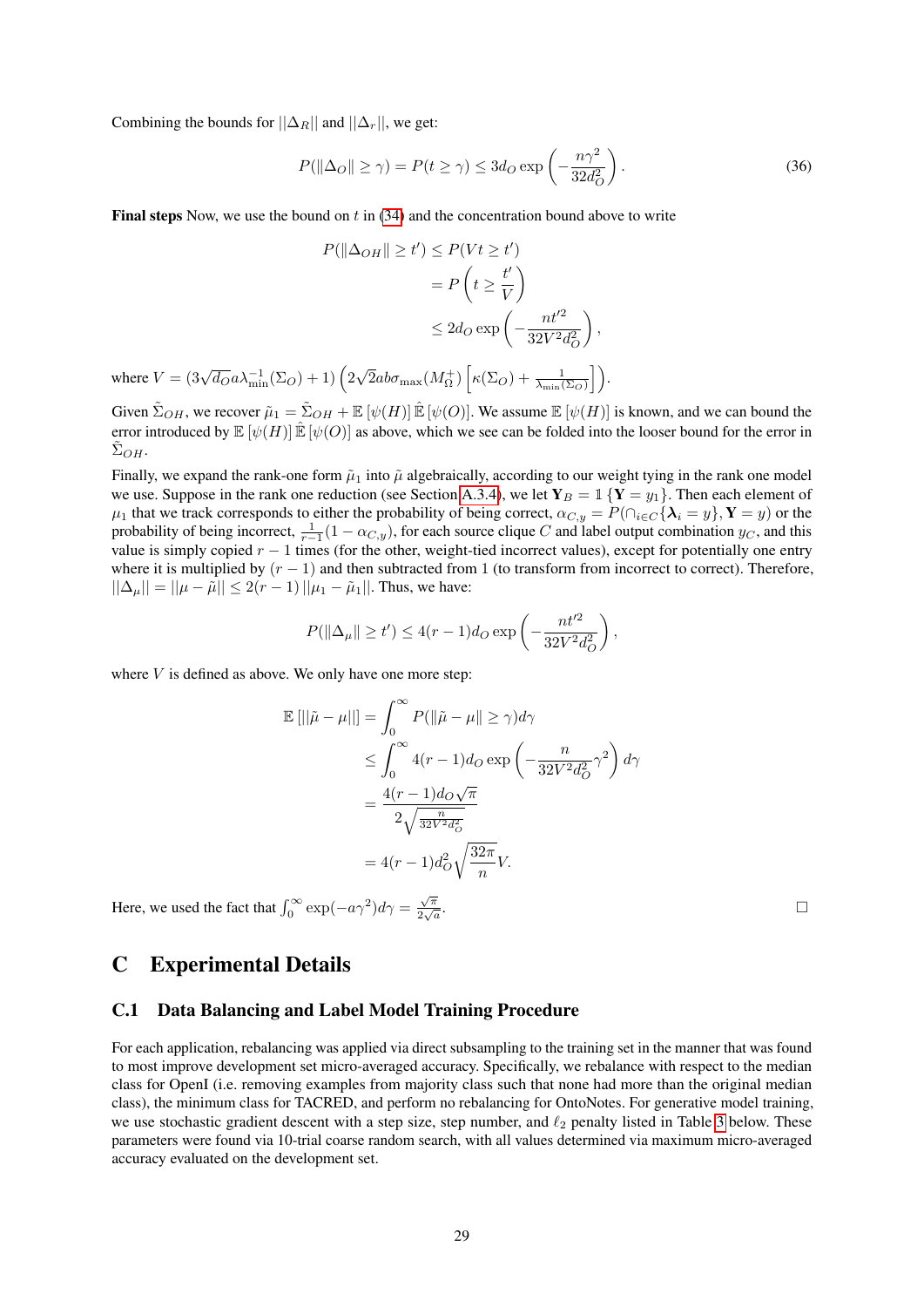<span id="page-29-0"></span>

|                               | OntoNotes | <b>TACRED</b>               | OpenI   |
|-------------------------------|-----------|-----------------------------|---------|
| <b>Label Model Training</b>   |           |                             |         |
| Step Size                     | 5e-3      | $1e-2$                      | $5e-4$  |
| $\ell_2$ Regularization       | $1e-4$    | $4e-4$                      | $1e-3$  |
| <b>Step Number</b>            | 50        | 25                          | 50      |
| <b>End Model Architecture</b> |           |                             |         |
| Embedding Initialization      | PubMed    | <b>FastText EN</b>          | Random  |
| <b>Embedding Size</b>         | 100       | 300                         | 200     |
| <b>LSTM Hidden Size</b>       | 150       | 250                         | 150     |
| <b>LSTM</b> Layers            |           | $\mathcal{D}_{\mathcal{L}}$ |         |
| Intermediate Layer Dimensions | 200, 50   | 200, 50, 25                 | 200, 50 |
| <b>End Model Training</b>     |           |                             |         |
| Learning Rate                 | $1e-2$    | $1e-3$                      | $1e-3$  |
| $\ell_2$ Regularization       | $1e-4$    | $1e-4$                      | $1e-3$  |
| Epochs                        | 20        | 30                          | 50      |
| Dropout                       | 0.25      | 0.25                        | 0.1     |

Table 3: Model architecture and training parameter details.

### C.2 End Model Training Procedure

Before training over multiple iterations to attain averaged results for reporting, a 10-trial random search over learning rate and  $\ell_2$  regularization with the Adam optimizer was performed for each application based on microaveraged development set accuracy. Learning rate was decayed by an order of magnitude if no increases in training loss improvement or development set accuracy were observed for 10 epochs, and the learning rate was frozen during the first 5 epochs. Models are reported using early stopping, wherein the best performing model on the development set is eventually used for evaluation on the held-out test set, and maximum epoch number is set for each application at a point beyond which minimal additional decrease in training loss was observed.

### C.3 Dataset Statistics

We give additional detail in here (see Table [4\)](#page-29-1) on the different datasets used for the experimental portion of this work. All data in the development and test sets is labeled with ground truth, while data in the training set is treated as unlabeled. Each dataset has a particular advantage in our study. The OntoNotes set, for instance, contains a particularly large number of relevant data points (over 63k), which enables us to investigate empirical performance scaling with the number of unlabeled data points. Further, the richness of the TACRED dataset allowed for the creation of an 8-class, 7-sub-task hierarchical classification problem, which demonstrates the utility of being able to supervise at each of the three levels of task granularity. Finally, the OpenI dataset represents a real-world, non-benchmark problem drawn from the domain of medical triage, and domain expert input was directly leveraged to create the relevant supervision sources. The fact that these domain expert weak supervision sources naturally occurred at multiple levels of granularity, and that the could be easily integrated to train an effective end model, demonstrates the utility of the MeTaL framework in practical settings.

<span id="page-29-1"></span>

|                 |        |     |      |  | # Train # Dev # Test Tree Depth # Tasks # Sources/Task |
|-----------------|--------|-----|------|--|--------------------------------------------------------|
| OntoNotes (NER) | 62.547 | 350 | 345  |  |                                                        |
| TACRED (RE)     | 9.090  | 350 | 2174 |  |                                                        |
| OpenI (Doc)     | 2.630  | 200 | 378  |  | 19                                                     |

Table 4: Dataset split sizes and sub-task structure for the three fine-grained classification tasks on which we evaluate MeTaL.